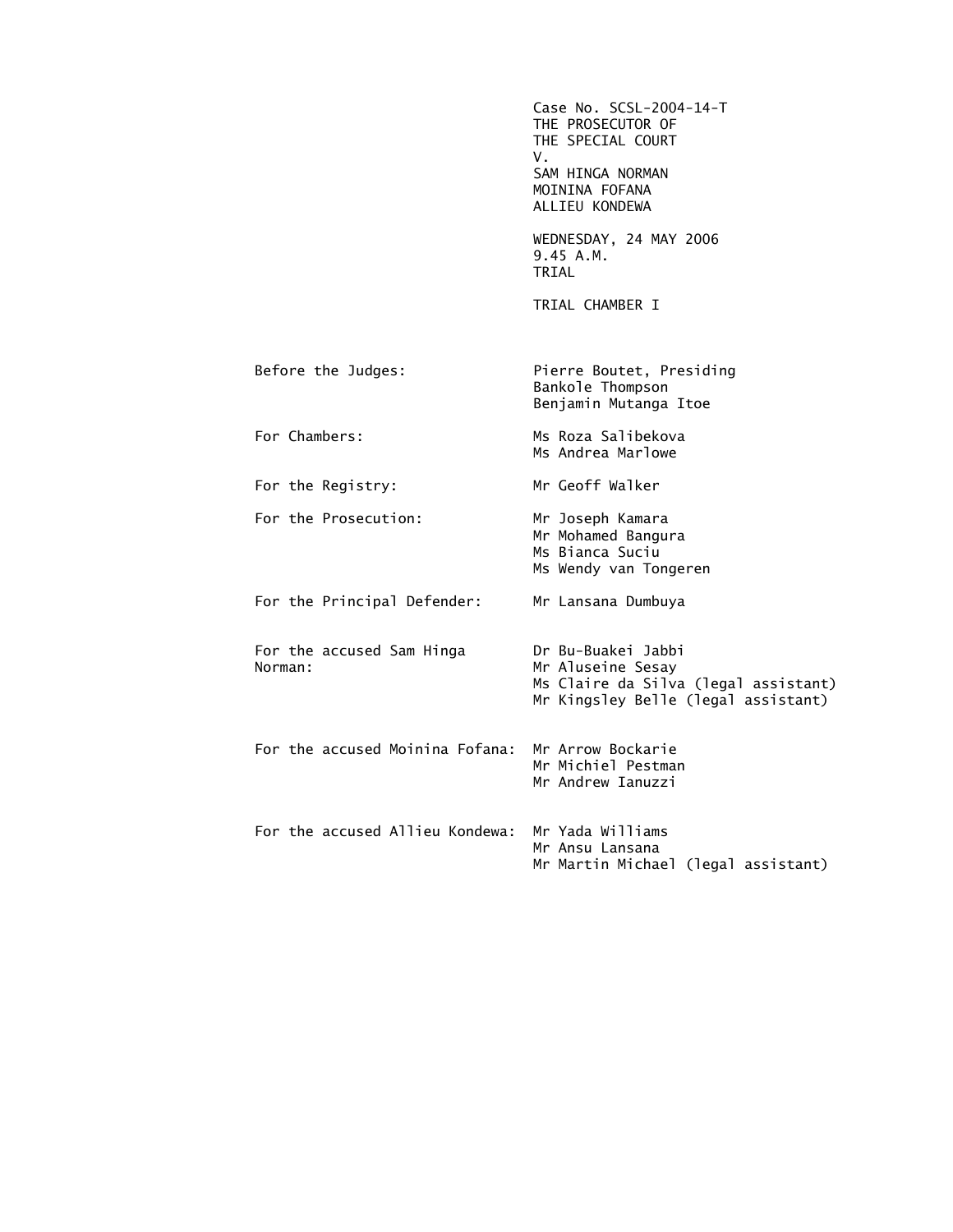| OPEN SESSION |  |  |  |  |  |  |
|--------------|--|--|--|--|--|--|
|              |  |  |  |  |  |  |

 1 [CDF24MAY06A - SV] 2 Wednesday, 24 May 2006 3 [Open session] 4 [The accused Fofana and Kondewa present] 09:46:17 5 [The accused Norman not present] 6 [Upon commencing at 9.45 a.m.] 7 WITNESS: FALLAH BINDI [Continued] 8 PRESIDING JUDGE: Good morning, counsel. Good morning, 9 Mr Witness. We were in the cross-examination of this witness 09:47:29 10 yesterday and we were at you, Mr Prosecutor. You had asked for 11 some additional time so you could prepare the cross-examination 12 of the witness. Can I take it that you're ready to proceed now? 13 MR KAMARA: Yes, My Lord. 14 PRESIDING JUDGE: Thank you. You may do so. 09:47:47 15 CROSS-EXAMINED BY MR KAMARA: 16 Q. Good morning, Mr Witness. 17 PRESIDING JUDGE: Mr Witness, do you hear what we are 18 saying in court? 19 THE INTERPRETER: It appears he is not getting what we're 09:48:07 20 saying. 21 PRESIDING JUDGE: We're checking on it now. 22 THE WITNESS: Yes, good morning, old one. 23 PRESIDING JUDGE: So good morning, Mr Witness. 24 THE WITNESS: Yes, good morning, old one. 09:48:26 25 PRESIDING JUDGE: Mr Kamara. 26 MR KAMARA: Yes, My Lord. 27 Q. Mr Witness, let me just remind you that you're still under 28 oath, okay? 29 A. Yes.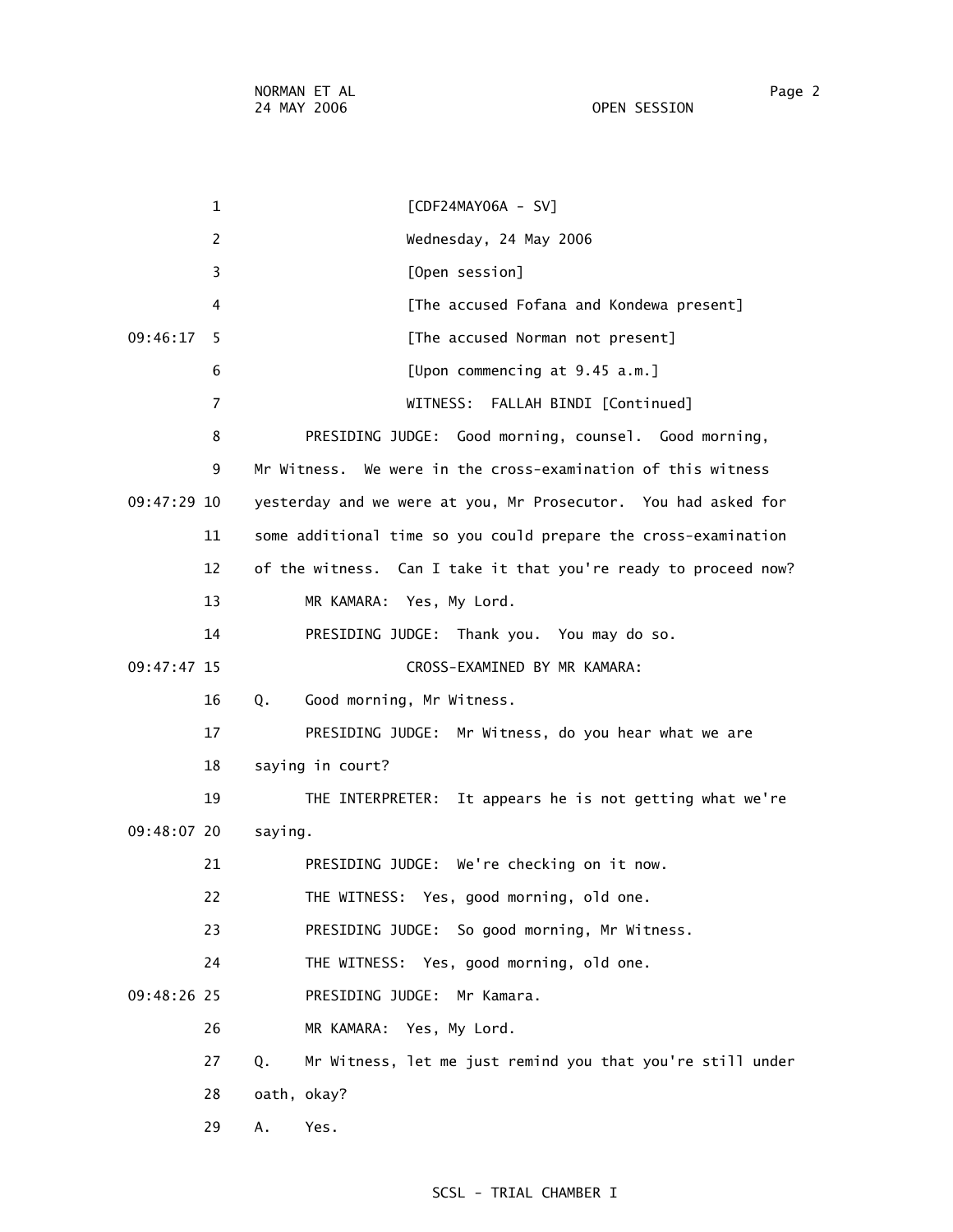1 Q. You said you are currently unemployed? 2 JUDGE ITOE: He said he is farming. 3 THE WITNESS: Excepting the farming that I'm doing. 4 MR KAMARA: 09:49:08 5 Q. Did you say you were farming? 6 PRESIDING JUDGE: This is what he said in chief as well. 7 That he was unemployed but doing some farm work. 8 MR KAMARA: Thank you, My Lord. 9 Q. Do you know the first accused, Chief Sam Hinga Norman? 09:49:28 10 A. Yes, I know him. 11 Q. You know him to be the Deputy Minister of Defence - 12 right? - formerly. 13 A. I did know. 14 Q. You also knew him to be the national co-ordinator of the 09:49:51 15 CDF? 16 A. Yes. 17 Q. Did you get to meet him between the period of 1997 and 18 1999? 19 A. No. 09:50:24 20 Q. Do you know the second accused, Moinina Fofana? 21 A. I don't know him. 22 Q. And you also don't know Allieu Kondewa, the third accused? 23 A. No. 24 Q. Now, Mr Witness, you gave evidence that you entered Kenema 09:51:06 25 on 15th February 1998? 26 A. Yes. 27 Q. Your group, I take it, was the first group that arrived in 28 Kenema of all the Kamajors? 29 A. Yes, together with them we were the first people who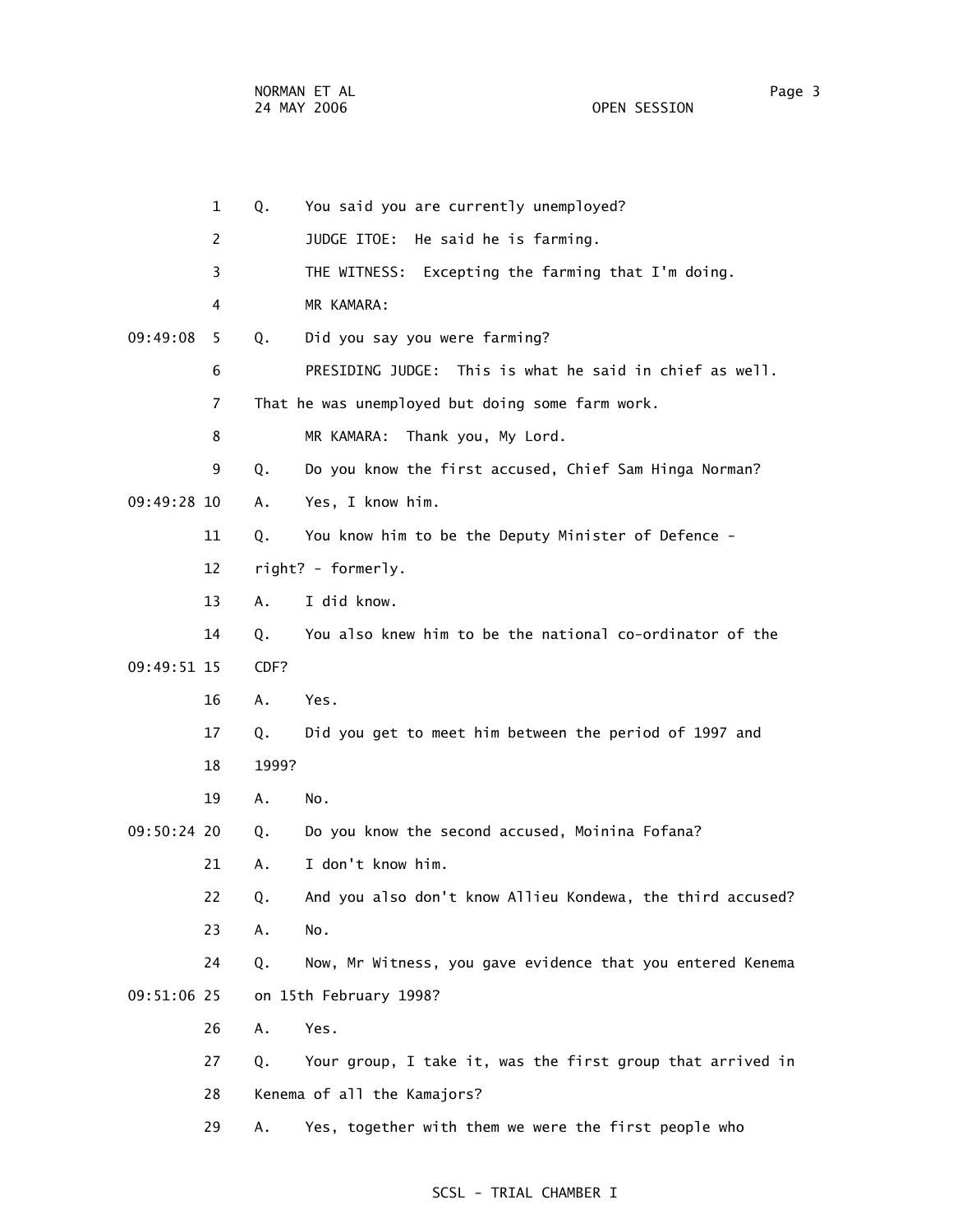1 entered. 2 PRESIDING JUDGE: Together with whom? 3 MR KAMARA: 4 Q. With whom did you enter Kenema when you said "together with 09:51:47 5 them"? 6 A. The Kamajors with whom we came. 7 Q. All right. And the leader of that unit was Mohamed Bhonie 8 Koroma? 9 A. Yes. 09:52:10 10 Q. When you entered Kenema did you encounter any form of 11 resistance from the junta? 12 A. Yes, they started shooting at us. Then they ran away. 13 Q. Where did this happen? Where in Kenema? 14 A. When we left Kpetema, close to Kenema. 09:53:13 15 Q. And that is before you entered Kenema; is that so? 16 A. Yes, Kpetema is close to Kenema. It's all in the town. 17 Q. It's all in the same township? 18 A. It has been joined to Kenema. 19 Q. All right. And is it correct also to say that once you 09:53:43 20 entered Kenema you met with pockets of resistance? 21 A. When we entered the town, till we reached in the town, 22 there was no exchange of firing until we reached the brigade. 23 Q. I see. So when you got to the brigade, again you 24 encountered some form of resistance; is that not so? 09:54:22 25 A. When we chased them, they did not stand at all. They ran 26 away hastily to leave the town. Then we stayed. 27 Q. Mr Witness, try to narrow your answer to my question. When 28 you got to the brigade you met another form of resistance; yes? 29 A. When we went there they were not there.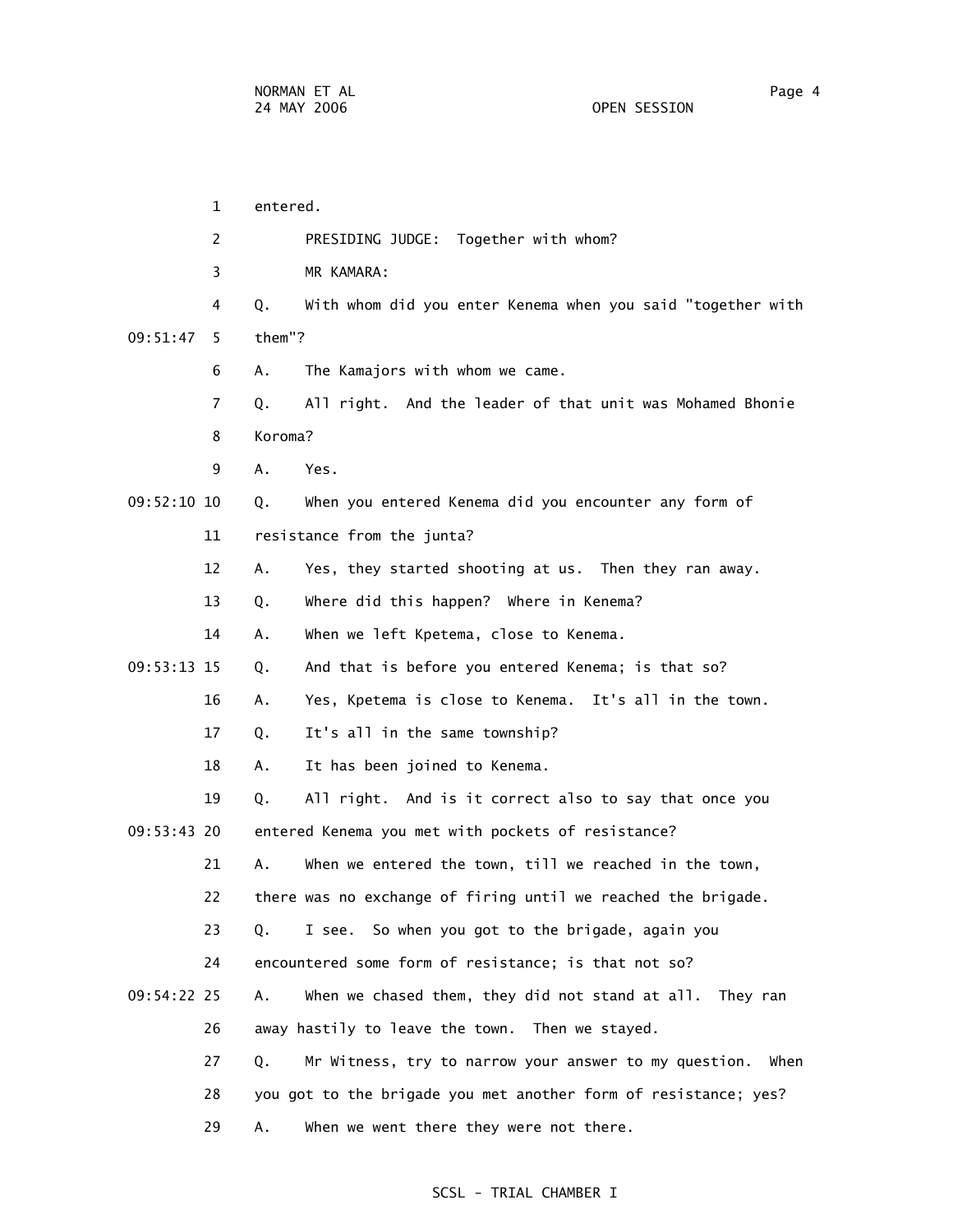1 Q. Now explain to the Court, there was firing just before you 2 got to the brigade from the enemy? 3 A. At the time that we fought at Kpetema they did not -- when 4 we chased them, they did not shoot in the town, we did not see 09:55:24 5 them. They went away straightaway. 6 Q. So what happened at the brigade, tell this Court? 7 A. Well, when we arrived at the brigade, what we met there 8 were the ammunition and some guns and some food. Those are the 9 things we found there. Then we took them. 09:56:00 10 Q. So generally the Kamajors were all happy that the soldiers 11 were retreating; is that not so? 12 A. Yes. If you are fighting with somebody and that persons 13 runs away, you will be happy because that person must have been 14 afraid of you. 09:56:24 15 Q. And after that you all went loose; is that not so? 16 A. We too, we went towards the bushes to set traps because 17 there were so many civilians whom they had come across. 18 Q. The question is, Mr Witness, I said you were happy, you 19 said, "Yes, we were all happy." Then I said you went loose. 09:56:59 20 That is, every Kamajor went his own way? 21 A. No, we did not go loose. We divided ourselves and we 22 stationed ourselves. Because if you have driven your enemy, you 23 should set traps so that they should not return. So we 24 established ourselves in front of them. 09:57:24 25 Q. But even Arthur Koroma, your boss, told this Court that he 26 met you all loosely in Kenema, he had to summon a meeting. Are 27 you disputing that fact? 28 A. Well, for that one, Arthur Koroma at that time when we

29 captured Kenema, I did not see him there even. On that day I did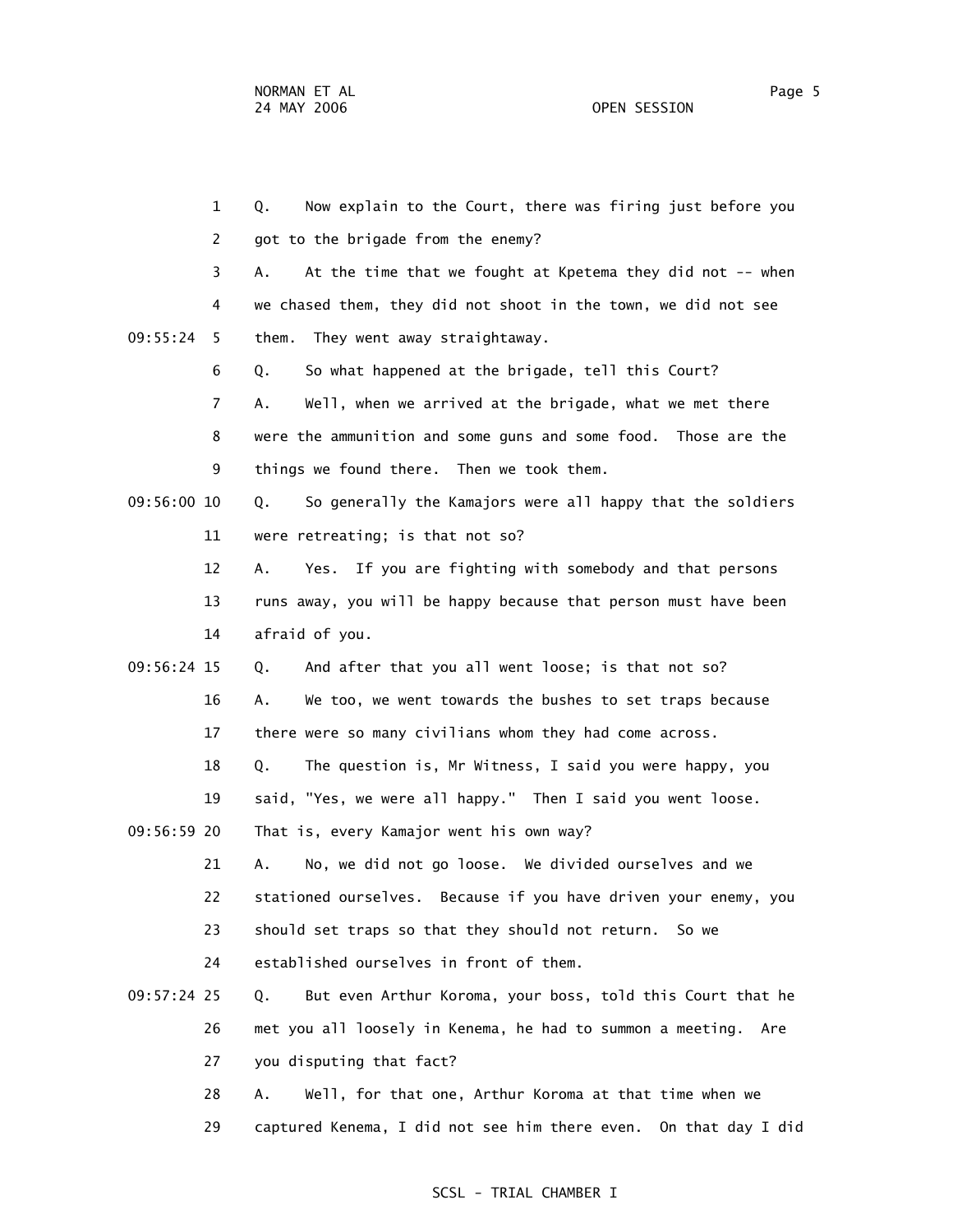1 not see him. 2 Q. And, Mr Witness, the civilians too were happy to receive 3 the Kamajors? 4 A. Too much. They were really happy. 09:58:23 5 Q. And they assisted the Kamajors to identify the junta and 6 their supporters; right? 7 A. Well, they were not pointing at -- identifying people for 8 us. What they did was that they were jubilating. In their 9 jubilation they set some houses on fire. They said they were 09:58:48 10 junta's houses, that they had been punishing them before now. 11 Q. And where were you when this was happening? 12 A. I was inside Kenema. 13 Q. And you stood idly by and saw civilians burn houses? 14 A. We did something. We asked them to stop doing it. In 09:59:25 15 fact, we told them that, "Now that we've come to town, you've 16 jubilated for us. How could you be setting houses on fire?" 17 Q. What did you do to those civilians? 18 A. Well, we spoke to them. We told them, "If you say you were 19 going to repay them for what they have done, then no house will 09:59:50 20 remain in Kenema." Then they stopped doing what they were doing. 21 Q. No one was arrested? 22 A. Not one. Well, we did not arrest anybody for that because 23 we didn't want them to say that when they came they were 24 arresting us and beating us up. We just advised them to stop 10:00:11 25 doing it. 26 Q. Mr Witness, I am putting it to you that you did not arrest 27 them because no civilians burnt houses, but you the Kamajors did 28 that? 29 A. Well, I want to tell you too that we do not burn any house.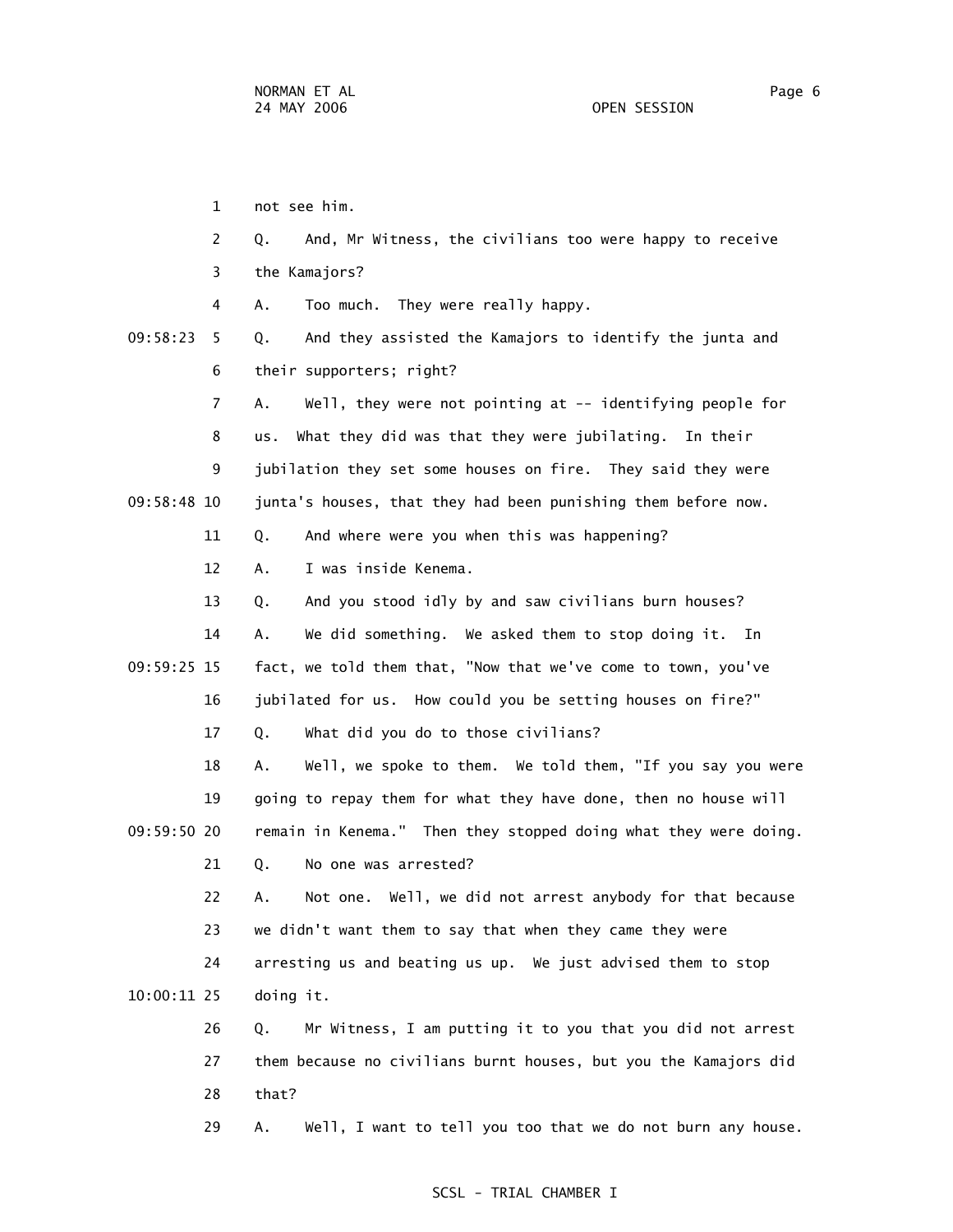1 I wouldn't say you are telling lies, but there is no truth in 2 what you are saying. 3 Q. And are you telling this Court that no Kamajor burnt any 4 houses? 10:00:56 5 A. I have told you in the name of God and on the oath that I 6 have taken that no Kamajor burnt any house in Kenema. 7 Q. Are you saying that you do not know or that no Kamajor 8 burnt houses? Try to speak for yourself, Mr Witness? 9 A. I did not see them burning house. In fact, I don't know. 10:01:25 10 Q. Thank you. You don't know. Now, Mr Witness, once you 11 entered Kenema on 15th, for how long were you based in Kenema? 12 A. When we entered Kenema, we were there for two weeks. 13 Q. I'm talking about you. Don't bring other Kamajors into it. 14 You, yourself, for how long were you in Kenema after the entry? 10:02:12 15 A. I myself when we entered Kenema, I was there for full two 16 weeks. 17 Q. During that first day, did you observe any corpses around 18 Kenema? 19 A. On that day that we entered, we went round the town, but I 10:02:44 20 did not see any corpse. But we did not exchange firing. We 21 drove these people away and they went away. 22 Q. What did you use to drive them away? 23 A. The strength that God has endowed in us. So when they saw 24 us, they ran away. 10:03:09 25 Q. Without any exchange of fire? 26 A. On that day itself, when we chased them and they went away, 27 we have chased them and they have gone. How would you waste a 28 bullet? 29 Q. That's interesting. Mr Witness, on the day of 16th, you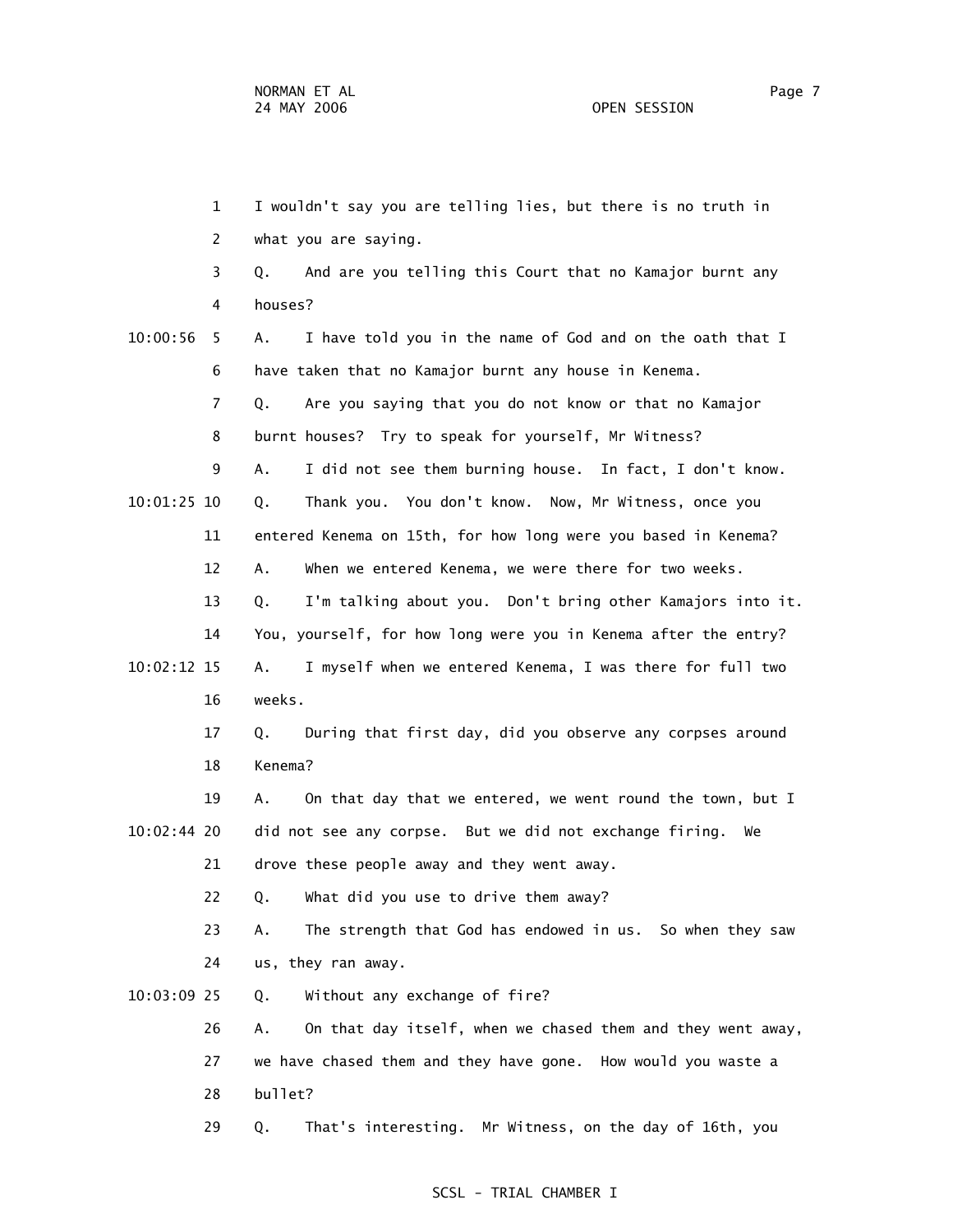1 gave evidence that the juntas counter-attacked; am I correct? 2 A. In the morning, yes, they came and attacked us, early in 3 the morning. 4 Q. You said it was a very serious attack? 10:04:06 5 A. Very serious. It was intensive, right in the centre of the 6 town. 7 Q. Along Hangha Road? 8 A. Hangha Road itself, that was where it was intensive, going 9 towards the police barracks. 10:04:24 10 Q. Yes, and the fighting engulfed the police barracks; 11 correct? 12 A. Well, it went round all of that place. They were shooting 13 from there at us. 14 Q. The Kamajors overran the police barracks; is that correct? 10:04:51 15 A. We did not take it. It was where they were shooting to us, 16 and we were shooting towards them. We continued shooting and 17 they ran away. 18 Q. Yes, and you pursued them beyond the barracks is what I'm 19 saying? 10:05:05 20 A. They went running away, in fact. They left us and we 21 returned. 22 Q. Mr Witness, did you pursue them beyond the barracks? Try 23 to answer the question. 24 A. We chased them. We continued chasing them until they went 10:05:24 25 away. 26 Q. Are you having difficulty with that question? 27 A. I'm answering it just like you're asking. It's not a 28 difficult one. 29 Q. Did you pursue them beyond the barracks? Yes or no?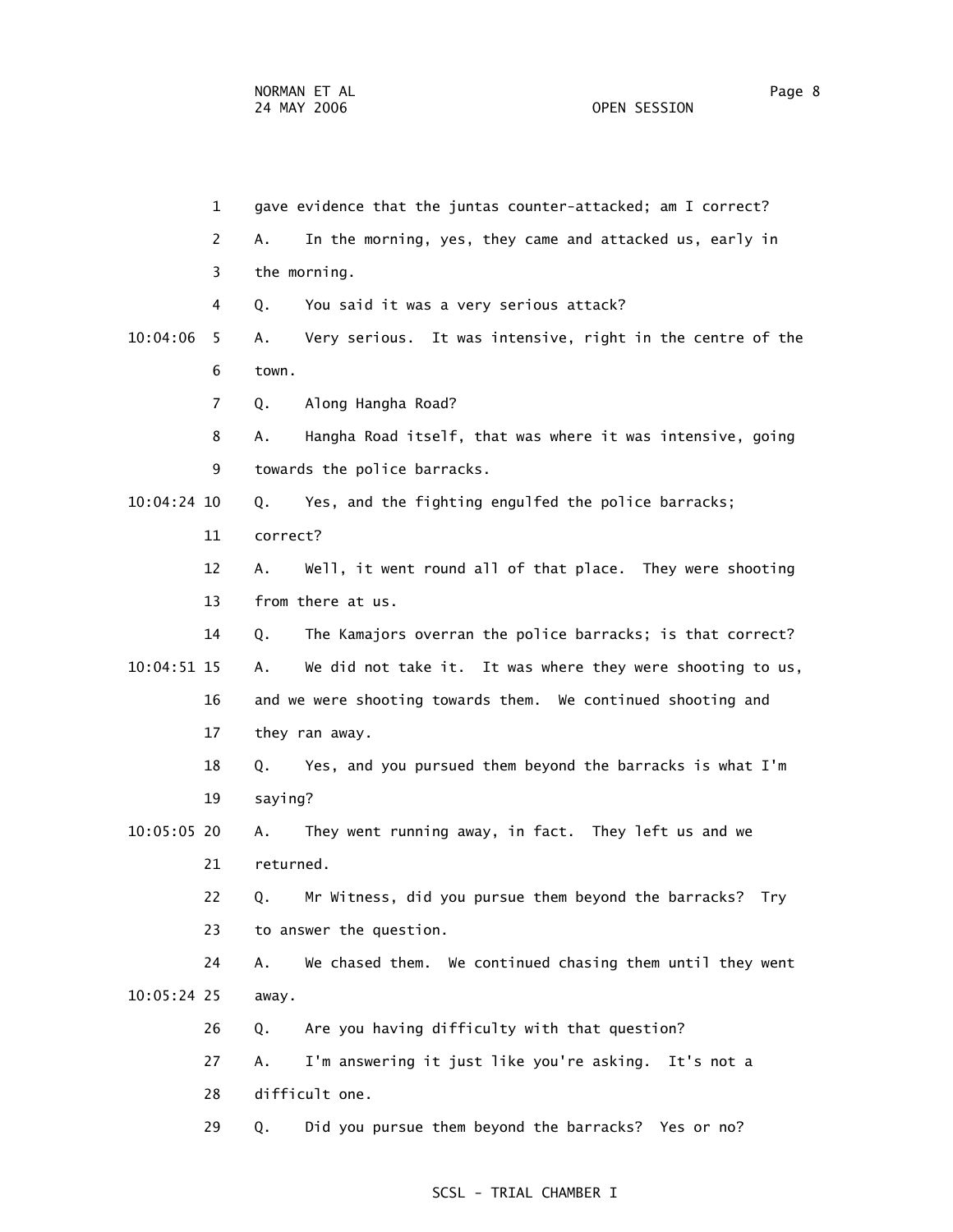1 A. Yes, we chased them beyond the barracks. 2 Q. Thank you. You'll agree with me, Mr Witness, that the 3 Kenema police barracks is home to police personnel, their 4 families as well? 10:06:08 5 A. Well, I did not see them there. At that time when we 6 started the fighting, the policemen were among the rebels because 7 they had their uniforms on and they were shooting at us. 8 Q. Mr Again, Mr Witness, listen to the question. 9 A. Ask me and I'll answer you. 10:06:31 10 Q. Nobody has asked you about whether they were shooting at 11 you or not. The question is this -- listen carefully, all right? 12 A. I'm listening very, very carefully. 13 Q. Good. Will you agree with me that the Kenema police 14 barracks is the home of policemen, their children and their 10:06:55 15 wives? 16 A. I cannot explain that to you. At the time that we were 17 fighting, policemen were amongst the rebels, but when we came 18 they all had gone. 19 PRESIDING JUDGE: Yes, but, Mr Witness, the question is not 10:07:20 20 that. It may be that there were policemen with those shooting at 21 you, but this is not the question. The question is: Did you 22 know if the Kenema police barracks was the home for the police 23 personnel, their family and so on? Yes or no? If you didn't 24 know, that's okay. 10:07:41 25 THE WITNESS: No. 26 PRESIDING JUDGE: You don't know or it was not their home? 27 THE WITNESS: It was the police barracks. 28 PRESIDING JUDGE: Yes, but the question is: as part of 29 those police barracks, do you know if it did include the house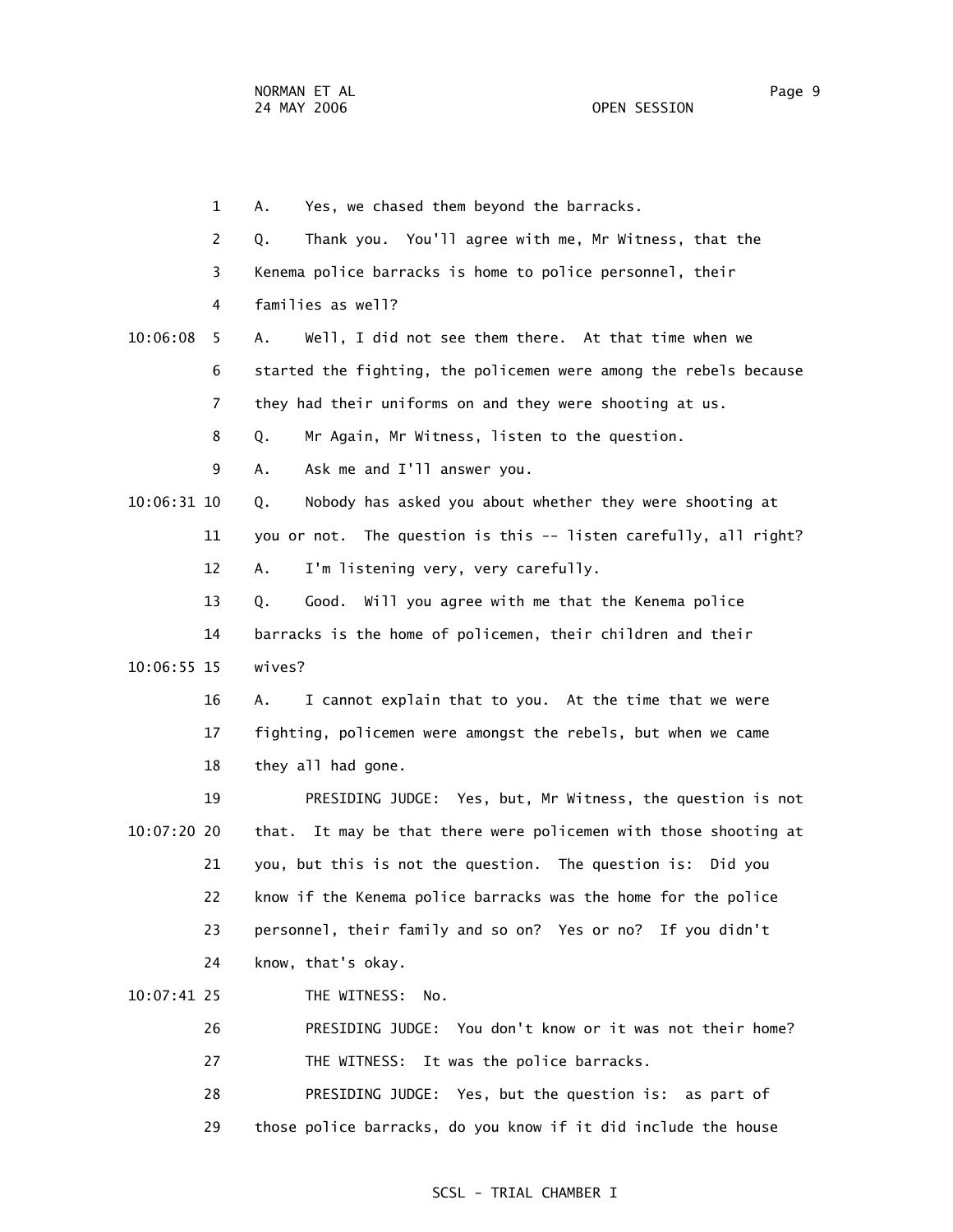1 and the home for their families, the families of the police? 2 THE WITNESS: At first, yes. Yes, that is where they were. 3 But when we started shooting, they were not there; all of them 4 went away. It was only when they attacked us that I saw the 10:08:29 5 policemen. 6 PRESIDING JUDGE: Thank you. 7 MR KAMARA: 8 Q. Thank you, Mr Witness. You are at pains to evade the 9 truth? 10:08:41 10 PRESIDING JUDGE: Mr Prosecutor, no arguments. Just ask 11 your question, please. 12 MR KAMARA: Obliged, My Lord. 13 THE WITNESS: It's a lie. I'm telling the truth. 14 JUDGE ITOE: What is the reply to this question: does he 10:08:59 15 know that families of policemen were in those barracks? I 16 haven't got any clearer. 17 MR KAMARA: 18 Q. Mr Witness, do you know, as a fact, that the barracks was 19 the place for the policemen, their wives and their children? 10:09:27 20 A. That's where they were before. But when we came into the 21 town, all of them went away. It was only when they attacked us 22 that I saw the policemen in the front shooting. 23 Q. How many policemen did you see shoot at the Kamajors? 24 A. They were amongst the soldiers. They were mixed. I did 10:10:02 25 see them. They could be up to 10. There were many. There were 26 many guns in front of us, but only that our strength was more 27 than theirs. 28 Q. What uniforms did the police have when you saw them? 29 A. They had a police uniform on. It was blue.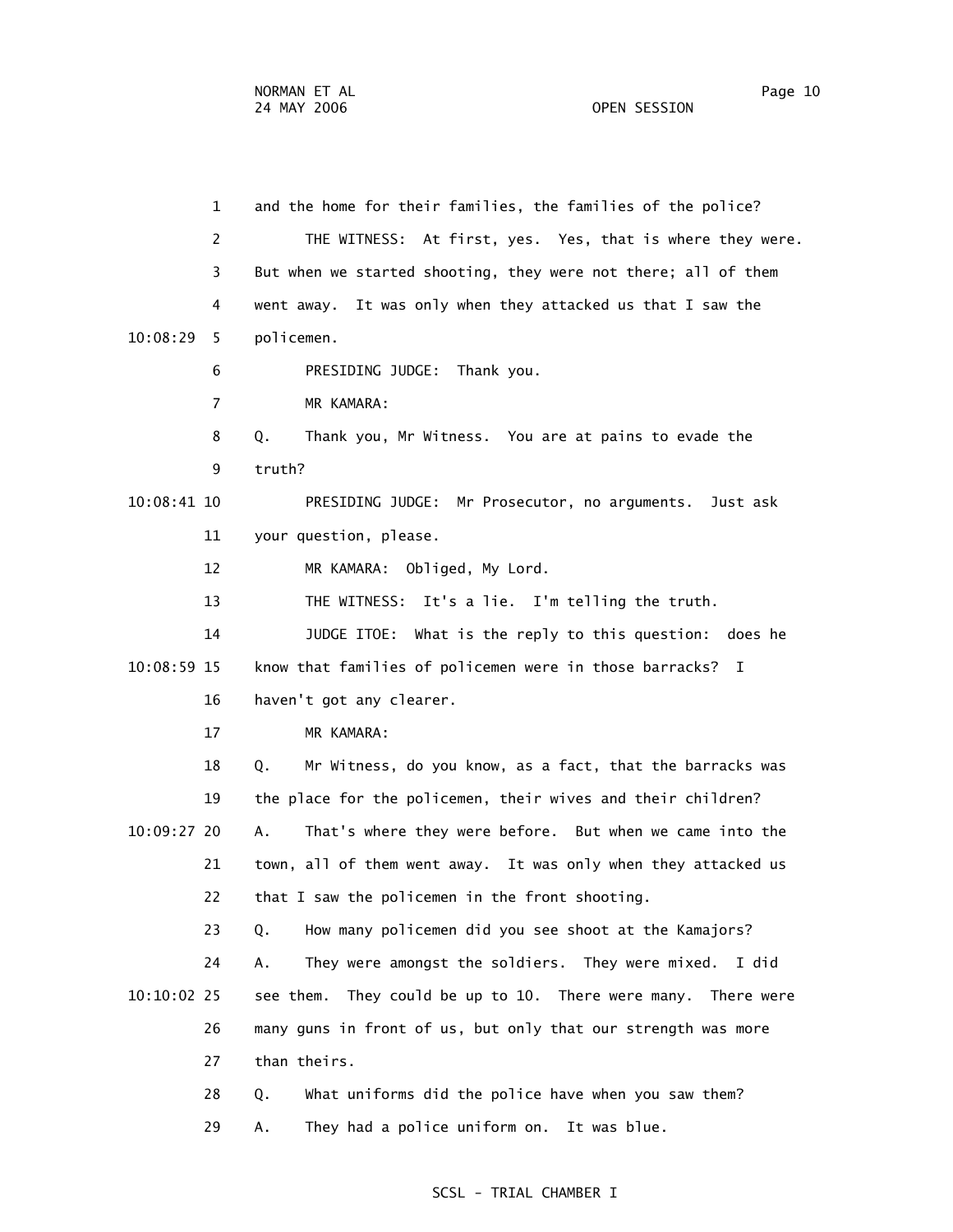1 Q. Was it a shirt or an overall? 2 A. A police uniform that has an insignia here on the shoulders 3 and the trousers that they normally wear. 4 Q. Mr Witness, after this firing and the police barracks was 10:11:06 5 overrun, did you see any police corpses? 6 A. No, I did not see any police corpse. 7 Q. Did you see any corpse? 8 A. Corpse, one Kamajor died that I saw, but when we were 9 going -- in fact, they were shooting intensively. We were 10:11:36 10 chasing them away. 11 Q. That is for 16th? 12 A. It was that 16 date indeed that all this happened. 13 Q. Now let me just engage in a reverse gear for a short while 14 and come back to the 15th. Did you Kamajors visit the police 10:12:09 15 barracks on the 15th? 16 A. On that 15th day, I did not go that way. Even if Kamajors 17 went that way, I did not go there because they were deployed in 18 the town, around the town. 19 PRESIDING JUDGE: So you don't know? Is it you don't know, 10:12:33 20 Mr Witness? 21 THE WITNESS: On that day when we captured that town, I did 22 not go up to the barracks. 23 MR KAMARA: 24 Q. Are you aware that seven policemen were killed on that day 10:12:49 25 of 15th, in the barracks, by Kamajors? 26 A. I don't know that one at all. I did not hear it, I did not 27 see it and I did not do it. 28 Q. Mr Witness, are you aware of the general atmosphere of 29 hostility between the Kamajors and the police in Kenema before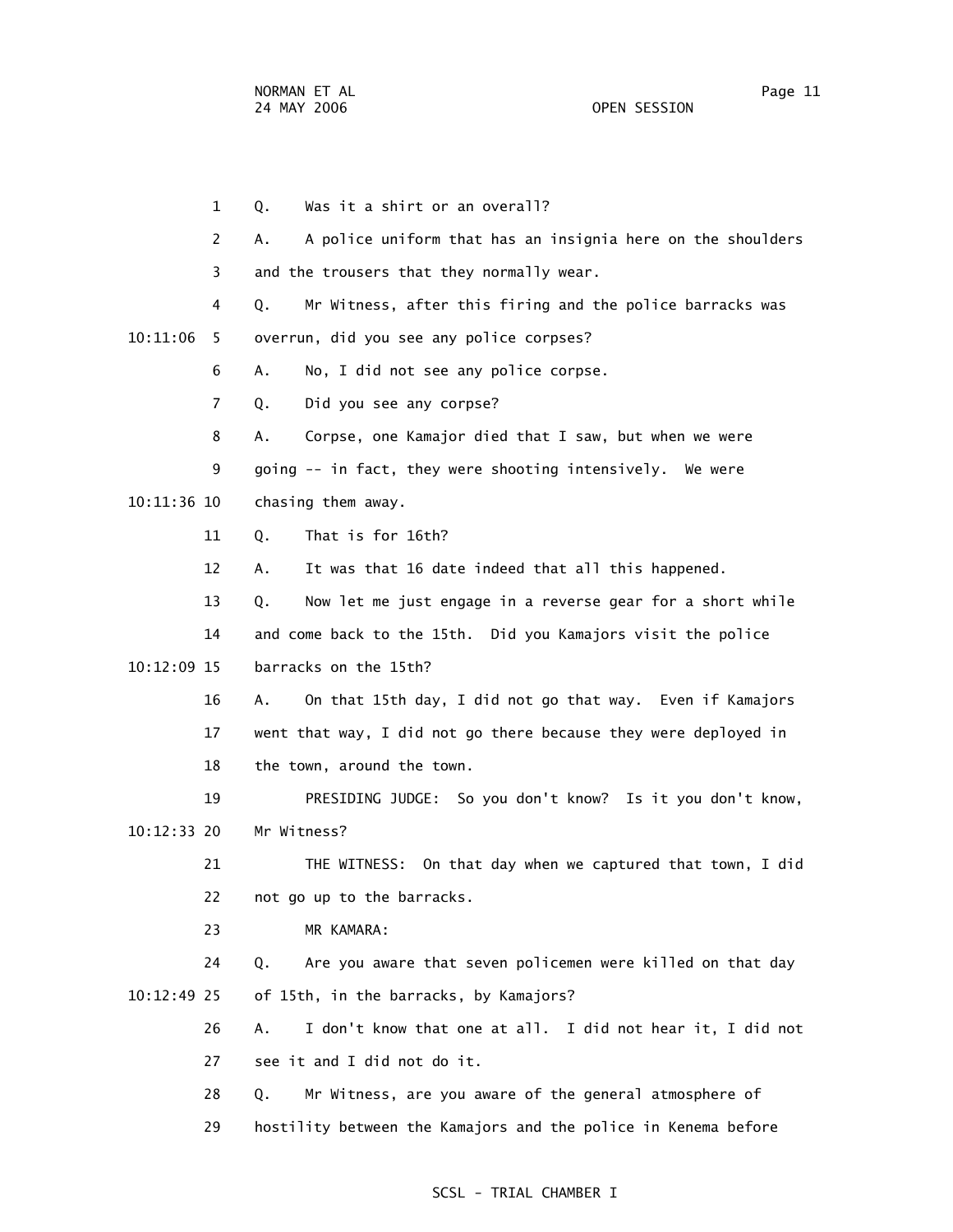1 that attack? 2 A. I want you to ask me a question that I can answer. At what 3 time are you talking about? 4 Q. The period preceding the attack. Let us say 1997, start of 10:14:02 5 1997. 6 PRESIDING JUDGE: 1997 or 1998? 7 MR KAMARA: 1998, My Lord. Sorry, My Lord. 8 THE WITNESS: Ask the question. 9 MR KAMARA: 10:14:18 10 Q. Are you aware of the hostile relationship between the 11 Kamajors and the police? In other words - let me rephrase it - 12 are you aware that Kamajors were accusing the police of 13 supporting the junta? 14 A. That one, even if that one happened, I did not see it. 10:14:43 15 Q. You are not aware? 16 A. If that one happened, I said I did not know. 17 Q. Mr Witness, did you, between the period of 15th to 18th, 18 see civilians being burnt by the use of tyres in Kenema? 19 THE INTERPRETER: Can learned counsel ask the question 10:15:33 20 again? 21 MR KAMARA: 22 Q. Between the dates of 15 to 18 February 1998, were you aware 23 of civilians being killed with fire by the use of tyres being 24 hung over their necks? 10:15:56 25 A. That one, I did not see it happen and I did not hear 26 anybody tell me. 27 Q. Mr Witness, there is evidence before this Court - and I 28 believe it's TF2-201, My Lords - that when ECOMOG came to Kenema 29 on the 18th, one of your commanders was taken on a conducted tour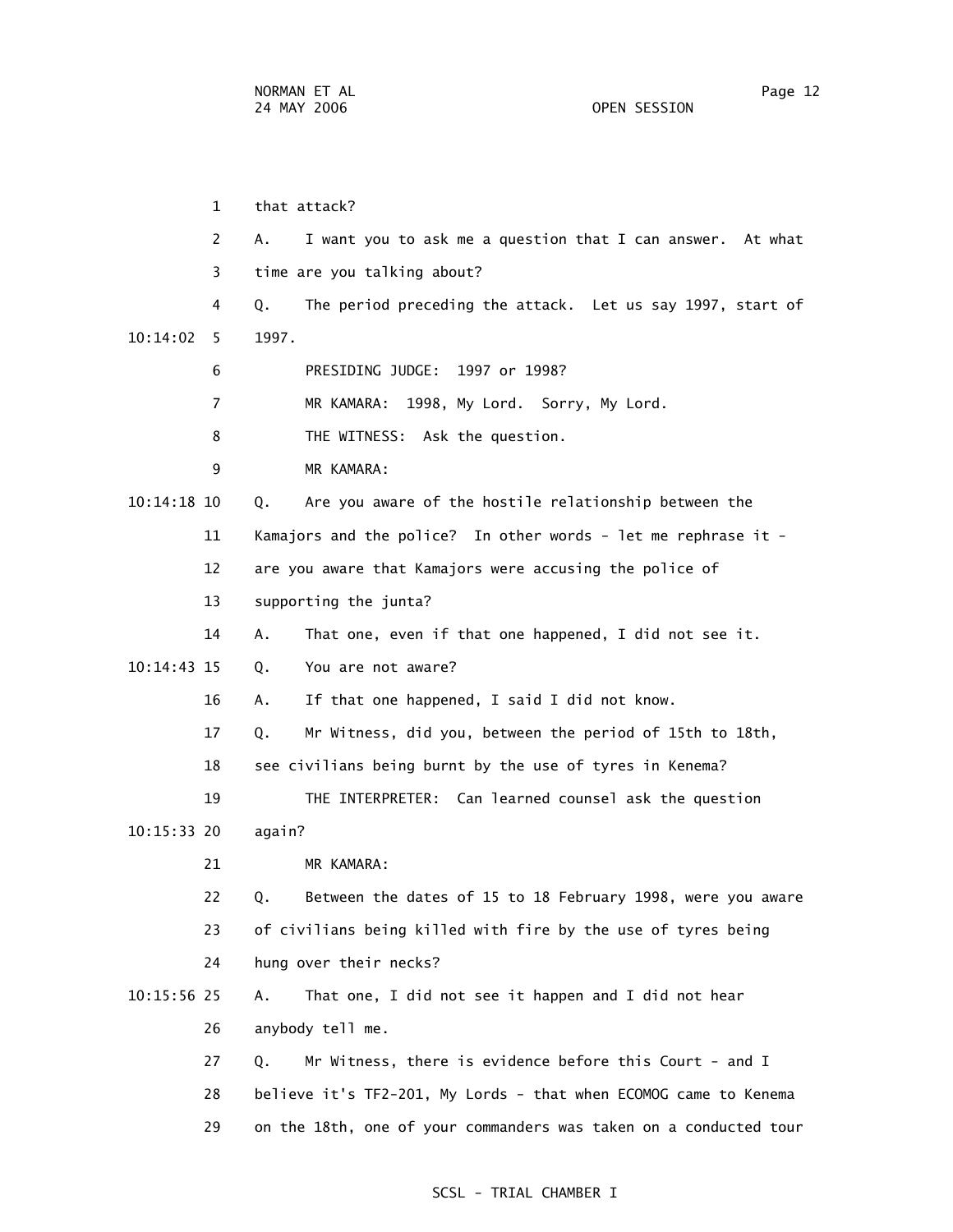1 of Kenema and was shown spots wherein civilians had been killed 2 by Kamajors. Are you still saying that you are unaware of those 3 happenings? 4 A. Yes. If I was at a place and something happened and I 10:17:15 5 actually saw it, I wouldn't say I did not see that. 6 Q. Mr Witness, I am putting it to you that these were matters 7 of common knowledge in Kenema. 8 A. Well, even if everybody knew, I did not know. Who are the 9 people who did the work? I said I did not know. 10:17:43 10 Q. Mr Witness, I suggest to you you know but you're refusing 11 to say; is that not so? 12 A. I don't know. That's why I won't say it. 13 Q. Thank you. Now, after the capture of Kenema you'll agree 14 with me that collaborators were caught by the Kamajors? 10:18:24 15 A. At that time that ECOMOG came, they told us that anybody 16 whom you do not believe, whom you do not trust, bring that person 17 to us, we will investigate him, but don't do anything to that 18 person. So we used to bring people to them. 19 Q. The CDF had its headquarters at Kaisamba Terrace; is that 10:18:53 20 correct? 21 A. At that time we had no headquarters. When we came it was 22 there -- it was then created after. 23 Q. So now you agree with me that there was no headquarter and 24 there was no command between you; everyone was free-for-all? 10:19:23 25 MR SESAY: I'll object to that, My Lord. 26 PRESIDING JUDGE: What is your objection, Mr Sesay? 27 MR SESAY: My Lord, the objection is that the question is 28 very general, My Lord, in its context. That there was no 29 command; it was free-for-all. In the light of the context in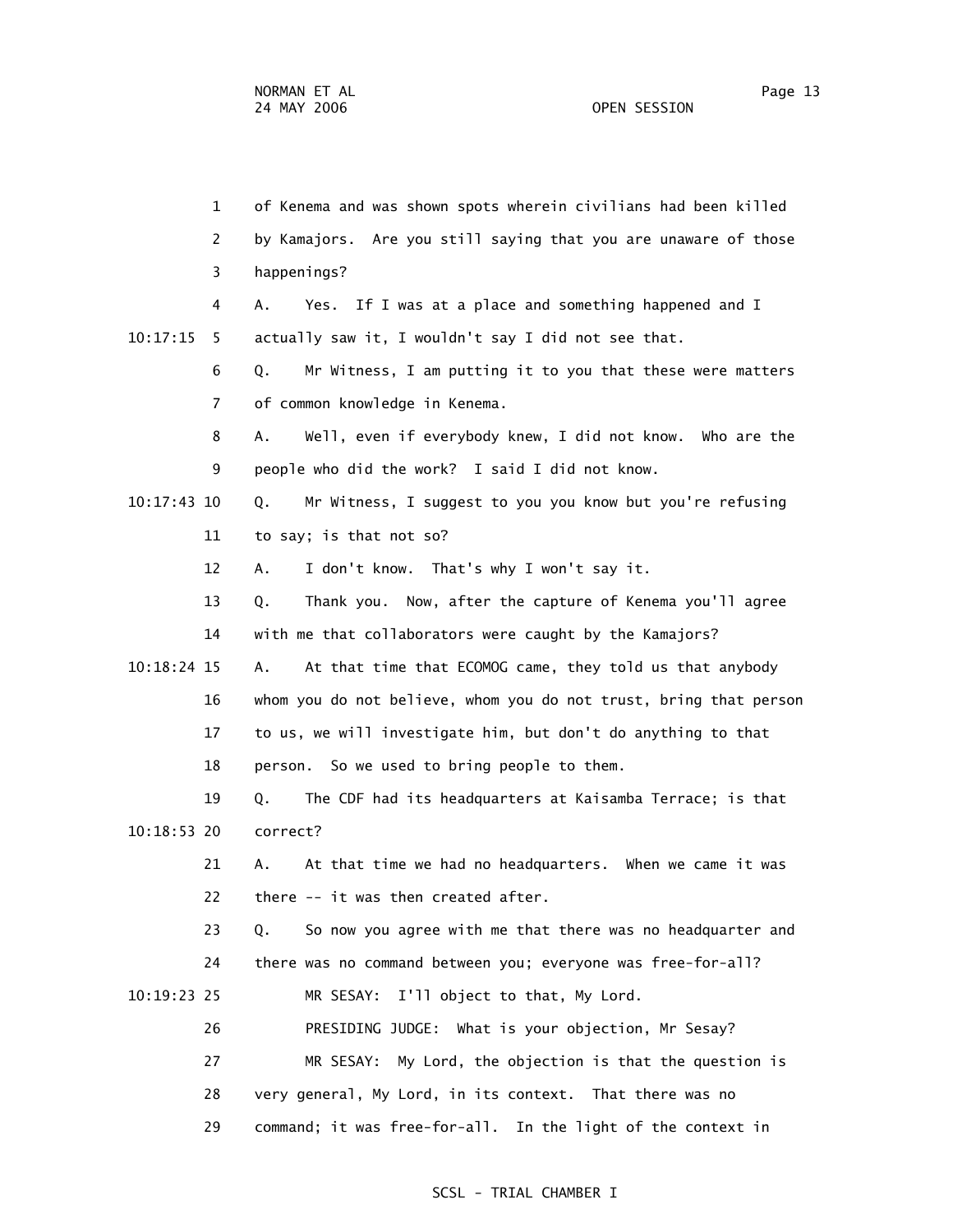1 which the question is being asked, My Lord, command is more 2 generic. It's a generic term, My Lord. 3 PRESIDING JUDGE: This was a question that was asked 4 before. Now it's asked from a different perspective, as such. 10:19:57 5 The witness was asked if the Kamajors were on the loose, if I'm 6 not mistaken. That's what the question was, and he answered that 7 question. 8 MR SESAY: As My Lord pleases. 9 MR KAMARA: I'm obliged, My Lord. 10:20:10 10 Q. At that time you said there was no headquarter for 11 Kamajors? 12 PRESIDING JUDGE: It was created after. 13 MR KAMARA: 14 Q. It was created after; is that what you said? 10:20:20 15 A. When we entered the town, when we entered Kenema, there was 16 no Kamajor headquarters. After ECOMOG had come and we had 17 organised everything and we were not settled, then they gave us 18 an office. At that time I was at Daru. 19 Q. Before that office was created, that is what I'm saying 10:20:41 20 now, that it was a free-for-all for you, the Kamajors? 21 MR JABBI: My Lord, the witness has properly stated the 22 time frame in question. 23 THE INTERPRETER: Can learned counsel please speak into the 24 mic? 10:20:59 25 MR JABBI: My Lord, the witness has specifically stated the 26 time frame in question, when they entered Kenema. If learned 27 counsel continues to ask, "Before that you were on the loose in 28 Kenema," I mean, I don't see how that is relevant. The witness 29 was not in Kenema --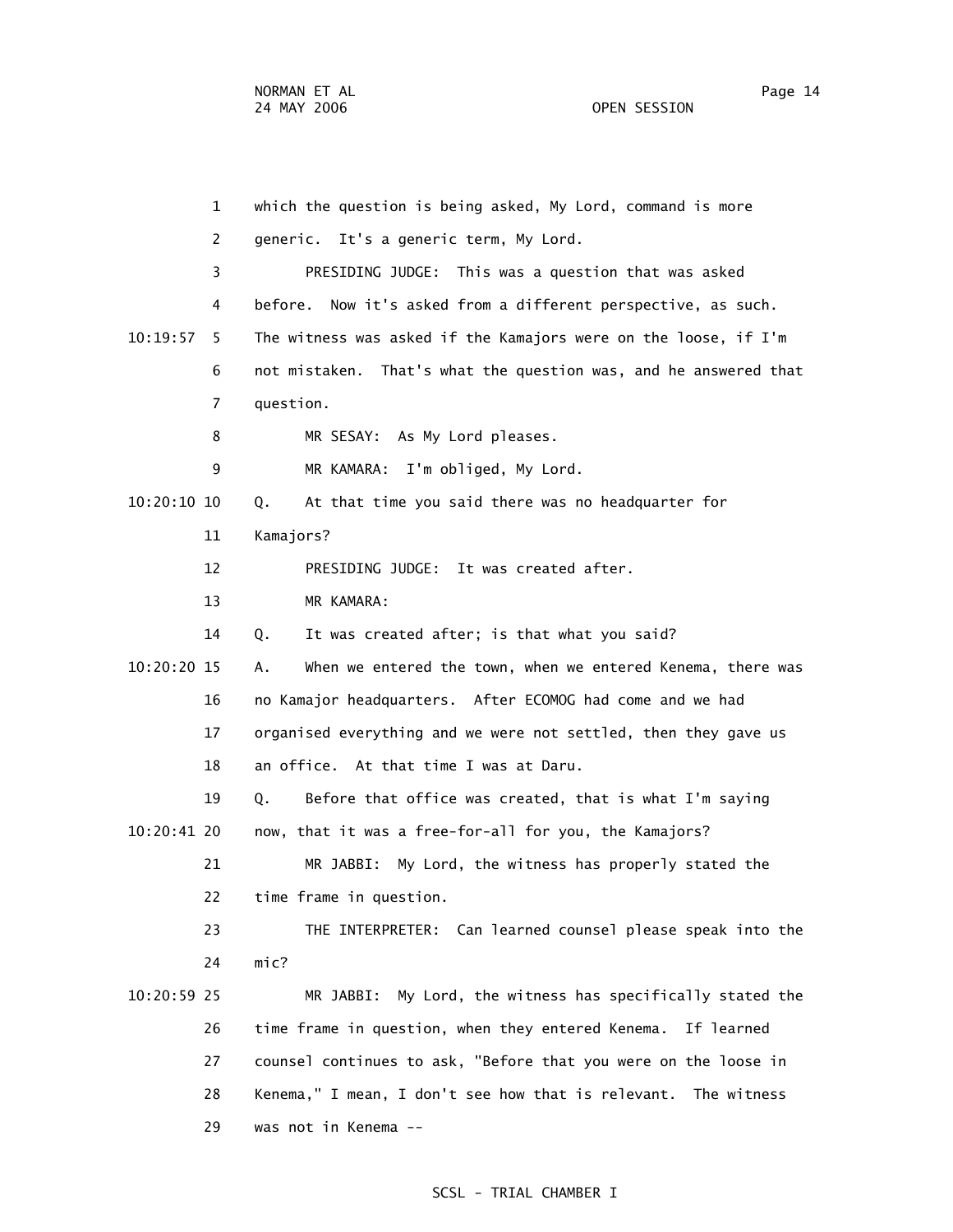1 PRESIDING JUDGE: This is not the question, Dr Jabbi, with 2 all due respect. The question is before the creation of the 3 headquarters. It's not before they entered Kenema. The question 4 is: When you entered Kenema you were on the loose before the 10:21:44 5 creation of the headquarters. 6 MR JABBI: Which, according to Your Lordship, had in fact 7 been answered earlier on. 8 PRESIDING JUDGE: He's answered the question, but he is in 9 cross-examination. 10:21:52 10 MR JABBI: As Your Lordship pleases. 11 PRESIDING JUDGE: Proceed, Mr Kamara, please. 12 MR KAMARA: Obliged, My Lord. 13 Q. Mr Witness, the question again: Before the creation of 14 this headquarter, Kenema was a free-for-all for the Kamajors? 10:22:12 15 PRESIDING JUDGE: In Kenema. 16 MR KAMARA: In Kenema, yes, My Lord. 17 Q. You were free to do what you wanted? 18 A. I have explained to you that when we captured Kenema we 19 were not loose, we were for ECOMOG. Whatever we did, we did 10:22:33 20 under their instructions. I've explained this to you. 21 Q. Mr Witness, you are in haste to bring ECOMOG. 22 A. Yes. 23 Q. Leave ECOMOG. ECOMOG is not in Kenema. All right? Okay? 24 A. At the time -- is it before they came? Is that what you're 10:22:53 25 asking? 26 Q. Yes, yes, yes. 27 A. When we came, three days after they came. 28 Q. Take your time, Mr Witness. Don't be in a rush to answer. 29 I'm not trying to confuse you, all right. Now, before ECOMOG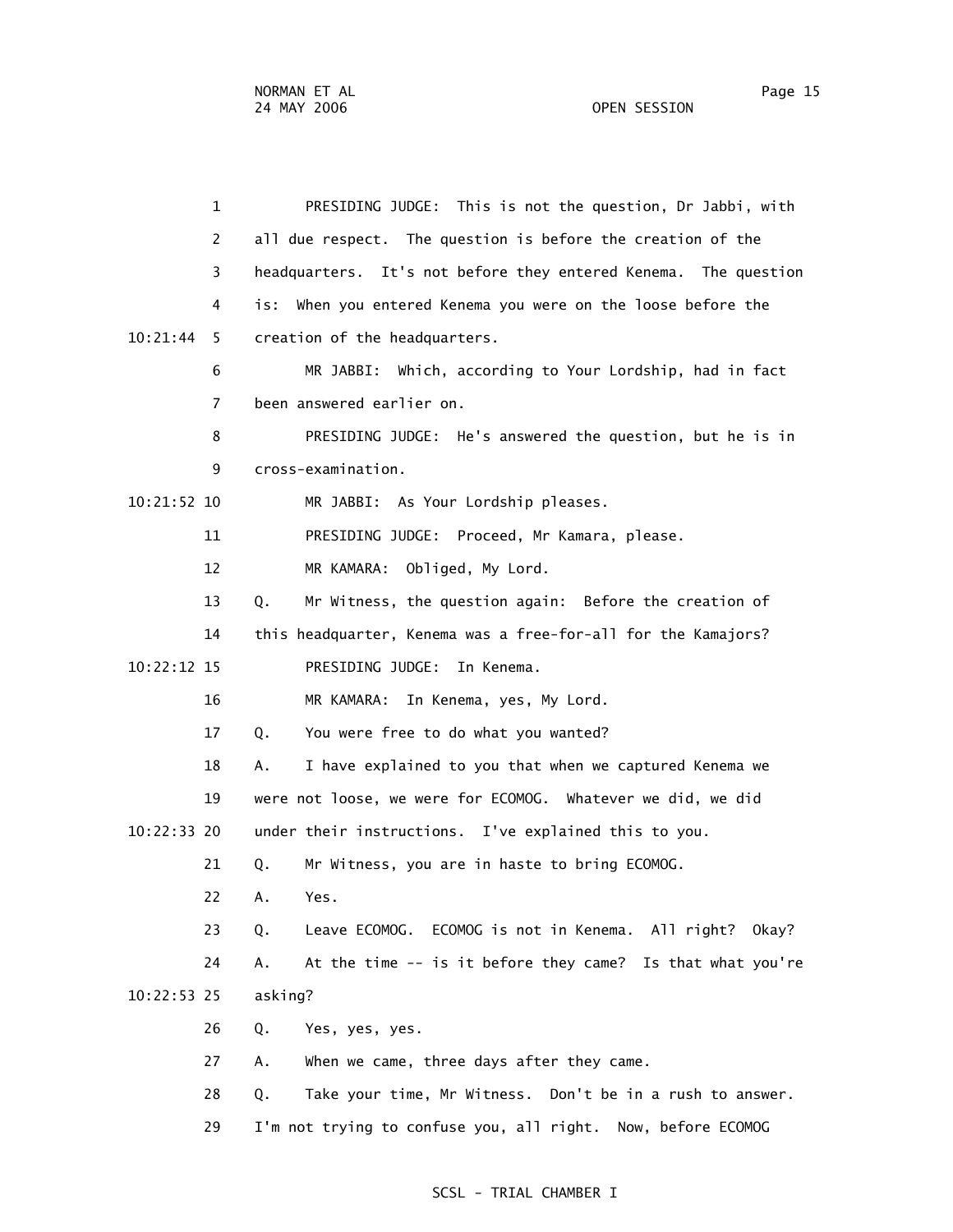1 came - and we are agreed that ECOMOG came at about the 18th - 2 between 15th and 18th Kenema was a free-for-all for Kamajors to 3 do whatever they wanted to do? 4 A. We were not doing bad like you would do, somebody would do 10:23:37 5 it. We were there looking at protecting, defending the town. We 6 were not loose. We were working. 7 Q. In the course of your so-called protection, you were 8 enriching yourself by looting the innocent civilians; correct? 9 A. Father forbid. Those people whom we were protecting, we 10:24:06 10 would find food for them and give it to them and return to loot 11 them? Father forbid. 12 Q. Mr Witness, you created checkpoints -- 13 JUDGE THOMPSON: Just a minute, counsel. Let's get the 14 evidence. 10:24:22 15 MR KAMARA: Sorry, My Lord. 16 JUDGE THOMPSON: Continue. 17 MR KAMARA: Thank you, My Lord. 18 Q. Kamajors created checkpoints around the outskirts of 19 Kenema, or even within Kenema; is that not so? 10:25:03 20 A. No, we did not create any checkpoints. 21 Q. No, you did not create checkpoints for the security of 22 Kenema? Is that what you're telling this Court? 23 A. What a checkpoint is is when you put a stick across. We 24 were just sitting there, defending the town. We did not put any 10:25:24 25 rope across to debar people from moving across to the other end, 26 no. 27 Q. Are you aware of the checkpoint that was created at Lago? 28 A. No. 29 Q. So everyone was free to move in and out of Kenema as he or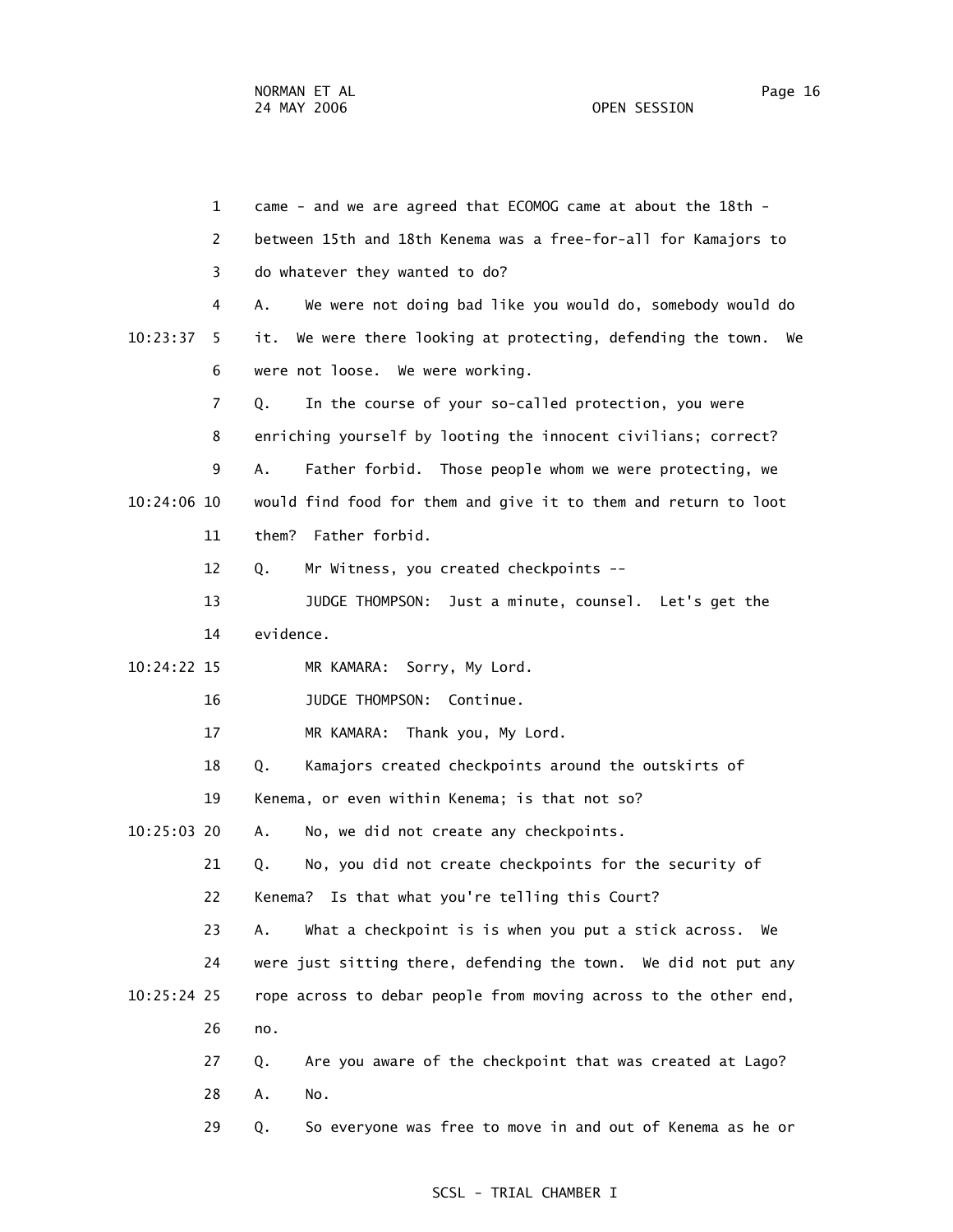OPEN SESSION

|             | $\mathbf{1}$   | she pleases; is that what you're saying, without any check?       |
|-------------|----------------|-------------------------------------------------------------------|
|             | 2              | If there was a checkpoint at Lago, I said I do not know<br>А.     |
|             | 3              | because I didn't went that way -- I didn't go that way, sorry.    |
|             | 4              | I have moved from Lago. The question now is: Are you<br>Q.        |
| 10:26:18    | 5              | suggesting to this Court that when you captured Kenema from the   |
|             | 6              | 15th to the 18th, everyone was free to move in and out of Kenema  |
|             | $\overline{7}$ | as he or she chooses? That is the question.                       |
|             | 8              | On the 15th when we captured Kenema, on that day, up to the<br>А. |
|             | 9              | 16th, on the third day when ECOMOG came, people were frightened.  |
| 10:26:53 10 |                | Who would leave Kenema to go into the bush? Nobody came out       |
|             | 11             | until ECOMOG entered. So we were just sitting out, looking ahead  |
|             | 12             | of the road to prevent bad people from entering the town.         |
|             | 13             | Mr Witness, what do you want this Court to believe? A few<br>Q.   |
|             | 14             | minutes ago you said civilians were out in the town dancing and   |
| 10:27:13 15 |                | jubilating. Now you're telling this Court they were all afraid.   |
|             | 16             | No one was out in the streets. Let us be serious about this.      |
|             | 17             | They were not afraid to come outside but they did not go<br>А.    |
|             | 18             | into the bush.                                                    |
|             | 19             | I never mentioned anything about bushes, Mr Witness.<br>Q.<br>You |
| 10:27:37 20 |                | are confusing yourself. Let's take it back again.                 |
|             | 21             | А.<br>Yes, go on.                                                 |
|             | 22             | You gave evidence that civilians were out, they were happy<br>Q.  |
|             | 23             | for the Kamajors; right?                                          |
|             | 24             | Indeed, a very big dance right into the town.<br>Α.               |
| 10:27:59 25 |                | I asked you about checkpoints and the movement of people.<br>Q.   |
|             | 26             | Your response is that people were afraid to be outside.           |
|             | 27             | It's not for the town that I said that. We did not create<br>Α.   |
|             | 28             | checkpoints in towns. If we created any checkpoints it would      |
|             | 29             | have been on the road, but on the road at that time, we did not   |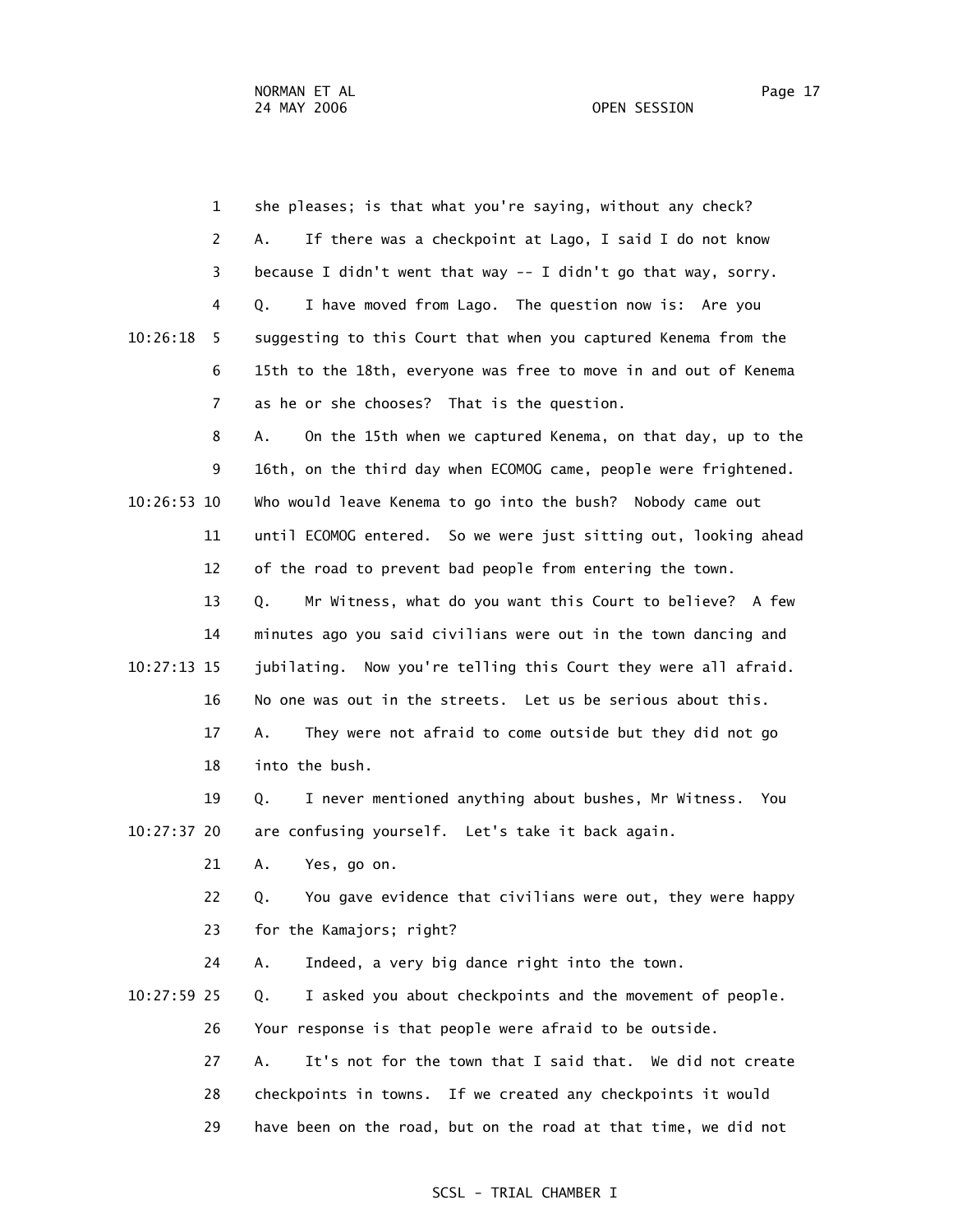1 create any checkpoint. We were just sitting, waiting for the 2 ECOMOG. They were the people who would create checkpoints. 3 JUDGE ITOE: There is a question, Mr Witness, which you 4 have not answered. Since there were no checkpoints, the question 10:28:36 5 was put to you: does it mean that people were free to move in 6 and out of Kenema anyhow after you had captured that town from 7 the 15th to the 18th? Were people allowed to move in and out, 8 come in, go out the way they liked after the town was under the 9 control of the Kamajors? 10:29:03 10 THE WITNESS: In those three days, during those three days 11 when we captured that town and it was under our control, I said 12 no civilian went to the bush. They were in the town and we 13 surrounded them, looking after them. We were around the 14 periphery of the bushes. We go and find food and bring food to 10:29:23 15 them. We wouldn't allow them to go out of the town. 16 JUDGE ITOE: The question is not answered. You may 17 continue, please. 18 MR KAMARA: Thank you very much, My Lords. Obliged. 19 MR JABBI: My Lords, there seems to be a distinction which 10:29:43 20 has not been clarified. One, moving in and out of houses within 21 Kenema. 22 PRESIDING JUDGE: No, no, move out of the town. 23 MR JABBI: My Lord, just a minute, please. Just a minute, 24 please. One point is moving in and out of houses within Kenema 10:30:05 25 and the other point is moving in and out of Kenema. 26 PRESIDING JUDGE: So what's your objection? 27 MR JABBI: My Lord, I am not really raising an objection. 28 I'm just pointing to a need for clarification. 29 PRESIDING JUDGE: Dr Jabbi, I don't think there's a need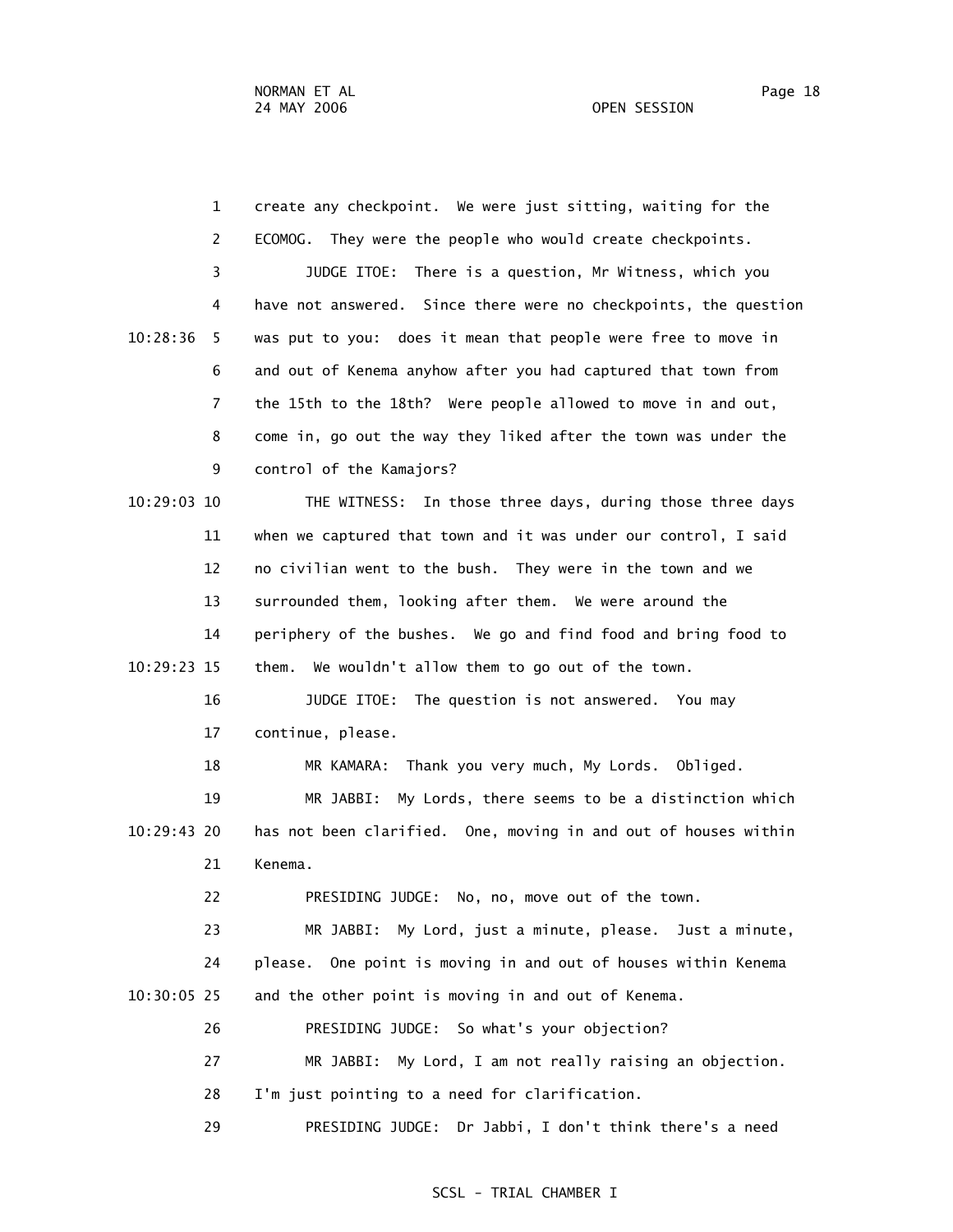| $\mathbf{1}$  | for clarification. I think we can read the evidence without any   |
|---------------|-------------------------------------------------------------------|
| 2             | assistance in this respect. Thank you very much.                  |
| 3             | Thank you very much, My Lord.<br>MR JABBI:                        |
| 4             | MR KAMARA:<br>Thank you, My Lord. My Lord, I will move            |
| 10:30:35<br>5 | further. Since the witness is not answering that question, I'll   |
| 6             | move to other issues.                                             |
| 7             | Mr Witness, when you came into Kenema, did you go back to<br>Q.   |
| 8             | SS Camp at any point in time? In that two weeks you were in       |
| 9             | Kenema, did you go back to SS Camp?                               |
| 10:31:04 10   | I from -- no, no, I did not go there, to cut long talk<br>А.      |
| 11            | short.                                                            |
| 12            | Thank you very much. Are you aware of a meeting being held<br>Q.  |
| 13            | in Kenema by the Kamajors immediately after the capture of        |
| 14            | Kenema?                                                           |
| 10:31:38 15   | At that time that the Kamajors entered Kenema, if they held<br>Α. |
| 16            | a meeting in Kenema; is that what you're asking?                  |
| 17            | PRESIDING JUDGE: Yes.                                             |
| 18            | MR KAMARA: Thank you, My Lord.                                    |
| 19            | THE WITNESS: After ECOMOG had come, we met, they organised        |
| 10:31:59 20   | It was on that day that I knew of a meeting.<br>us.               |
| 21            | MR KAMARA:                                                        |
| 22            | You were at that meeting, were you not?<br>Q.                     |
| 23            | Yes, I was there indeed.<br>А.                                    |
| 24            | Arthur Koroma spoke at that meeting?<br>Q.                        |
| $10:32:14$ 25 | Well, at that time he was there because he and ECOMOG came<br>Α.  |
| 26            | together.                                                         |
| 27            | Mr Witness, did he speak at the meeting? That's the<br>Q.         |
| 28            | question.                                                         |
| 29            | Arthur Koroma himself, I did not hear him talk.<br>Α.             |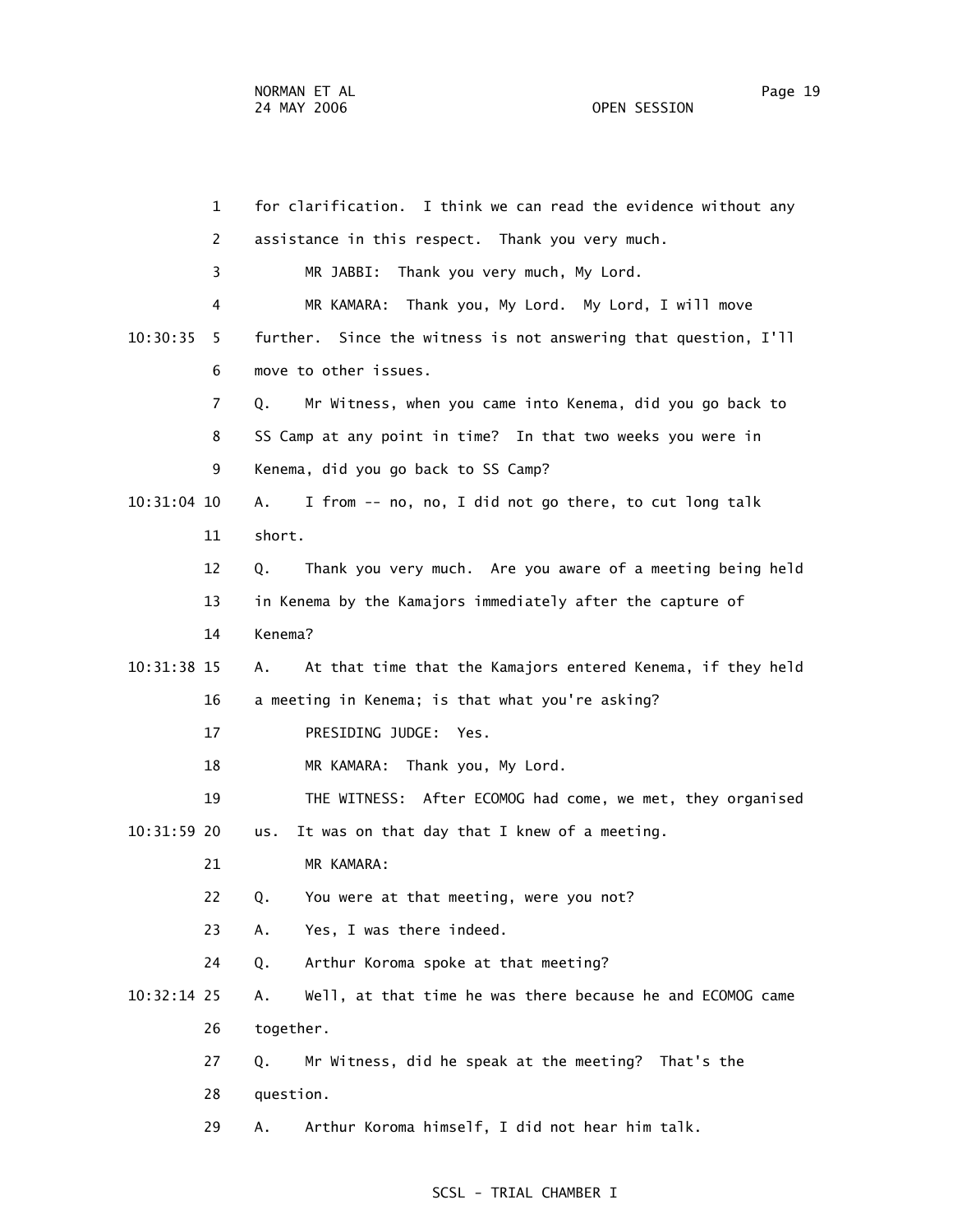|               | $\mathbf{1}$<br>Q. | Arthur Koroma gave evidence in this Court, that is on 4 May      |
|---------------|--------------------|------------------------------------------------------------------|
|               | 2                  | 2006, and he said he spoke at that meeting and he admonished the |
|               | 3                  | Kamajors to treat civilians well at checkpoints. Are you         |
|               | 4                  | disputing that fact?                                             |
| 10:33:11      | A.<br>5.           | He said that was what he did? He came and said that was          |
|               | 6                  | what he did? Even if he did that, I did not see it and I did not |
|               | $\overline{7}$     | hear it.                                                         |
|               | 8<br>Q.            | Thank you, Mr Witness, that is good. Now, Mr Witness, you        |
|               | 9                  | said you were a Kamajor since 1991; am I correct?                |
| $10:33:57$ 10 | Α.                 | Yes, indeed.                                                     |
|               | 11<br>Q.           | You've been engaged in several battles since that time?          |
|               | 12<br>А.           | Together with the soldiers, yes.                                 |
|               | 13<br>Q.           | Leave the soldiers out for the moment. You have been             |
|               | 14                 | engaged in several battles since that time until you were        |
| 10:34:25 15   |                    | disarmed?                                                        |
|               | 16                 | PRESIDING JUDGE: Until when?                                     |
|               | 17                 | MR KAMARA: Until he was disarmed.                                |
|               | 18                 | THE WITNESS: Kamajor fight, yes. When we were disarmed I         |
|               | 19                 | explained to you yesterday that I did not go fighting. In fact,  |
| 10:34:38 20   |                    | I was waiting for them when they came. Then, together, we came   |
|               | 21                 | and captured SS Camp.                                            |
|               | 22                 | MR KAMARA:                                                       |
|               | 23<br>Q.           | Now tell us about child soldiers that you had.                   |
|               | 24                 | JUDGE ITOE: Is that a question, Mr Prosecutor?                   |
| 10:35:05 25   |                    | MR KAMARA: Yes, My Lord.                                         |
|               | 26                 | JUDGE ITOE: You want him to tell you --                          |
|               | 27                 | To tell us about the recruitment of child<br>MR KAMARA:          |
|               | 28                 | soldiers.                                                        |
|               | 29                 | Has he said he recruited child soldiers?<br>JUDGE ITOE:          |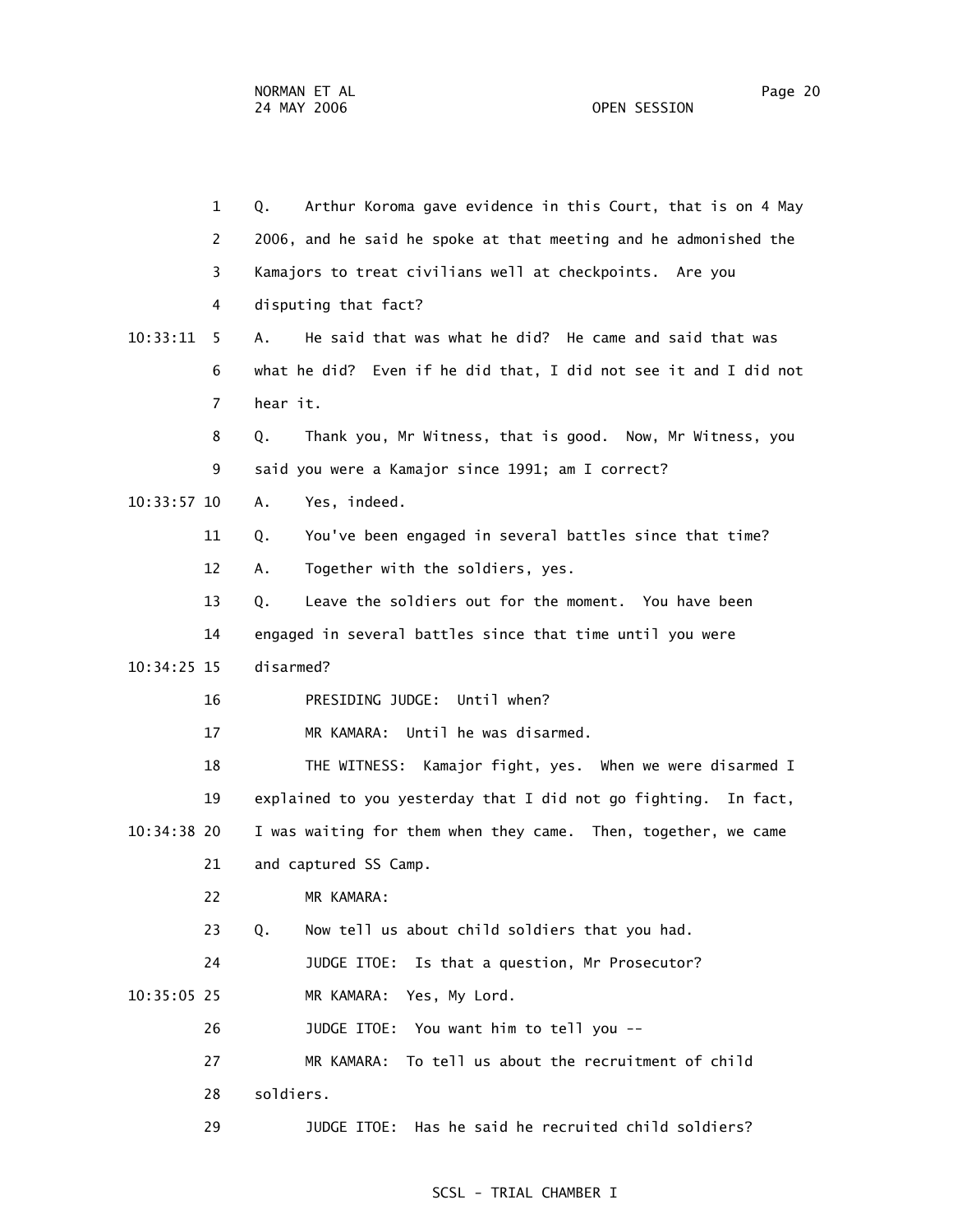1 MR KAMARA: My Lord, I am putting it to him. 2 JUDGE ITOE: Well, you'd better do. 3 MR KAMARA: Yes, My Lord. 4 Q. Mr Witness, you had child soldiers with you while you were 10:35:27 5 fighting? 6 PRESIDING JUDGE: When? 7 MR KAMARA: 8 Q. Starting 1991. Let's start in 1991. 9 JUDGE ITOE: Are we concerned with 1991? 10:35:39 10 MR KAMARA: My Lord, it's a system. I want to establish if 11 it happened. He will feel comfortable starting in 1991, My Lord. 12 THE WITNESS: 1991, what you would know? When our chiefs 13 were selecting us, if you were not old -- if you were not 30 14 years old, they wouldn't select you -- 35 years old, they 10:36:05 15 wouldn't select you. That's what I said yesterday. I know my 16 age. It's 55. 17 MR KAMARA: 18 Q. Okay. Now let's go to 1997, while you were engaged in 19 Gendema, Kenema, SS Camp and all those places. You had child 10:36:30 20 soldiers with you; is that not so? 21 A. I would not accept that if I do not explain to you. That 22 Gendema that you've called, I do not even know there. 23 Q. While you were fighting, did you not have children carry 24 your loads, such as the ammunition? 10:37:09 25 A. No, mister. 26 Q. Did you use children as spies to go and spy on the enemy 27 junta positions between 1997 and 1999? 28 A. We did not deal with children. We were not moving 29 together. How could you be fighting -- how could you be going to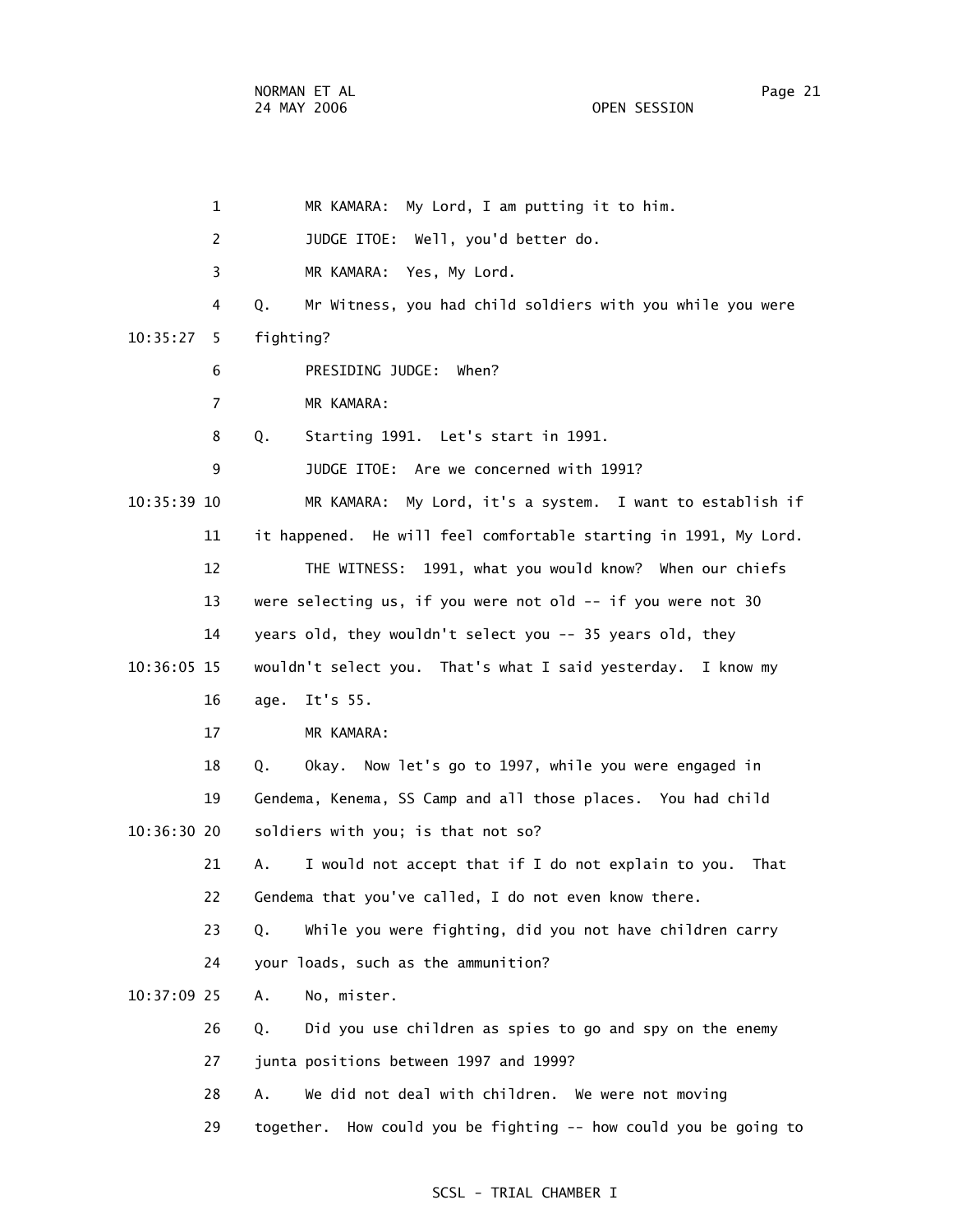1 fight and you'll strap a child on your back? 2 Q. You're just confusing yourself. When we were talking about 3 children, I wasn't referring to children that can be strapped on 4 the back. 10:37:49 5 PRESIDING JUDGE: We're not talking of babies here. We're 6 talking of children. 7 MR KAMARA: 8 Q. Yes, let me give an age. Probably that will help you? 9 A. Yes, tell the age. I'm listening. 10:38:01 10 Q. Boys of about 15 years old, and let us agree that those 11 cannot be strapped to your back? 12 JUDGE THOMPSON: Perhaps your line of questioning 13 [overlapping speakers]. 14 THE WITNESS: I've explained to you a while ago that -- 10:38:14 15 JUDGE THOMPSON: If you leave the questions in that kind of 16 general way, then of course you invite generalities by way of 17 answers. So you gave the witness a licence to ruminate or 18 meander all over the place. 19 MR KAMARA: I take your point, My Lord. 10:38:35 20 Q. Now let's say children of about 15 years old. Did you use 21 children of about 15 years old between the period of 1997 to 1999 22 to carry your load during the fight, such as ammunition? 23 A. No. 24 Q. Did you use children of that age description as spies to 10:39:14 25 seek information from the junta during that period? 26 A. No. 27 Q. Did you use children as persons you can send with letters 28 to inform civilians about attacks? 29 A. No.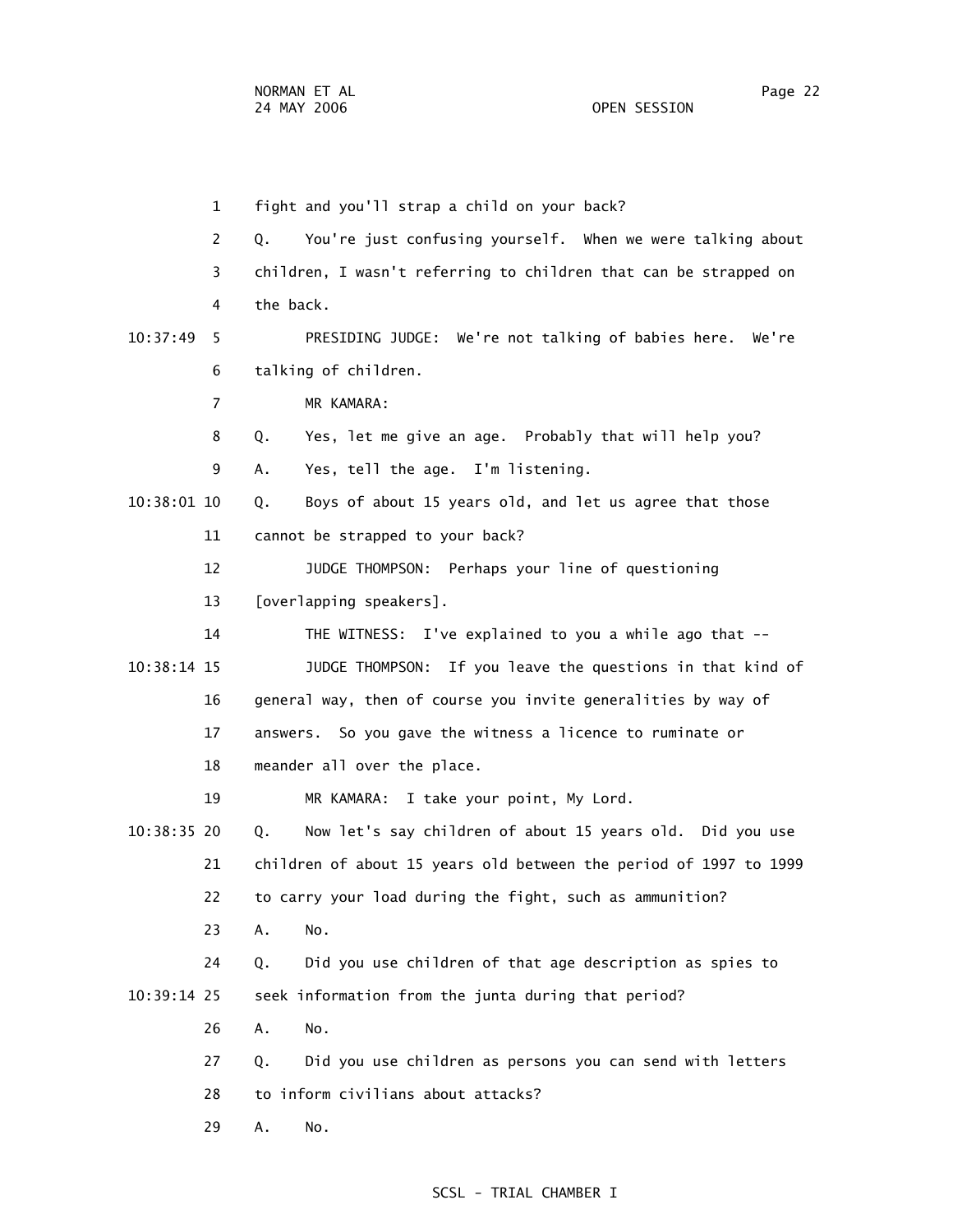1 Q. Now, Mr Witness, did you volunteer to give evidence, to 2 come to court? Did you volunteer by yourself to come to court? 3 A. I volunteered to come and say the truth. 4 Q. You've been receiving allowances since you came; right? 10:40:37 5 A. Yes, they would give me a little -- some money on Fridays. 6 Q. How much is that? 7 A. They would give me 112,000 leones per week. 8 Q. Do you make 112,000 per week in your farm? 9 A. No, I wouldn't get it at all times. 10:41:36 10 Q. Mr Witness, I put it to you that that is your incentive for 11 volunteering to give evidence; yes? 12 A. Well, I'm telling you too that if it were for that money 13 alone, I wouldn't leave my children behind and come and stay in 14 Freetown wasting my time. 10:42:16 15 MR KAMARA: No further questions for this witness, My Lord. 16 PRESIDING JUDGE: Thank you. Any re-examination? 17 MR SESAY: Yes, Your Honour. 18 RE-EXAMINED BY MR SESAY: 19 Q. Now, Mr Witness, I want you to listen very care fully to 10:42:32 20 the question. 21 A. Okay. 22 Q. You remember you were asked by the learned Prosecutor 23 whether you heard about hostilities before 1998 between the 24 police and the Kamajors. Do you remember that question? 10:43:05 25 A. At that time, I can't testify to that because I can't 26 remember. I did not hear. 27 Q. Now, let me ask my question now. Were you in Kenema before 28 1998? 29 A. I was not inside Kenema.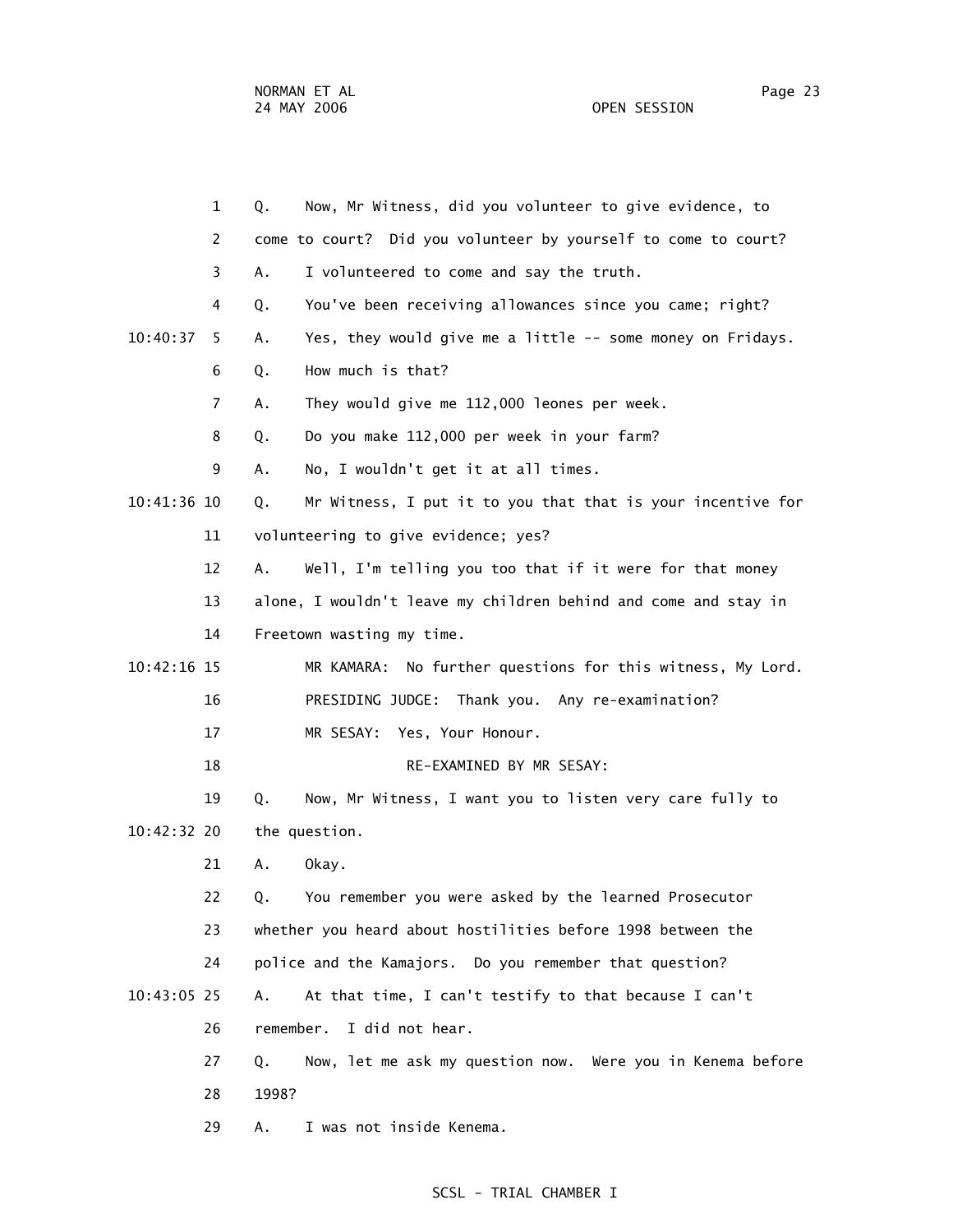1 Q. Thank you. Mr Witness, you also recall that you were asked 2 by the learned Prosecutor whether, during the first three days of 3 Kamajors taking Kenema, people were free to move in and out of 4 Kenema Town? Do you remember that question? 10:44:14 5 A. He asked me that question and I answered it for him. 6 Q. I want you to wait for my own question now. 7 A. Okay. 8 Q. During that period, were people free to -- 9 JUDGE THOMPSON: Counsel, remember that re-examination 10:44:32 10 should be predicated upon the answer that the witness gives. 11 Because if you're trying to establish or trying to rehabilitate 12 the evidence in the sense that there might have been a 13 discrepancy, it must have been between what was said in 14 examination-in-chief and what was said under cross-examination in 10:44:57 15 clarification. So, the question itself cannot be the premise 16 upon which the re-examination can proceed. It's the answer to 17 the question. 18 MR SESAY: I concede, My Lord. 19 PRESIDING JUDGE: What clarification is it that you're 10:45:08 20 seeking from this witness that is such that it needs to be 21 re-examined? 22 MR SESAY: The clarification, My Lord, is in relation to 23 whether it was within the town, movement of people within the 24 town. 10:45:19 25 PRESIDING JUDGE: I will not allow that question. I think 26 it is quite clear. We have well understood. We don't need any 27 clarification on this. 28 JUDGE THOMPSON: That's the point I make. It's the answer 29 that you should remind him of. It's not the question, the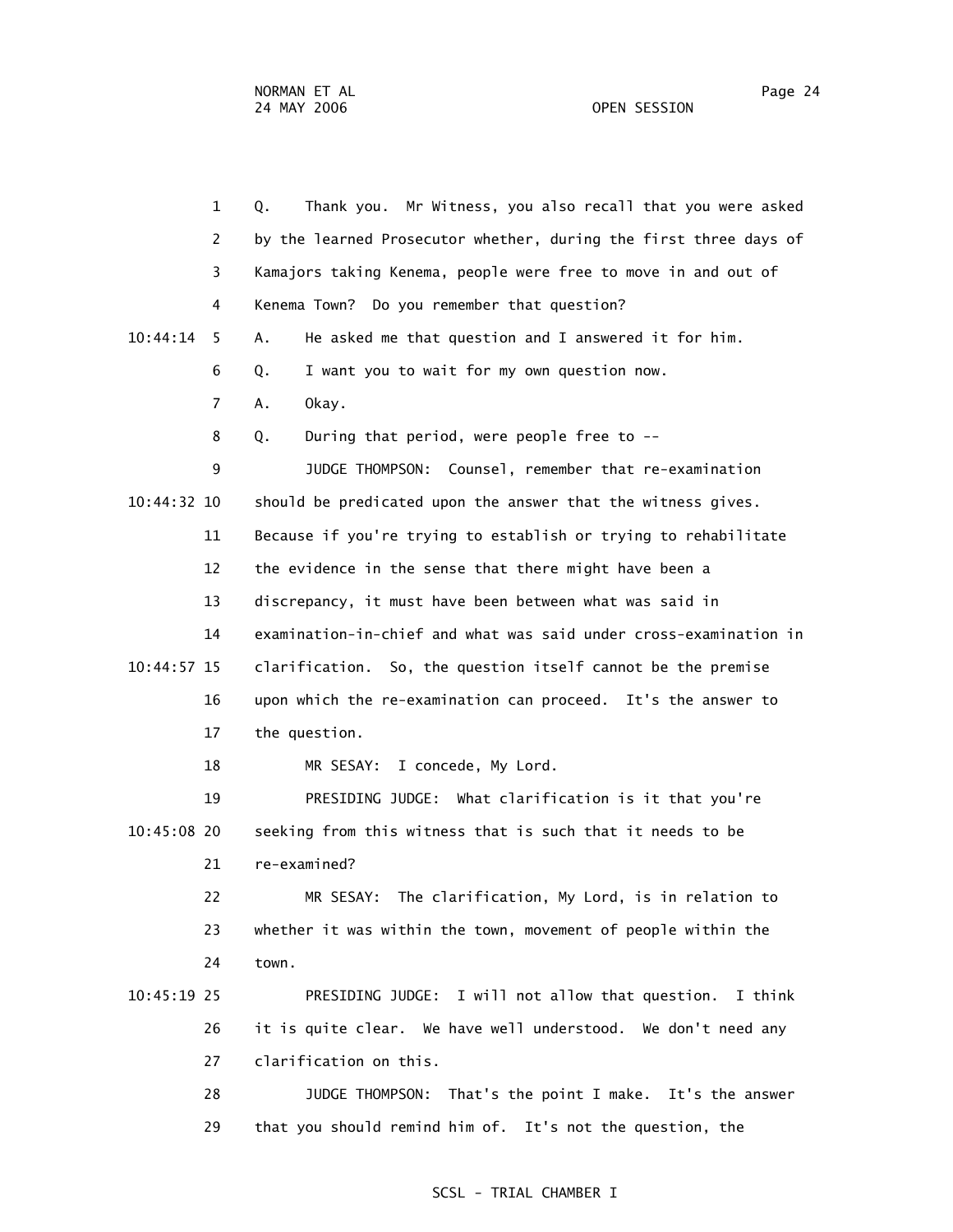1 answer. It's elementary knowledge that it's your answer, if 2 you're trying to more or less sort of restore some damage. 3 MR SESAY: My Lord, I quite agree on that. I was of the 4 view, My Lord, that the question was a bit pregnant. 10:45:48 5 JUDGE THOMPSON: No, counsel. It's elementary knowledge 6 that what you seek to do in re-examination is in fact to clear up 7 any discrepancy between the examination-in-chief, the aspect 8 which was put in cross-examination and which is now at variance 9 with what was given in cross-examination, or any new matter that 10:46:13 10 comes up. 11 MR SESAY: My Lord, there is no further re-examination. 12 PRESIDING JUDGE: Thank you very much. Mr Witness, that 13 concludes your evidence in this Court. We thank you for having 14 come to this Court to give your evidence and we wish you a safe 10:46:33 15 trip back home. Thank you. So can the witness be assisted, 16 please. 17 **IThe witness withdrew**] 18 [CDF24MAY06B - EKD] 19 PRESIDING JUDGE: Dr Jabbi, you are ready to proceed with 10:48:02 20 your next witness. 21 MR JABBI: Yes, My Lord. 22 PRESIDING JUDGE: Before you do so, just for the record, we 23 have been informed by the Chief of Detention this morning that -- 24 and I have a document that I will ask to be filed with the Court. 10:48:02 25 I will read from this document: 26 "I Cardinal, Chief of Detention, hereby certify that Sam 27 Hinga Norman was personally asked by me to state if it was 28 his intention to attend court today, 24th May 2006. His 29 response was that he would not attend. The detainee Norman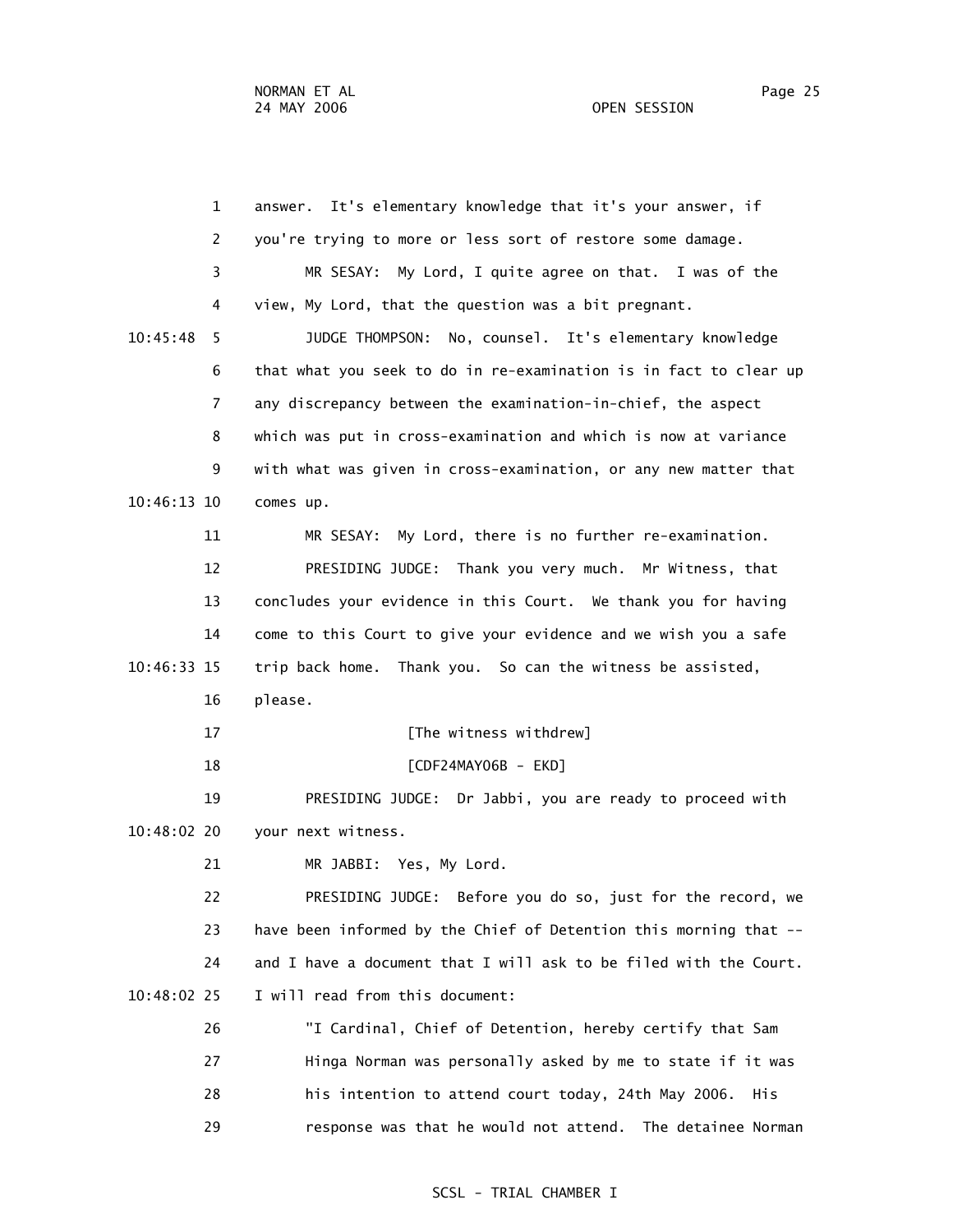1 stated that he will attend court starting tomorrow, 25th 2 May 2006. He stated that his reason for not attending 3 court today is due to the pain that he feels in his right 4 hip and the trouble to move about without the aid of 10:48:03 5 crutches. Otherwise he appears to be conducting himself 6 normally." 7 That was the information that was supplied to the Court 8 today as a result of the Court's direction yesterday. So it will 9 be filed with the Court. 10:48:03 10 Before you proceed, I have a few questions for you, 11 Dr Jabbi, related to some witnesses. Just clarification. I 12 refer you to the Status Conference that we had, the last one, 13 where some information was still missing and you had indicated 14 you would provide that with reference to - and I say this to 10:48:12 15 avoid any delay if possible when we get there - witness 25 and 16 26. You indicated at that time that that information was 17 missing, but you would be providing this identification 18 information that was requested at the time, that you would 19 provide that shortly thereafter. 10:48:37 20 As far as General One Mohamed, he is listed as witness 21, 21 if I am not mistaken, that it was not clear if he would be able 22 to come. You were trying to communicate with him to confirm 23 that. So can you give some information and appreciation as to 24 where all of these matters are at this moment or, if you are 10:49:05 25 unable to, I would ask you to look into that and provide the 26 information tomorrow morning.

> 27 MR JABBI: My Lord, I can give some information now. 28 PRESIDING JUDGE: Very well.

29 MR JABBI: With respect to number 21, Major General Abdu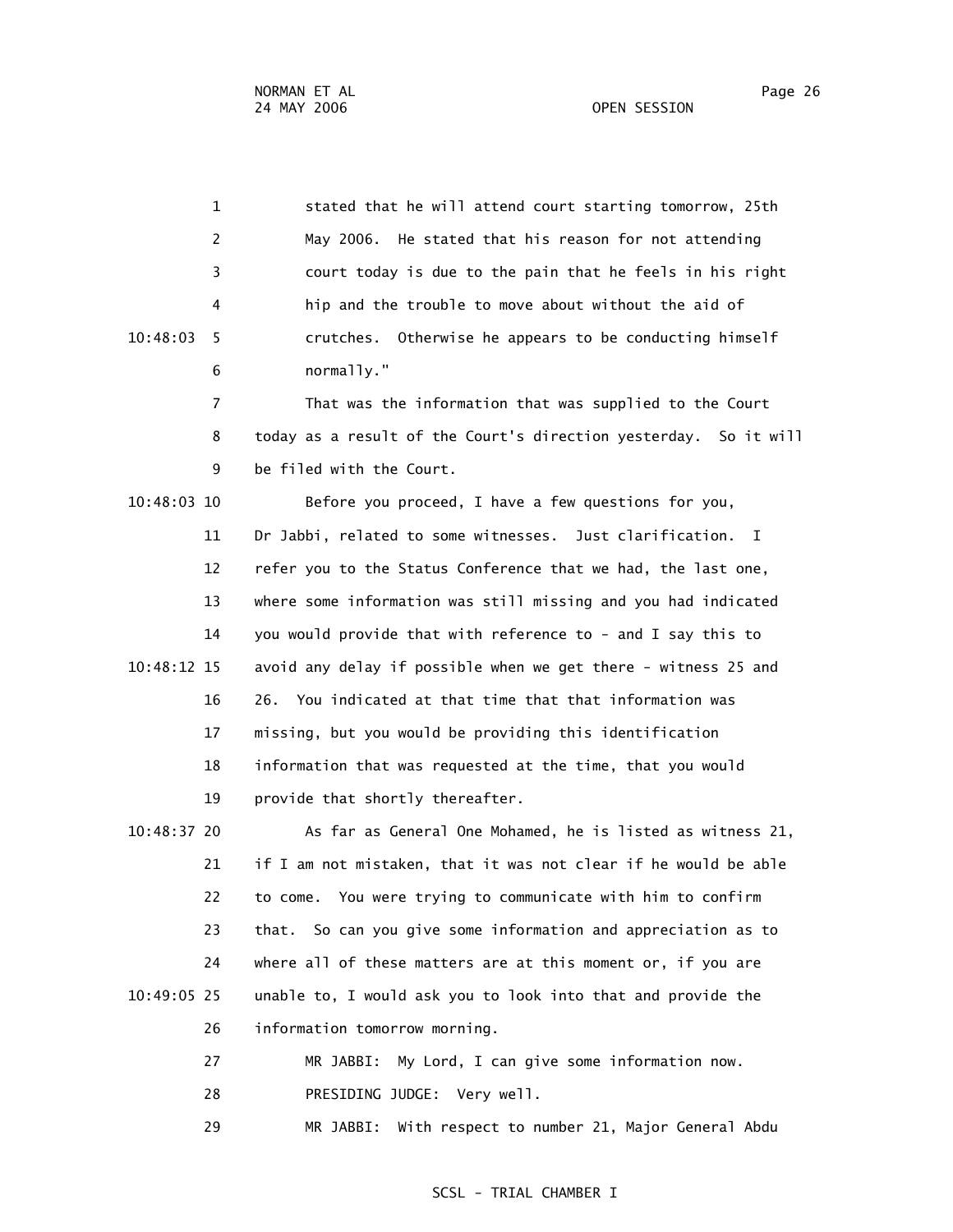1 One Mohamed, we are sending a legal assistant today back to 2 Nigeria to clarify the situation. 3 PRESIDING JUDGE: So for that witness it is still the same 4 status quo, because you were to send a legal assistant the last 10:49:45 5 time. So it is today that it is being done. 6 MR JABBI: It is today he is leaving, because we have not 7 been able to establish contact with him to ensure where he was 8 and where the legal assistant would have to go. But he is 9 leaving by 1.00. 10:50:03 10 PRESIDING JUDGE: So we should know by the end of this 11 week, or early next week, what the status will be for this 12 witness. 13 MR JABBI: By the middle of next week at the latest, 14 My Lord. I have already instructed the legal assistant to keep 10:50:14 15 in touch with us by telephone all the time he is in Nigeria. 16 PRESIDING JUDGE: Very well. 17 MR JABBI: But, by the very latest, by the middle of next 18 week we should be able to have a clear position on that. That is 19 as far as he is concerned. 10:50:38 20 My Lord, as far as the other witnesses are concerned, 25 21 and 26, I believe that the information in respect of 25 has been 22 supplied to the Prosecution either yesterday or today. 23 PRESIDING JUDGE: It was 26 as well. 24 MR JABBI: Yes, for 25, to begin with, that information has 10:51:04 25 been supplied, My Lord. 26 PRESIDING JUDGE: Yesterday, you say? 27 MR JABBI: Either yesterday or today, My Lord. I don't 28 know. I was given a sheet of paper whilst in court having that 29 information and the legal assistant did say that it has been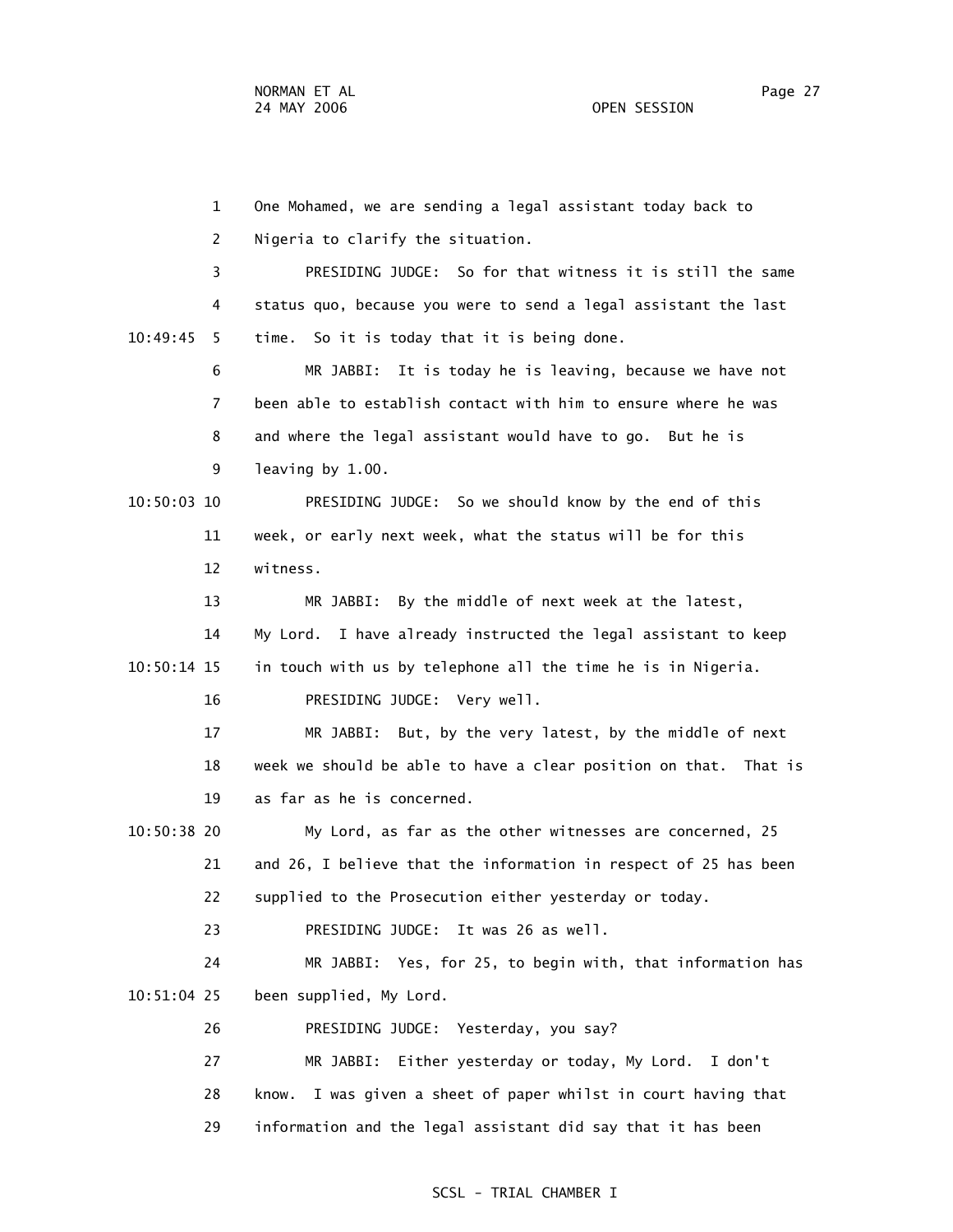1 supplied to the Prosecution.

 2 PRESIDING JUDGE: Very well. My next question has to do 3 with witness 23 on your list, Hassan Feika. You had informed the 4 Court then that he was out of the country and was expected back 10:51:52 5 by June, he would be out of the country until June, and that they 6 would keep track of that and inform all parties as soon as you 7 knew. As you know, we are getting essentially very close to the 8 end of your list of witnesses and we are getting close to June. 9 That's why I am asking this question, because I would imagine 10:53:02 10 that your witness General Abdu One Mohamed is a witness that you 11 would indeed try to have in this session.

 12 MR JABBI: Yes, My Lord. With respect to Hassan Feika, 13 My Lord, we intend to track him where he is and be clear about 14 when he will be available, but he did indicate he was leaving the 10:53:03 15 country for about six weeks. I don't know exactly when he left, 16 but he is still out of the country anyway. But we will endeavour 17 to ensure that we have information on him before next week is 18 out.

 19 PRESIDING JUDGE: Because by the end of next week we may be 10:53:05 20 through with your list of witnesses.

 21 MR JABBI: Very likely, those that are available to us so 22 far.

 23 PRESIDING JUDGE: And those that are not available, what 24 would be your intent? Can we hear what your plan is? 10:53:25 25 MR JABBI: For those that are not yet available to us, like 26 1, His Excellency the President of Sierra Leone, we will be 27 waiting for the Court's decision on the subpoena motion. That is 28 what will tell us broadly what we do in respect of him. 29 PRESIDING JUDGE: The other witnesses?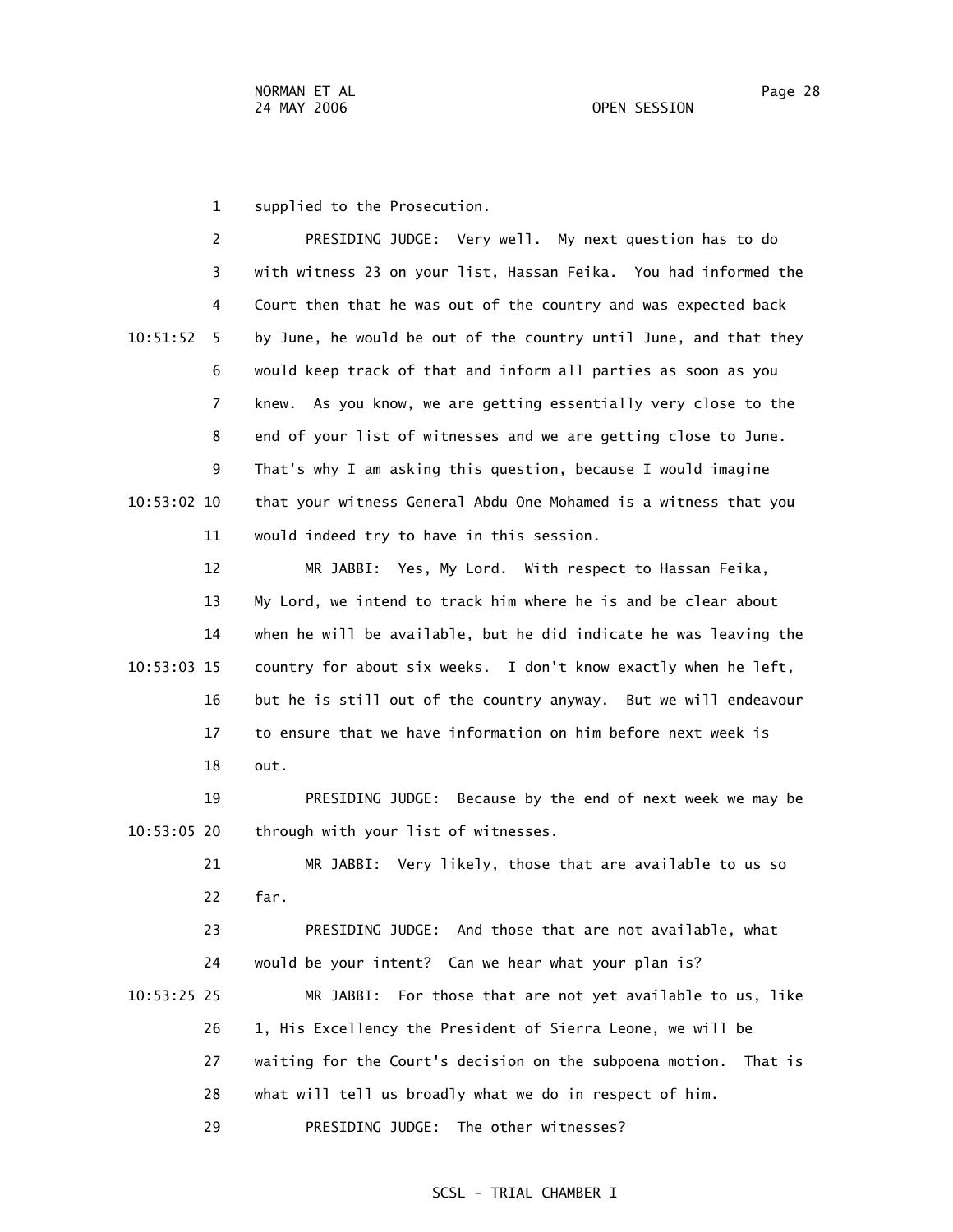1 MR JABBI: The Nigerian witness Abdu One Mohamed, we 2 believe that before next week is out, latest by middle of next 3 week, we will have a clear idea of his own availability. I have 4 already spoken about Hassan Feika.

 10:54:11 5 PRESIDING JUDGE: My question to you: If these witnesses 6 are not available within the next few weeks, what is your plan? 7 We are certainly not in a scenario now where we are going to 8 postpone indefinitely trials because -- I mean, this is something 9 that has been in place for quite a while. You have been put to 10:54:31 10 your defence for a quite a while now, Dr Jabbi, and we are in 11 May.

12 MR JABBI: My Lord --

 13 PRESIDING JUDGE: I will not ask you to respond and give me 14 a definitive answer this morning, Dr Jabbi. I will just ask you 10:54:47 15 that you think about it, because we are getting fairly close to 16 the end of your list of witnesses and certainly decisions will 17 have to be made.

 18 MR JABBI: Yes, My Lord. We are actively considering the 19 various possible scenarios.

 10:55:08 20 PRESIDING JUDGE: Thank you, Dr Jabbi. Mr Pestman, I can 21 see that you are getting to be active on your chair.

 22 MR PESTMAN: I have suddenly realised that something 23 important is being discussed, because we are a bit worried. This 24 is the first time that we understand that maybe the Defence for 10:55:27 25 Mr Norman is going to run out of witnesses before the end of this 26 trial session. We were always led to believe that Defence for 27 Mr Norman would need this entire trial session to hear all the 28 witnesses, and maybe also the beginning of the next trial 29 session, and we have always acted and informed our own witnesses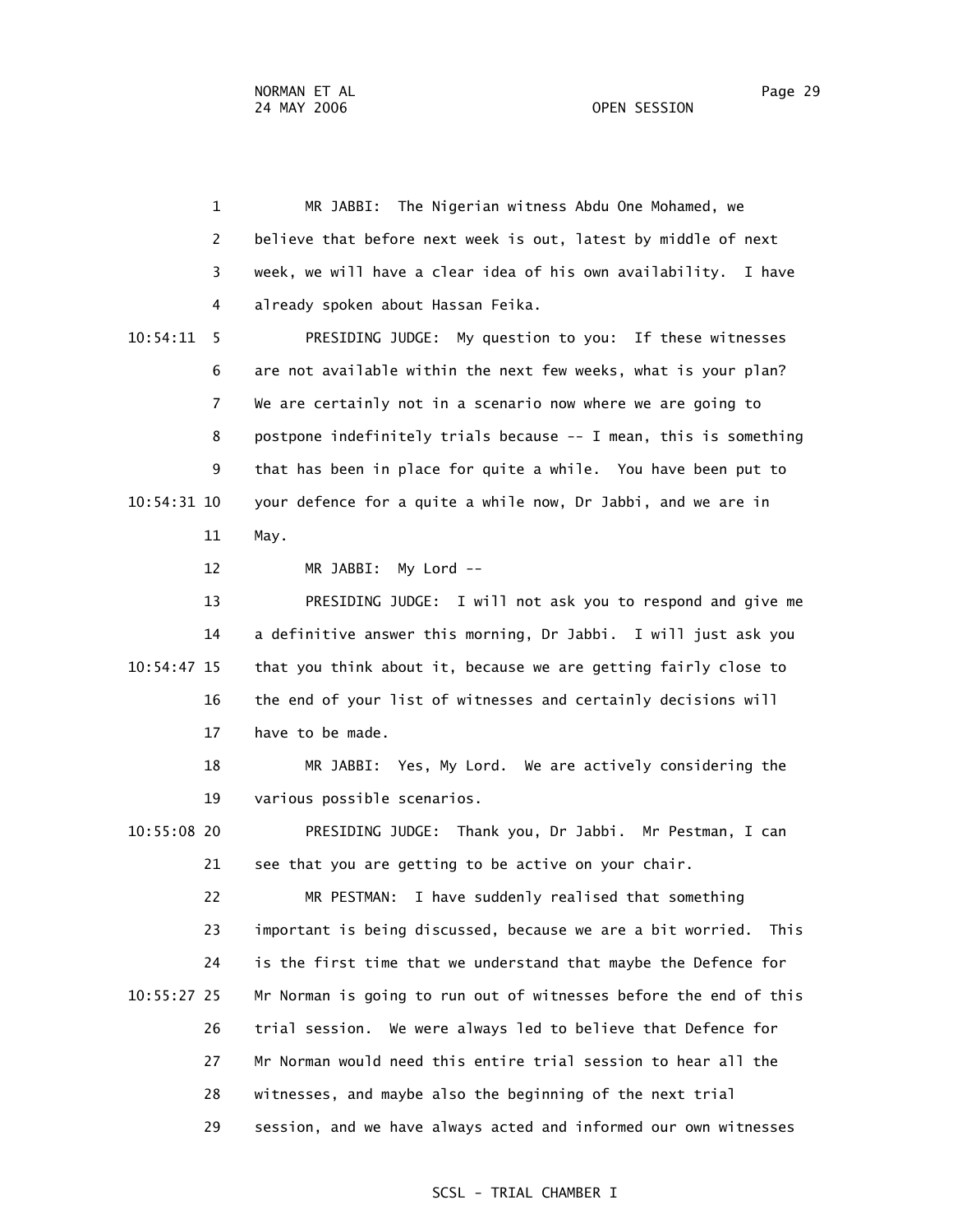1 accordingly. I would like to know, and maybe if possible by 2 tomorrow, because I am leaving tomorrow afternoon, what the 3 planning is for this trial session and whether we are actually 4 expected to do something this trial session. None of our 10:56:02 5 witnesses are here and all of them assume that they don't have to 6 do anything until September.

 7 PRESIDING JUDGE: Certainly, Mr Pestman, we will not 8 deprive you and/or your client your ability to defend. So if 9 that is the case, we will let you know. But you are saying you 10:56:24 10 are leaving by tomorrow afternoon. We will ask Dr Jabbi to think 11 about what we have just been discussing and if he has any 12 additional information to provide the Court with by tomorrow, we 13 would appreciate being informed of that as to what is your 14 intention with these witnesses. There are two that I can see at 10:56:42 15 this time that are obviously not available; the Nigerian General 16 the other witness, number 21, if I am not mistaken, Hassan Feika 17 who appears to be out of the country.

18 MR JABBI: 23.

 19 PRESIDING JUDGE: 23, yes. So if you run out of witnesses 10:57:07 20 by next week, what do you do with these witnesses and what will 21 be your position? I am giving you up to tomorrow. I have told 22 you that. So think about it. I will not ask for an answer. 23 MR JABBI: We will provide an answer tomorrow, My Lord. 24 PRESIDING JUDGE: Very well. For you, Mr Pestman, we will 10:57:29 25 try to give -- 26 JUDGE ITOE: Dr Jabbi, is just an advice to the Defence

 27 team, that is for you to carry out an assessment of the evidence 28 of these two witnesses, the General and the other one, to see 29 whether, in the light of the evidence that has already been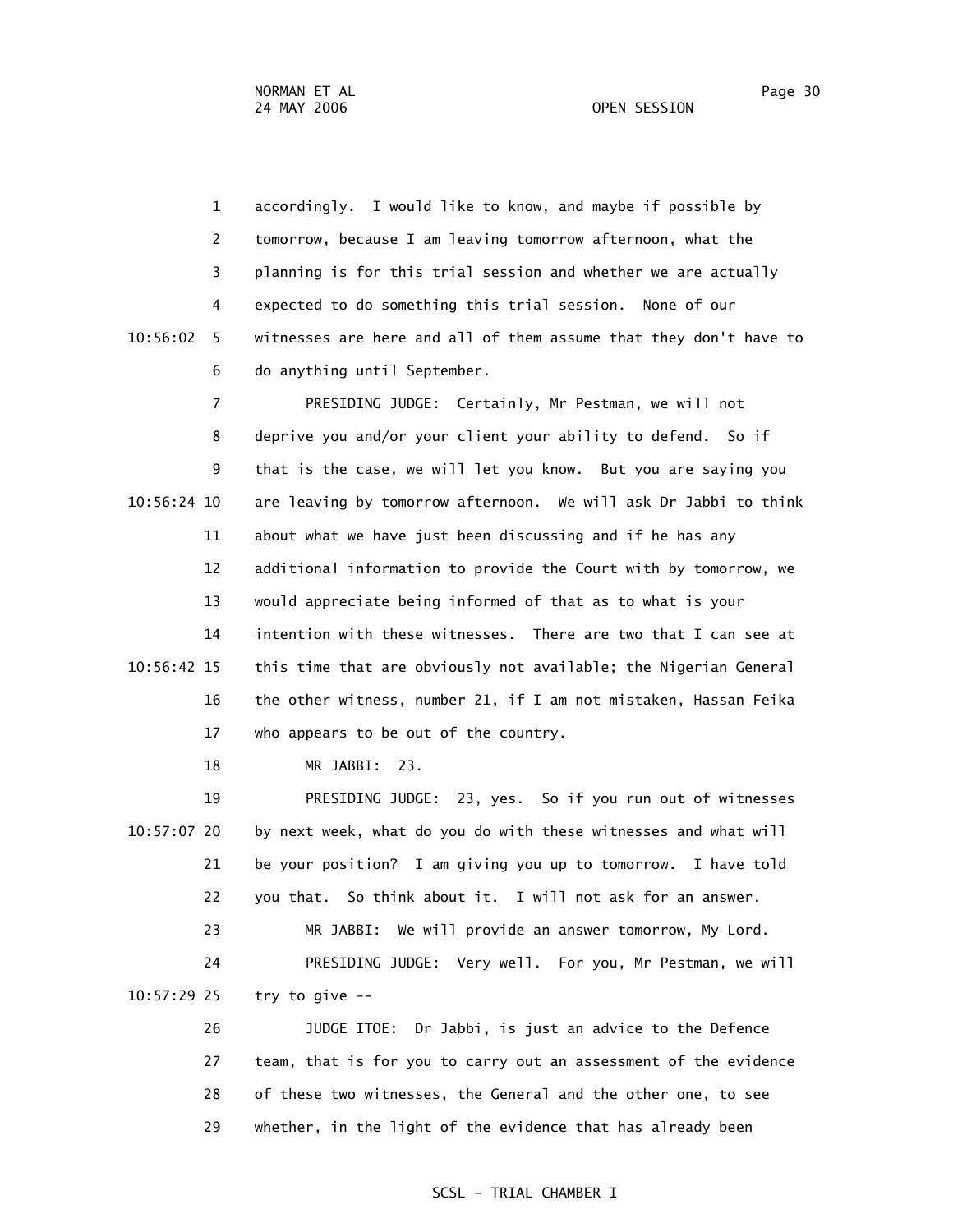1 adduced, you still would require to call them. This should be an 2 important factor, because you know what you have adduced and you 3 know what evidence we have before us. So the question is would 4 you need these witnesses? That should help you to make up your 10:58:10 5 mind as to whether you can do with or without them. 6 MR JABBI: My Lord, I can assure Your Lordship that that 7 question as posed is being very actively discussed already by the 8 team. 9 PRESIDING JUDGE: I appreciate that, but what I would 10:58:32 10 really appreciate is the result of these discussions, so we be 11 informed of decisions that have been taken or will be taken as a 12 result of that. So this is what we need to know and I can only 13 encourage you to pursue your discussion actively so that you can 14 come to a conclusion by tomorrow. 10:58:51 15 MR JABBI: We will report any state of decision that we may 16 have reached by tomorrow, My Lord. 17 PRESIDING JUDGE: Thank you, Dr Jabbi. 18 MR JABBI: Thank you, My Lord. 19 MR PESTMAN: Your Honour, I assume that we will be allowed 10:59:09 20 to revisit this topic tomorrow. 21 PRESIDING JUDGE: That's what I said. We will come back to 22 you tomorrow, Mr Pestman, before you go. I have noted that you 23 are leaving in the afternoon tomorrow, we will try to do that 24 before your flight departs. 10:59:22 25 MR PESTMAN: Yes, because this trial takes considerable 26 preparation and the further we can plan ahead the easier it is 27 for us to deal with. 28 PRESIDING JUDGE: Can I suggest you discuss as well with

29 counsel for the first accused, because one of those witnesses, if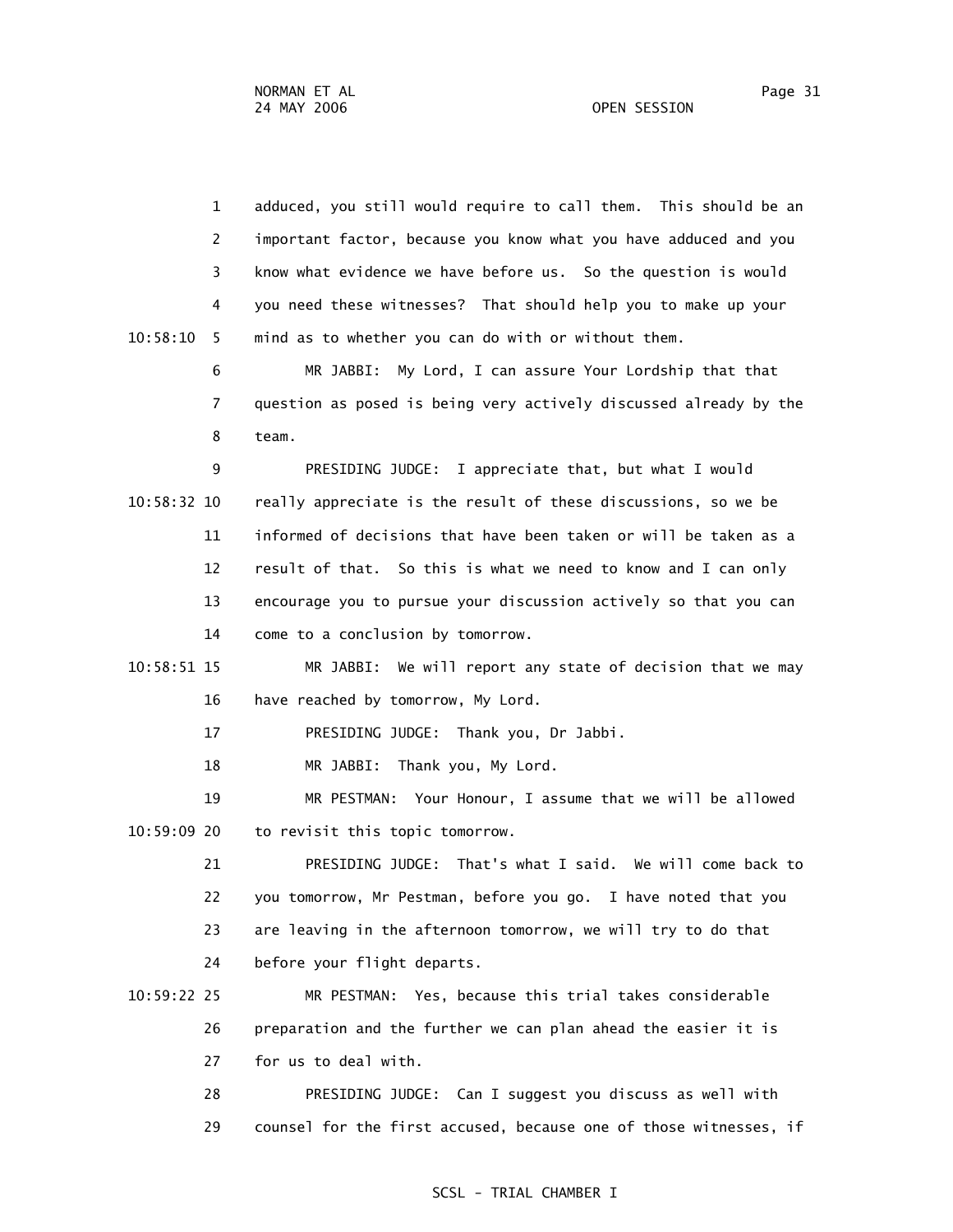1 not two of those witnesses, are common witnesses to your team and 2 the first accused as well. So there might be a common approach 3 to that as well. If I may suggest that you do it between now and 4 tomorrow. 10:59:48 5 MR PESTMAN: We will do our best, Your Honour. 6 PRESIDING JUDGE: Dr Jabbi, we were at your next witness. 7 MR JABBI: My Lord, just before the next witness comes I 8 wish to crave the indulgence of the Court to allow me to make a 9 correction in this summary of witness listed at number 19, not 11:00:21 10 the next witness coming. 11 PRESIDING JUDGE: The one after. 12 MR JABBI: The one after, My Lord. 13 PRESIDING JUDGE: Mohamed K Swaray. 14 MR JABBI: Yes, My Lord. 11:00:32 15 PRESIDING JUDGE: What is the proposed change? 16 MR JABBI: The change proposed, My Lord, is at bullet 4. 17 The one beginning, "How the juntas burning and looting property 18 while retreating", et cetera. An amendment in that, My Lord. 19 The second line of it -- 11:00:58 20 PRESIDING JUDGE: "While retreating when attacked by ECOMOG 21 and CDF forces," that's the line you want to modify? 22 MR JABBI: The second line, "By ECOMOG and CDF forces". 23 "ECOMOG and" should be deleted, My Lord. 24 PRESIDING JUDGE: So it should read, "While retreating when 11:01:23 25 attacked by CDF forces." 26 MR JABBI: Yes, My Lord. The second is in the last bullet, 27 My Lord. 28 PRESIDING JUDGE: "How the Kamajors and ECOMOG received" -- 29 MR JABBI: Yes, My Lord. The amendment there is to delete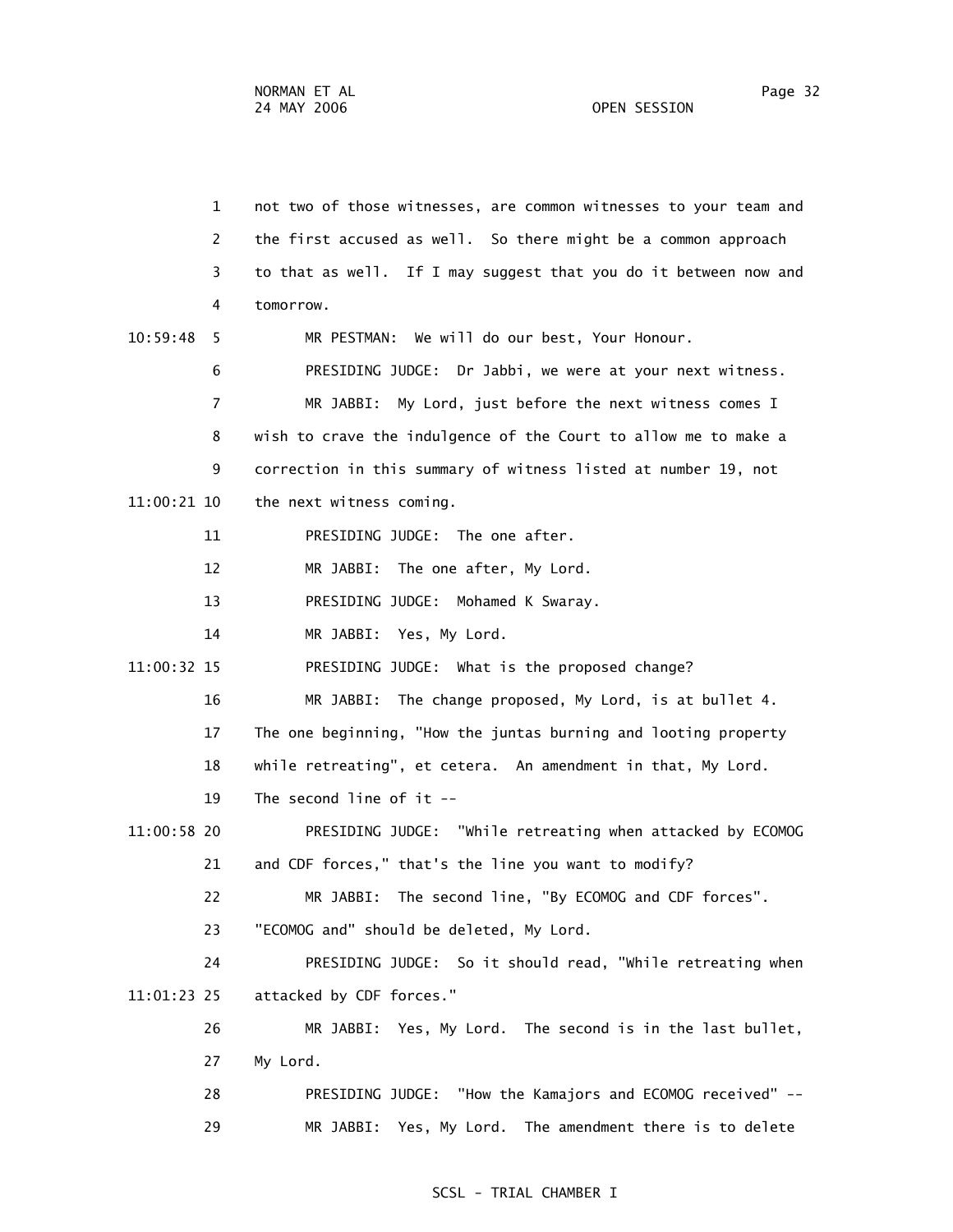1 "and ECOMOG." 2 PRESIDING JUDGE: In that very first part, first sentence? 3 MR JABBI." 4 PRESIDING JUDGE: So it will read, "How the Kamajors 11:01:54 5 received fire." 6 MR JABBI: Yes, My Lord. Thank you very much, My Lord. 7 MR KAMARA: I am a bit worried about the changes that have 8 been made and I give notice that we shall be seeking an 9 application for this statement, because the change similarly 11:02:19 10 appears to move towards the direction of the evidence as we 11 already have in court. 12 If you look at the last chain, My Lord, it says, "How the 13 Kamajors and ECOMOG received fire from the police barracks." The 14 evidence now that we have in court has suggested that ECOMOG was 11:02:35 15 not there, and now they are taking ECOMOG out of that summary or 16 statement. 17 PRESIDING JUDGE: We will deal with that issue at that 18 time, Mr Kamara. We are not prepared to make a decision on 19 statements or no statements at this juncture with respect to that 11:02:54 20 witness. 21 MR KAMARA: I'm giving notice, My Lord. 22 PRESIDING JUDGE: Well, fine, we are notified. Dr Jabbi, 23 you're next witness, that is witness you have listed as 18, Chief 24 Lahai Koroma. 11:03:13 25 MR JABBI: Yes, My Lord. 26 JUDGE ITOE: That will be your 24th? 27 MR JABBI: Yes, My Lord. 28 [The witness entered court]

29 PRESIDING JUDGE: This is a witness who will give evidence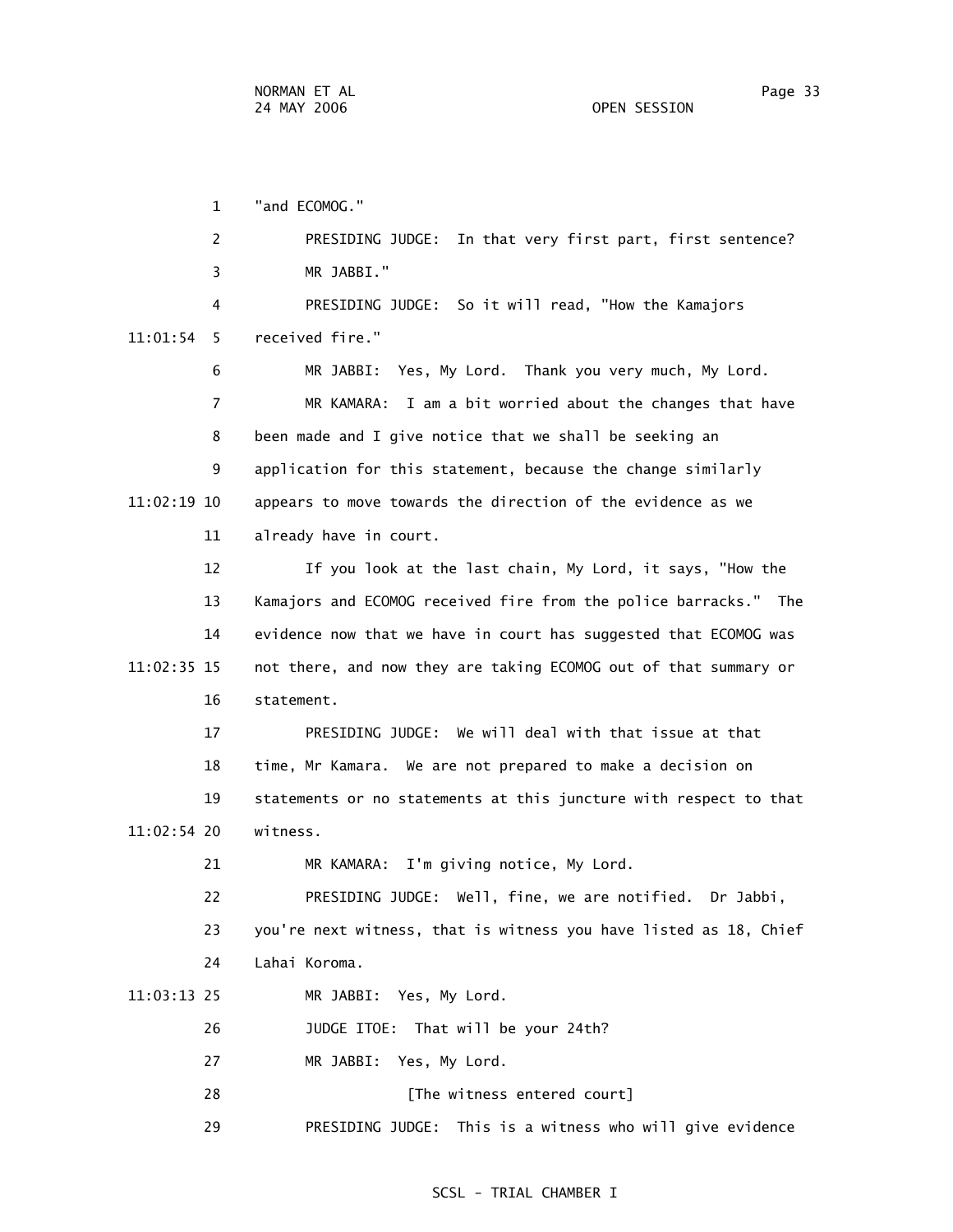1 in Mende, Dr Jabbi? 2 MR JABBI: Yes, My Lord. 3 WITNESS: LAHAI KOROMA [Sworn] 4 **Example 2** [The witness answered through interpreter] 11:06:17 5 EXAMINED BY MR JABBI: 6 Q. Mr Witness, good morning. 7 A. Yes, good morning, old one. 8 Q. I will want to admonish you before we start that you talk 9 as slowly as possible. You will see that the judges are writing 11:07:06 10 down what you are saying and also somebody will be interpreting 11 to you and to the Court what is being said. So we allow time for 12 all that to be done before we make one statement after the other; 13 okay? 14 A. Yes. 11:07:41 15 Q. Mr Witness, can you tell the Court your full names? 16 A. My name is Mr Lahai Koroma. They call me now as 17 Chief Lahai, as I am now the regent chief, looking after the 18 town. 19 Q. Did you say you are regent chief? 11:08:18 20 A. I'm looking after the town. 21 Q. What town is that? 22 A. Tiloma. 23 Q. How old are you; do you know? 24 A. Well, my age, I know that is 32. 11:09:20 25 Q. Where do you live? 26 A. Tiloma. 27 Q. What do you do for a living? 28 A. I am a farmer. 29 Q. Are you a Kamajor?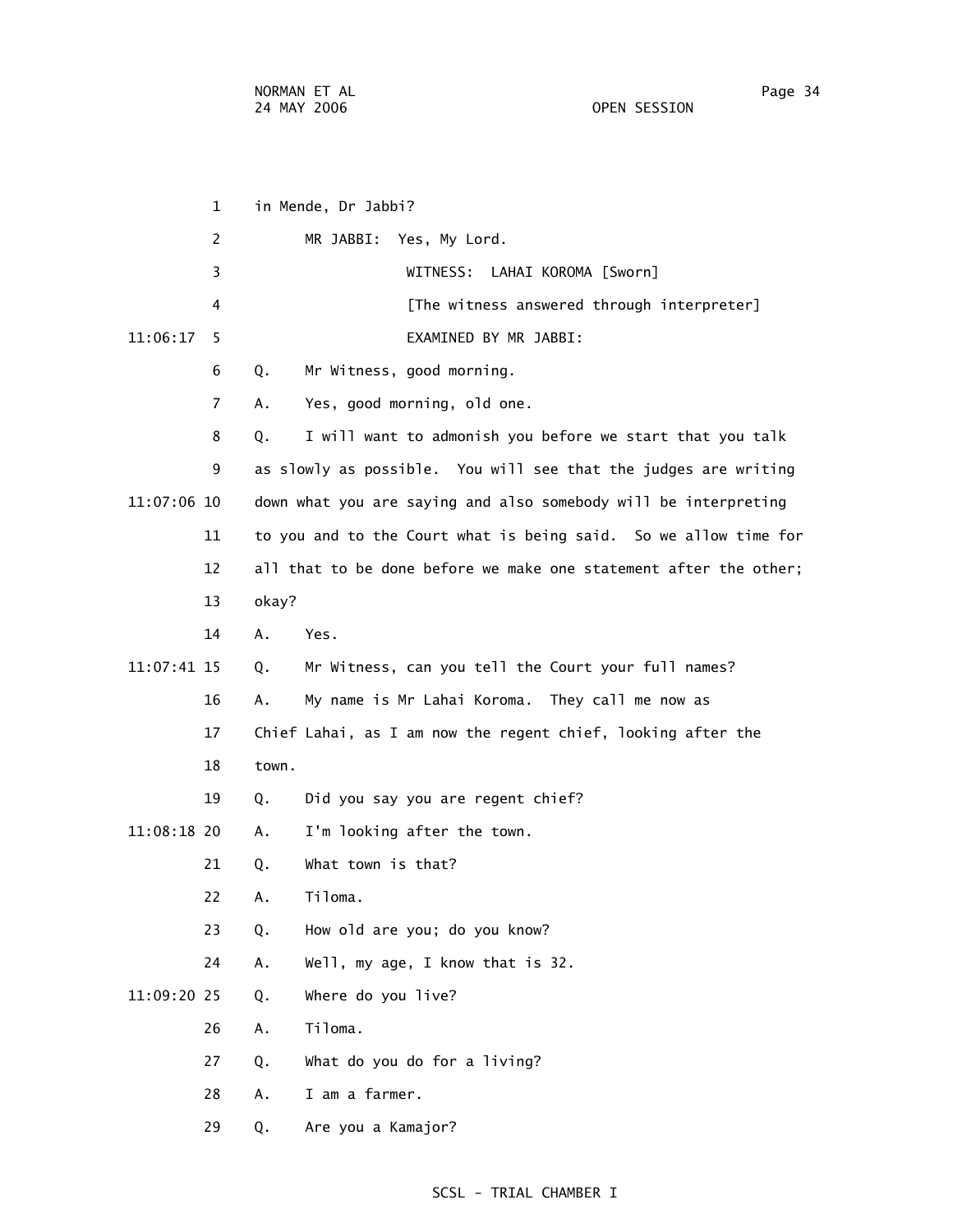1 A. Yes. Then. 2 Q. When did you become a Kamajor? 3 A. The year called 1996, that is when I became a Kamajor. 4 Q. Were you initiated into that society? 11:10:53 5 A. Yes. 6 Q. Where was that? Where were you initiated? 7 A. It was in Kenema. 8 Q. Who was your initiator? 9 A. He was called Kamoh Brima Bangura. 11:11:43 10 Q. Can you tell the Court, very briefly, please, how you came 11 to become a Kamajor? 12 A. I sitting down here, the reason why I became a Kamajor, 13 there came a time when we heard that the war in Liberia has 14 crossed over here. So when it crossed over here, took our time 11:12:37 15 and we were still in Tiloma. We were there. Then we heard about 16 initiation, that it was a Kamajor initiation. When we heard 17 about this initiation, it went up to Kenema. When that happened, 18 the chiefdom people summoned the chiefs and said, "The Kamajor 19 initiation has reached here." We too would want to provide 11:13:28 20 people who could be initiated in this society so that they would 21 join the soldiers to fight the war so that the war would not 22 displace us. So we were provided by towns. I was among them. 23 After they had provided us, they took us and presented us. 24 After they had presented us, then the chiefdom people took us to 11:14:20 25 the priest. When they took us there, after they had given the

 26 subscriptions, the priest initiated us. After he had initiated 27 us, he returned us to the chiefdom people. After he had handed 28 us over to the chiefdom people, we were returned to our villages. 29 Q. You said you were provided by your people to be initiated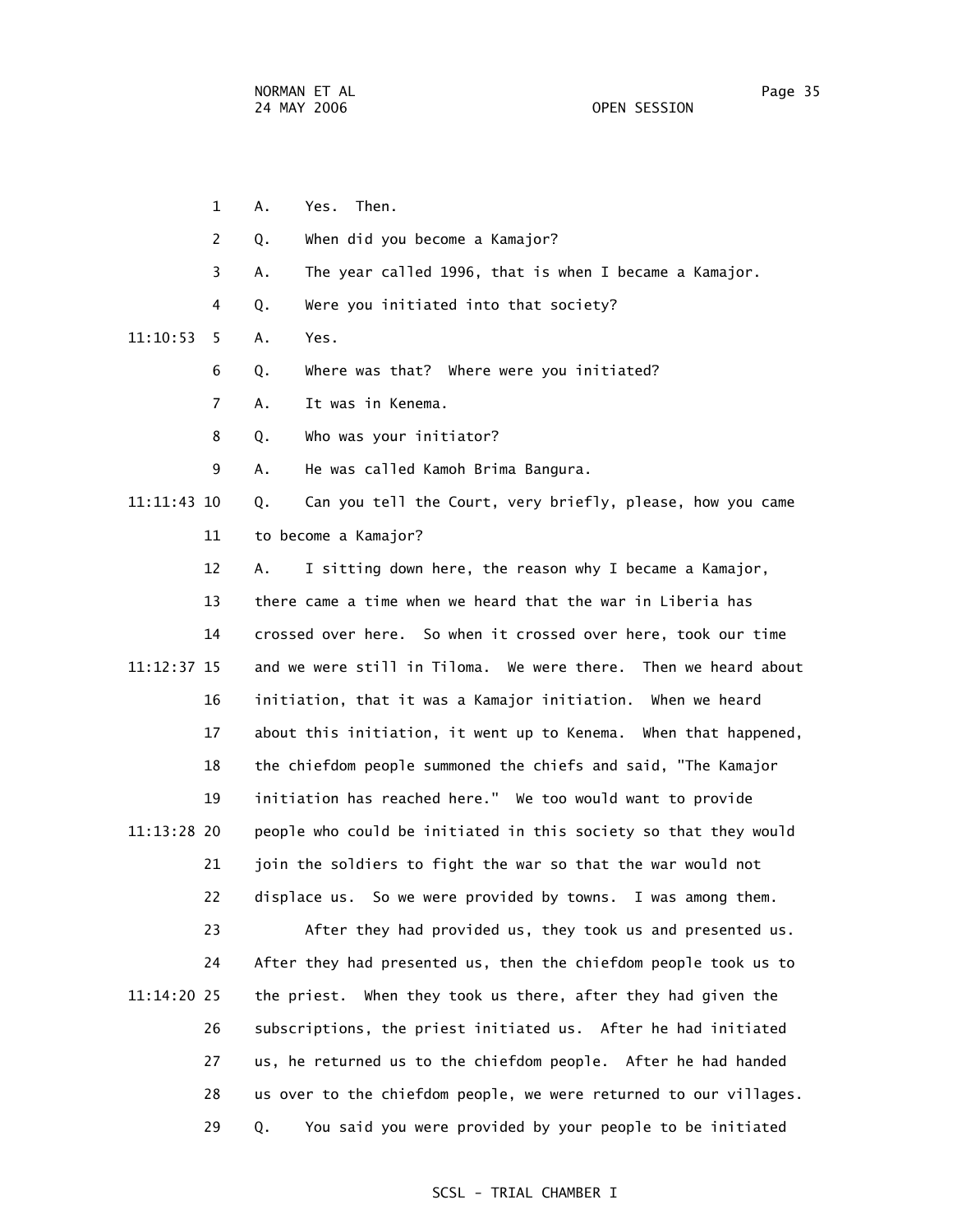- 1 into the Kamajor society? 2 A. Yes. 3 Q. Did you, yourself, choose to become a Kamajor? 4 A. My people provided me. 11:15:31 5 Q. Did you want to become a Kamajor? 6 A. When they provided me, I accepted it, because we would 7 defend our country. 8 Q. When you were returned to your village after being 9 initiated, were you given any activities or responsibility as a 11:16:06 10 Kamajor? 11 A. I was in charge of distributing food. That is the work 12 that was given to me. 13 Q. What work was given to the Kamajors, generally, in respect 14 of fighting the war at that time? 11:16:46 15 A. Well, the work that was given to us, we were helpers to the 16 soldiers at that time that we knew. 17 Q. How were you supposed to help the soldiers? 18 A. We would be going together. Those routes which they did 19 not know, we would direct them, because we knew the terrain. 11:17:44 20 Q. And at that time did you, the Kamajors, do any fighting at 21 all? 22 A. Yes, at that time, when they brought us, we were handed 23 over to the soldiers at SS Camp and we were working as one. So 24 we were there doing that work together. We would stay with them 11:18:31 25 for the day, we'd sleep together, but there was a time -- 26 Q. Mr Witness, just before you proceed, you have mentioned 27 your village Tiloma, and you have also mentioned SS Camp. How 28 far is SS Camp from Tiloma?
	- 29 A. It is the same place. SS --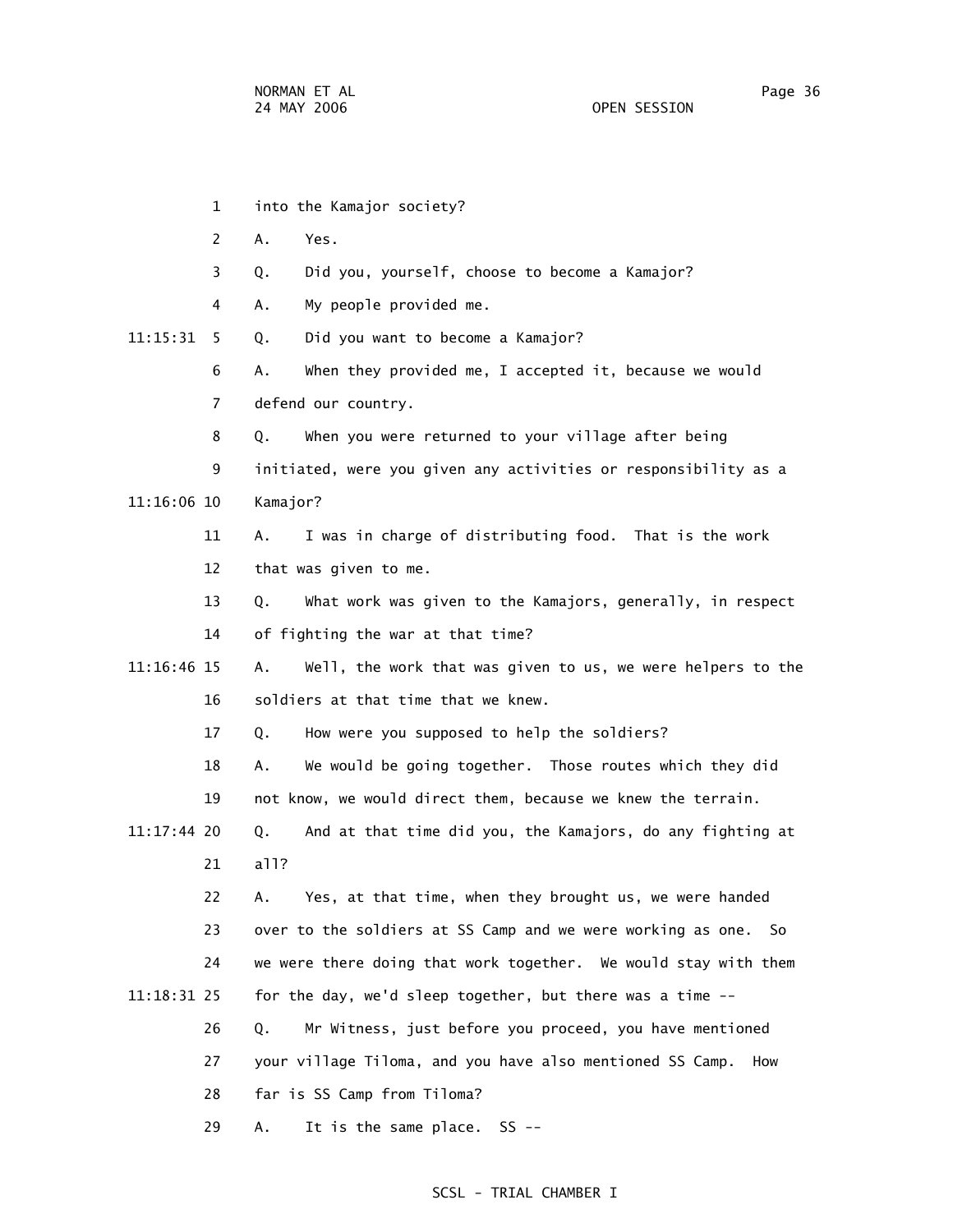1 THE INTERPRETER: Your Honours, can the witness take his 2 answer again. 3 MR JABBI: 4 Q. Mr Witness, can you talk slowly, please, and can you begin 11:19:27 5 this answer, the one you have just given? How far is Tiloma from 6 SS Camp? 7 A. That SS Camp and Tiloma, the distance is very short. It's 8 the same town. Because the distance is -- you could be talking 9 there, somebody getting you on the other side; you would be 11:19:56 10 talking on the other side and somebody getting you there. It's 11 the same town. 12 Q. How would you characterise SS Camp itself generally? 13 A. SS Camp, I do not think it's a bad place. I did not see 14 anything bad being done there in my presence that I saw or heard 11:20:52 15 about. 16 PRESIDING JUDGE: Maybe you can ask the question again. I 17 don't think that was -- 18 JUDGE ITOE: [Overlapping speakers] asked him if anything 19 bad was being done there. 11:21:04 20 MR JABBI: I don't know how "characterise" was interpreted. 21 Q. I want you to tell the Court what activity normally took 22 place or takes place at SS Camp. 23 PRESIDING JUDGE: When, Dr Jabbi? Maybe you can give him a 24 time frame. 11:21:27 25 MR JABBI: Before, during and since the war. 26 MR KAMARA: That question is too open ended. 27 PRESIDING JUDGE: Before the war, you mean '91? As you 28 know, we are not really interested in what happened in 1991, this 29 is not the subject matter.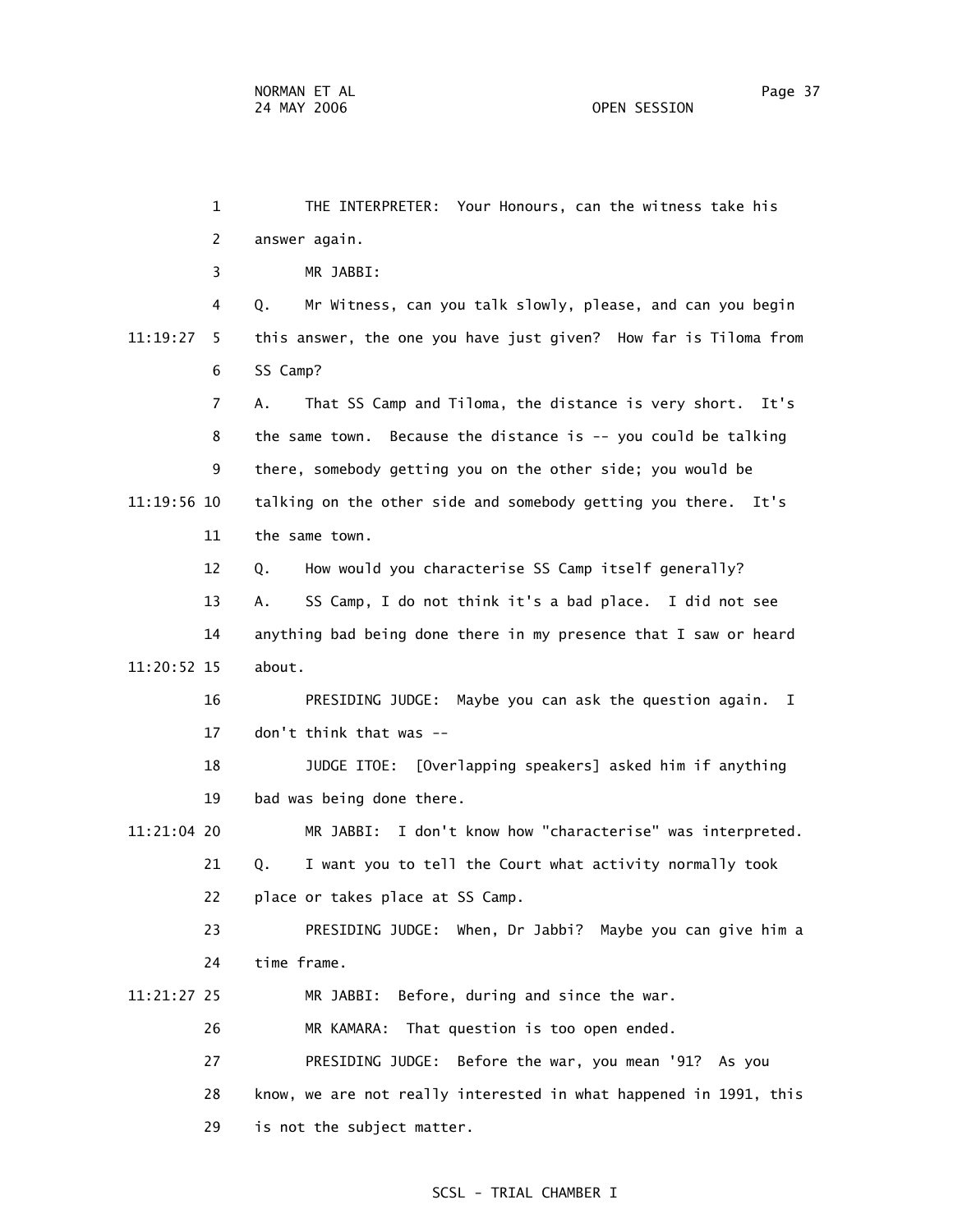1 MR JABBI: 2 Q. Mr Witness, what I want you to tell the Court is the 3 distinctive activity that normally takes place in SS Camp almost 4 at any time. 11:22:09 5 MR KAMARA: My Lord, I object again. That is leading and 6 assuming there was a distinctive activity going on. 7 JUDGE THOMPSON: Yes, quite right, it's a very suggestive 8 question. Counsel will have to reformulate the question. This 9 is examination-in-chief. 11:22:22 10 MR JABBI: I will remove "distinctive," My Lord. 11 Q. Mr Witness, can you tell the Court what activity takes 12 place at SS Camp at any time? 13 A. Things that were happening at SS Camp that I know of, that 14 I saw happen there -- 11:22:52 15 JUDGE THOMPSON: Counsel, why do we go to the continuous 16 present? Why is the continuous present necessary? The way you 17 have framed it, you have actually invited an answer on the 18 continuous present and he is giving an answer in the past. So 19 why not realign with him? Are we interested in knowing what goes 11:23:21 20 on -- is it still in existence? 21 MR JABBI: It is just to characterise the place. 22 JUDGE THOMPSON: Why not keep to the past, why not keep to 23 the frame work, because that's more relevant. 24 MR JABBI: As My Lord pleases. 11:23:35 25 Q. Mr Witness, what activity -- 26 JUDGE THOMPSON: Let me help you, "normally took place." 27 MR JABBI: I have used "normally" and -- 28 JUDGE THOMPSON: "Normally took." 29 MR JABBI: Yes, I get the point, My Lord.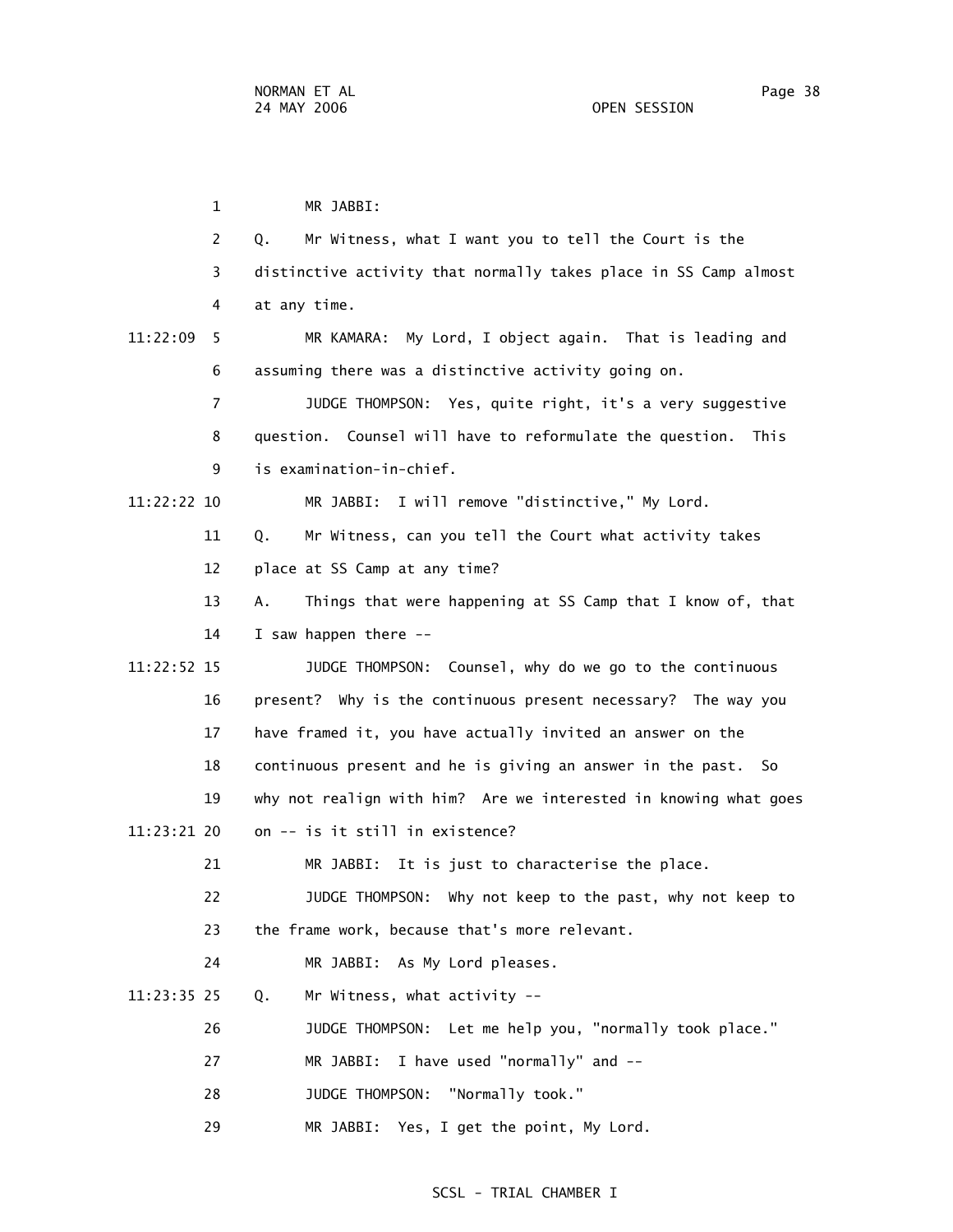1 PRESIDING JUDGE: Maybe it is much simpler, Dr Jabbi, if 2 you ask him what is SS Camp and take it from there, in 1996. We 3 don't want to know what happened there in 1991. We are 4 interested in what happened in the time frame of the indictment. 11:24:13 5 JUDGE THOMPSON: And my point is that we are not even 6 interested in knowing what happens there now, if anything is 7 happening there. 8 MR JABBI: 9 Q. Mr Witness, what activity normally took place at SS Camp? 11:24:40 10 PRESIDING JUDGE: When? 11 MR JABBI: Before the war. 12 PRESIDING JUDGE: What do you mean by "before the war"? 13 MR JABBI: My Lord, my attempt is actually to get the 14 witness to explain to us -- 11:24:54 15 PRESIDING JUDGE: I told you I don't want to hear what 16 happened if it existed, SS Camp, in 1991. I am not interested. 17 MR JABBI: The feature that I am trying to elicit is a 18 feature that is true of all these time periods. 19 PRESIDING JUDGE: Well then, take him to the relevant 11:25:14 20 period of time. You can ask him that question then. 21 MR JABBI: Yes. That is why, My Lord, I am trying to 22 elicit it before the exercise of the war was on, because -- 23 JUDGE THOMPSON: Why is the comparative evidence necessary? 24 Unless you are going to persuade me that it is for background 11:25:38 25 purposes. But the point here that we are taking is that that 26 background evidence will multiply the issues. Let's get to the 27 time frame of the war. Isn't that what is relevant for your 28 purposes? I would think so, would you not, counsel? 29 MR JABBI: Indeed, My Lord, but indeed this background is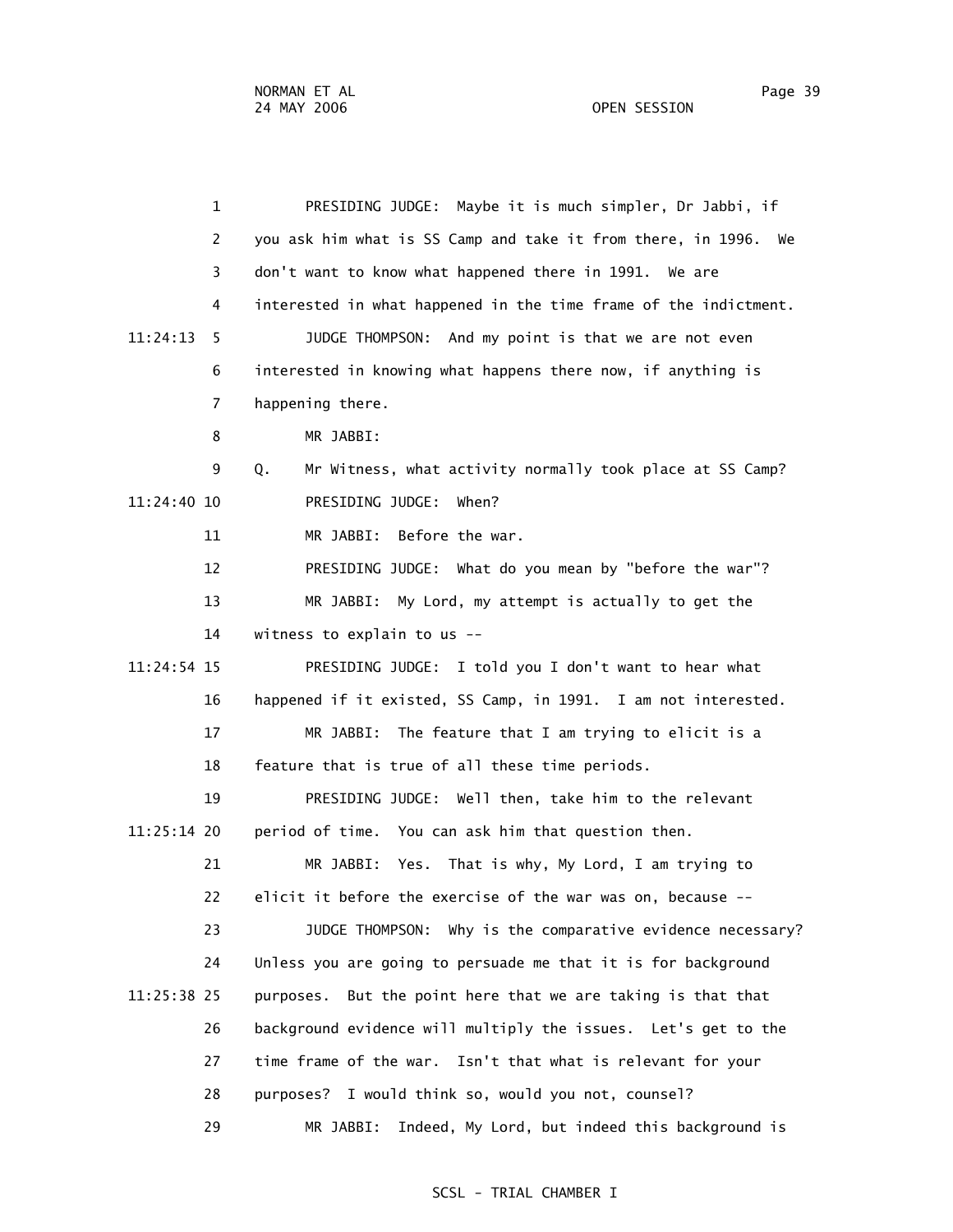1 essential. 2 JUDGE THOMPSON: Why? It might multiply the issues. You 3 don't think so? 4 MR JABBI: I assure Your Lordship that it will not. In 11:26:10 5 fact, it will help to crystallise certain aspects of the issues 6 we are interested in. 7 PRESIDING JUDGE: Proceed and we will see what the answer 8 is and if it can be of any assistance. 9 MR JABBI: I will allow the witness to take his drink, 11:26:34 10 My Lord. 11 PRESIDING JUDGE: Yes. 12 MR JABBI: 13 Q. Mr Witness, I will ask this question again. What activity 14 normally took place in the place called SS Camp before the war? 11:27:06 15 A. SS Camp, the soldiers called it that way, but it was -- 16 water was coming from there. It was supplying Kenema with water. 17 It was established by the white people. It was a water treatment 18 place. 19 MR JABBI: Thank you, My Lords. 11:27:38 20 Q. You say who gave that name to the place, SS Camp? 21 A. The soldiers called it SS Camp. 22 Q. Roughly when did it begin to be called SS Camp? Roughly 23 when? 24 A. At the time when NPRC took over this country, if I could 11:28:19 25 remember. That was when the soldiers said it is called SS Camp. 26 Q. And you have already said that SS Camp and Tiloma were more 27 or less the same establishment; not so? 28 A. Yes. 29 Q. Now, Mr Witness, can you tell the Court what sort of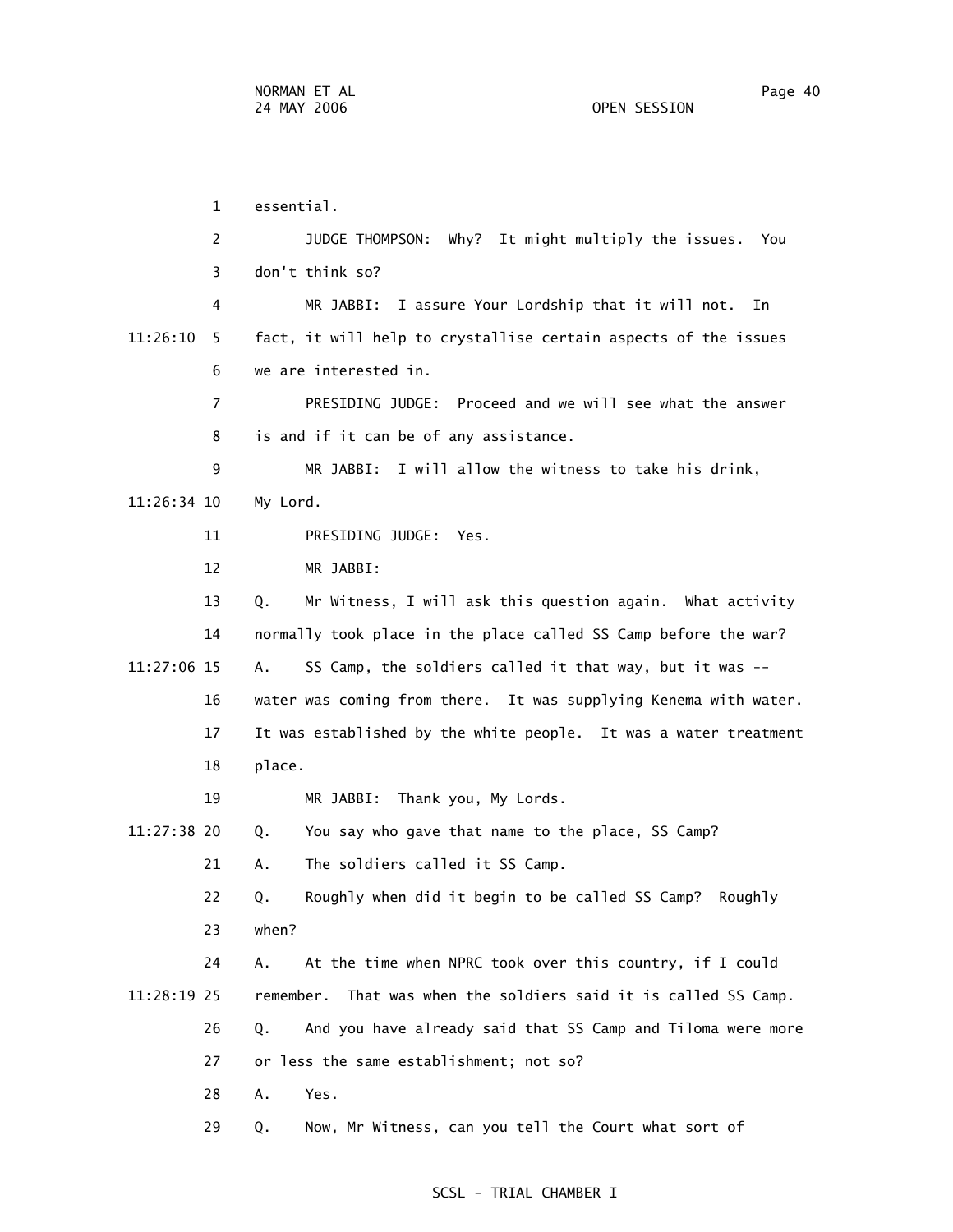1 relationship existed between the soldiers and the Kamajors at 2 SS Camp/Tiloma when you had first been asked to be working with 3 them? What was the type of relationship at the beginning between 4 the soldiers and the Kamajors? 11:29:44 5 A. At the time when Kamoh Brima initiated us and we graduated, 6 they went and presented us to the soldiers so that we would be 7 working as one. So the relationship was between us for long, 8 good relationship. So it was between us until there came a time 9 there was a town work at hand and we told them that on that day 11:30:30 10 we would not work with them on that day because we had work to 11 do. So -- 12 Q. Can you tell the Court when that was, what year or what 13 month? 14 A. I can't call the year now to say that was the year or that 11:30:54 15 was the year, no, because I did not record it on paper or it's 16 not even in my head. 17 Q. Yes, what was this town work? 18 A. We were to brush the plantation and that plantation was -- 19 masenke plantation was on the way. 11:31:18 20 Q. What plantation? 21 A. Oil palm plantation. 22 Q. Yes, what happened? 23 A. When we were doing the brushing, we were there when our 24 brothers came who had also been initiated to Kamoh Brima. We saw 11:31:51 25 them coming from the Kenema end, going towards Dama, on that same 26 day. So after they passed by --

27 Q. By your brothers whom you say were initiated, are you

28 talking about another group of Kamajors?

29 A. Yes, they had that same uniform when they were passing by.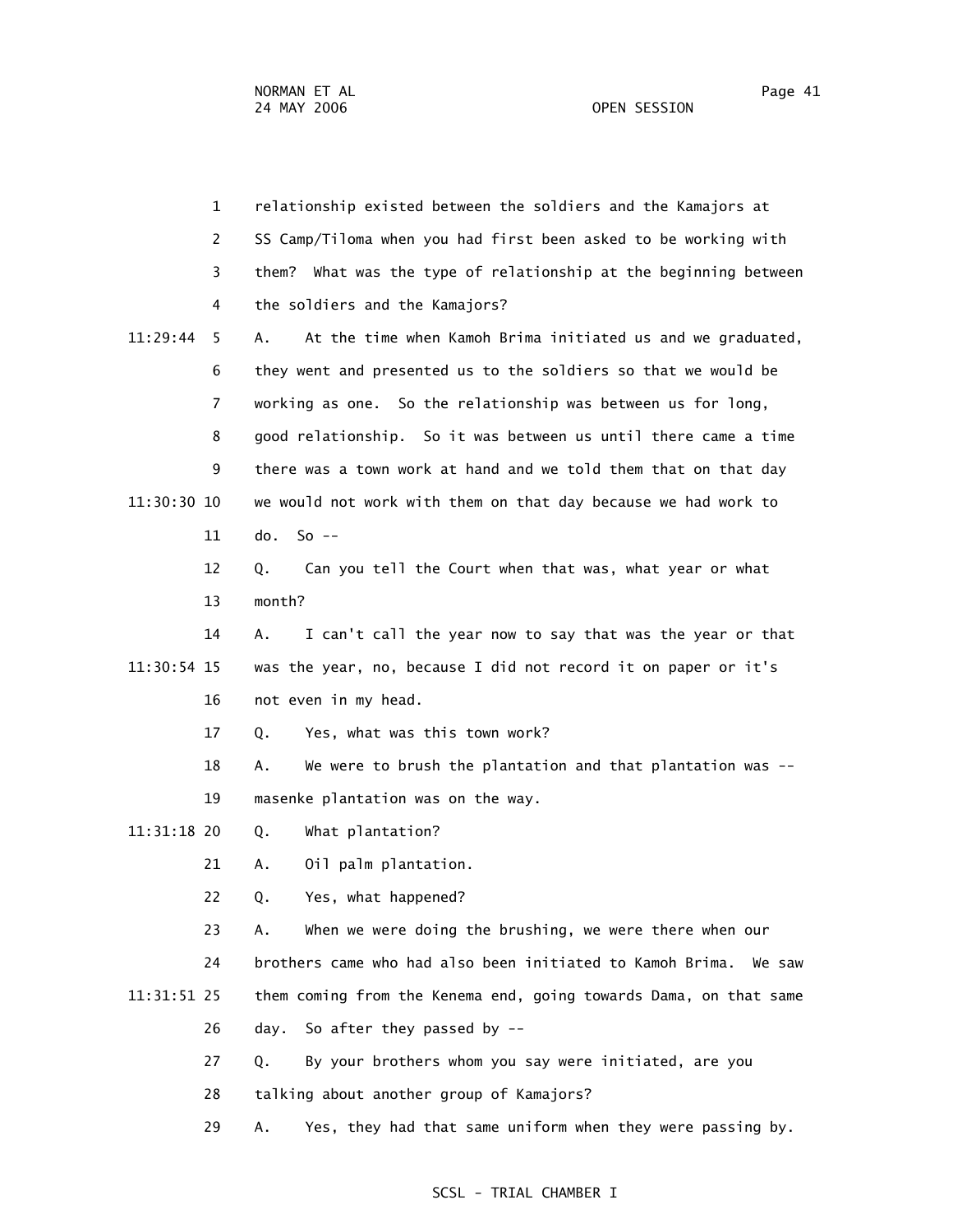1 They were going towards Dama. 2 Q. Where were they coming from? 3 A. They were coming from Kenema end. 4 Q. Yes, carry on. 11:32:31 5 PRESIDING JUDGE: Dr Jabbi, before you pursue this, it is 6 our usual time for the morning recess. So before you embark upon 7 that, because I imagine this is only the beginning of that. 8 MR JABBI: Yes, My Lord. 9 PRESIDING JUDGE: So we will recess for our morning recess. 11:32:48 10 Thank you. 11 [Break taken at 11.33 a.m.] 12 [CDF24MAY06C - CR] 13 [Upon resuming at 12.10 p.m.] 14 PRESIDING JUDGE: Dr Jabbi, you're ready to resume the 12:10:30 15 examination-in-chief of your witness? 16 MR JABBI: Yes, My Lord. 17 PRESIDING JUDGE: Please proceed now. 18 MR JABBI: 19 Q. Mr Witness, welcome back. When we broke off, you were at 12:10:30 20 the point of explaining an incident concerning the brushing of an 21 oil palm plantation. 22 A. Yes. I started explaining. 23 Q. Yes, can you carry on, please? 24 A. Just as I started explaining, when we were doing that 12:10:30 25 brushing of the oil palm plantation, during that brushing we saw 26 our brothers putting -- having on a Kamajor uniform, going 27 towards Dama from Kenema. On their way to Dama -- 28 Q. Remember to talk slowly. 29 A. So at that time when they were going to Tiloma, we heard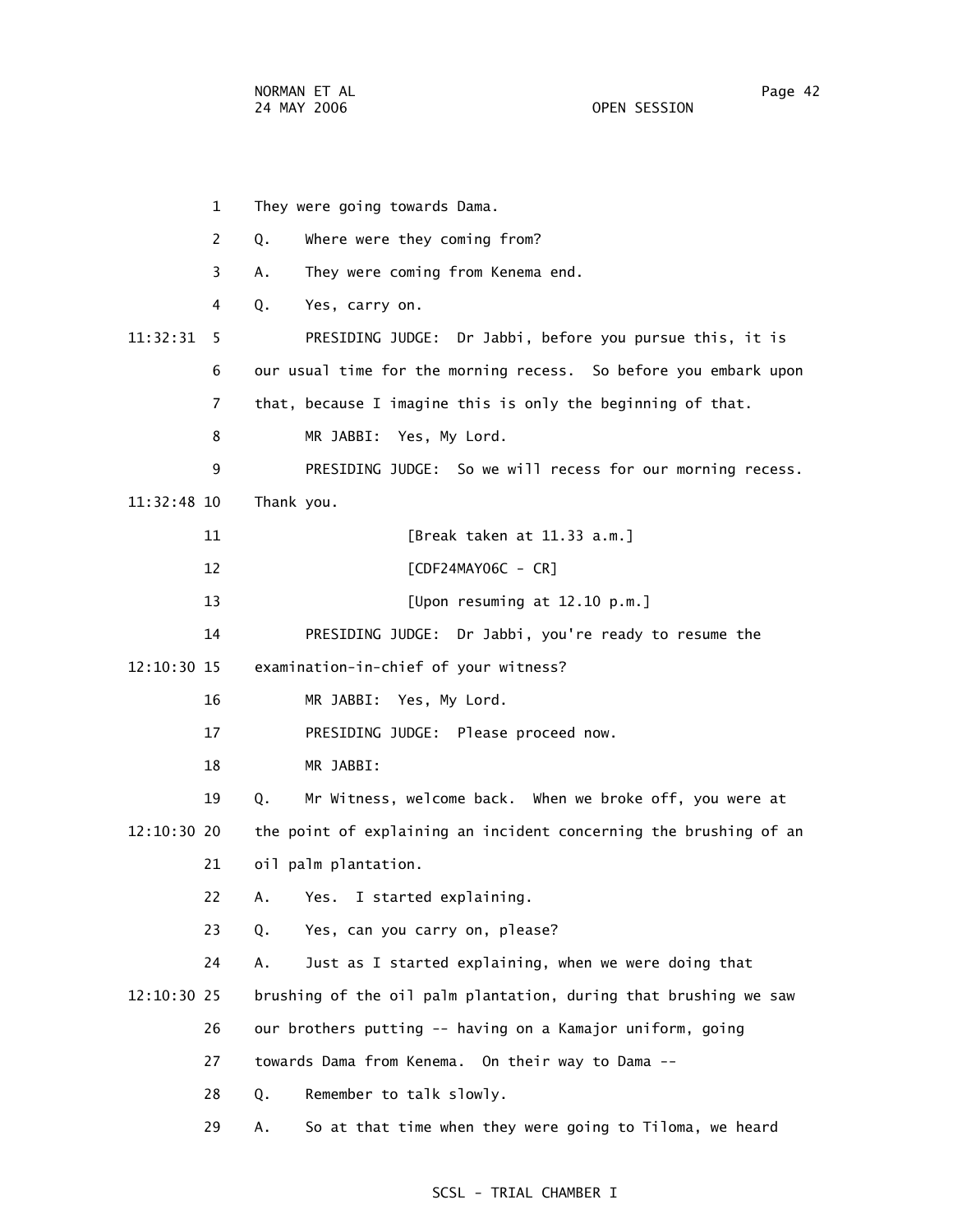1 gunshots from SS Camp. That gunshot was heavy, coming towards 2 the town, to Tiloma. 3 Q. Please, give time -- 4 PRESIDING JUDGE: It's okay, Dr Jabbi. If we get into 12:11:26 5 difficulties, we will slow him down. 6 MR JABBI: Thank you. 7 Q. Carry on, please. 8 A. So, on hearing that gunshot coming from the town going 9 towards Tiloma, it was heavy. Even when we were brushing, we 12:11:50 10 left, we dispersed, we couldn't continue the brushing. The 11 gunshot came from the soldiers end at the camp. When we asked, 12 those of our brother Kamajors who were going said it was the 13 soldiers who had opened fire on them. So we fought that fight 14 until they entered Tiloma. 12:12:15 15 Q. Until who entered Tiloma? 16 A. The soldiers. 17 Q. Yes, carry on. 18 A. So upon entering Tiloma, we couldn't resist them, so we 19 returned to Kenema. When we came to Kenema, we got our 12:12:43 20 colleagues from Kpetema end. Upon getting them, we returned and 21 met -- 22 Q. Which colleagues? 23 A. The Kamajors. The Kamajors. 24 Q. So you got more Kamajors from Kpetema area, you said? 12:13:08 25 A. Yes. 26 Q. Then what happened? 27 A. So they came and together with us, we returned to Tiloma 28 and we dislodged the soldiers who initially attacked us. We met 29 about nine houses burnt in that town.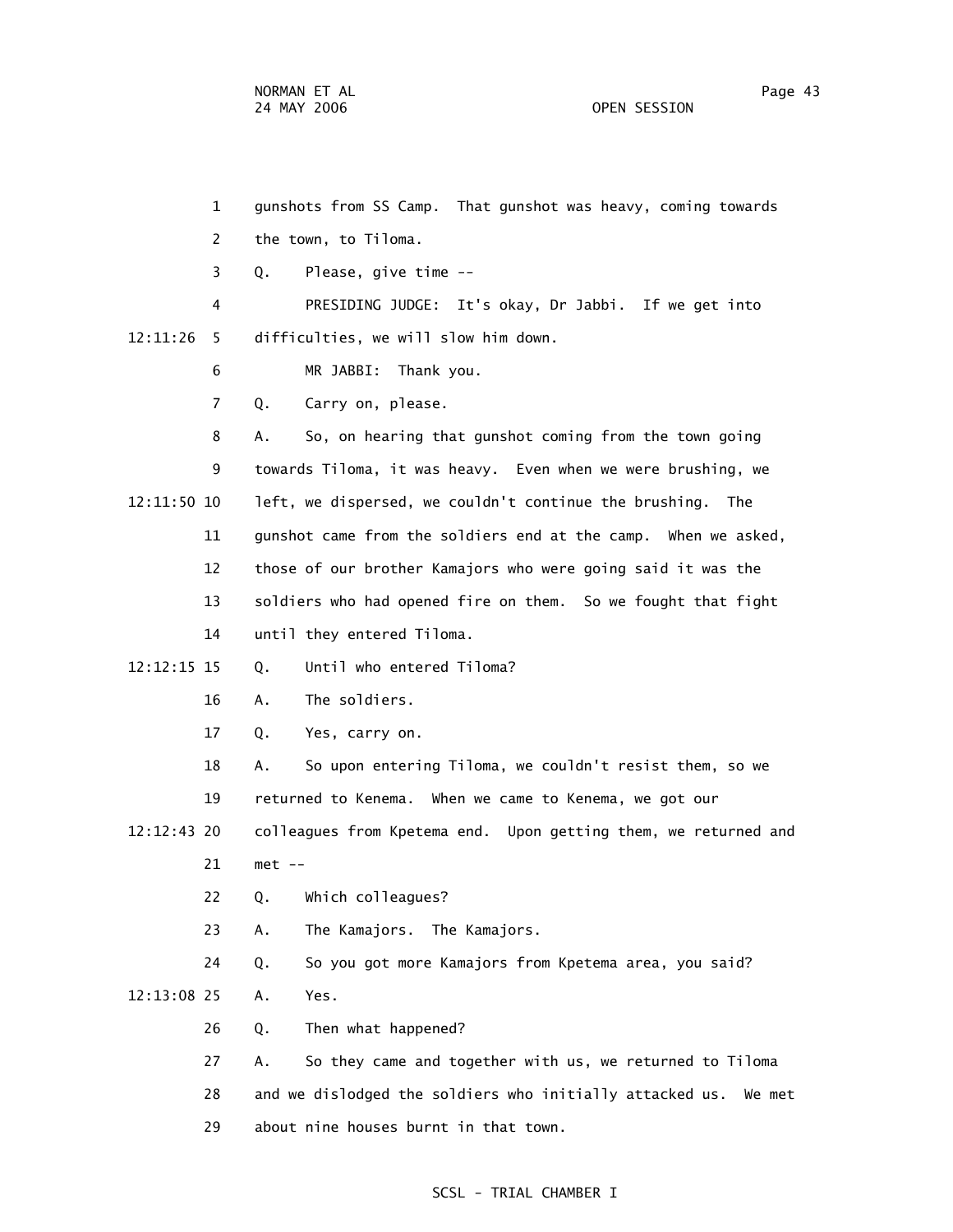1 Q. When did you dislodge the soldiers from Tiloma? 2 A. On that same day that they attacked us, when we went and 3 returned. 4 Q. Yes. Now, what about your group? Was it under -- who was 12:13:57 5 the leader of the group? 6 A. His name was CO Sahr. 7 Q. Yes, carry on. 8 A. So at the time when we came, when we had those of our 9 brothers from Kpetema, we met about nine houses burnt in Tiloma. 12:14:28 10 Then one of our brothers was there who had gone there for 11 treatment. He had a problem with one of his feet. We met him 12 killed. And all of our relatives had dispersed. They had come 13 to Kenema, because they had burnt all of the town. Upon coming 14 to Kenema, they came and -- 12:14:57 15 PRESIDING JUDGE: Slowly, please. 16 MR JABBI: Slowly, please. 17 PRESIDING JUDGE: You're saying that all houses in Tiloma 18 had been burnt when you came back, or 10? 19 THE WITNESS: They burnt up to nine houses that I saw in 12:15:30 20 Tiloma itself. 21 MR JABBI: 22 Q. Upon returning to Tiloma, did anything else happen? 23 A. Yes. 24 Q. Yes? 12:15:44 25 A. When we returned to Tiloma, we met those houses burnt and 26 that of our brother killed, then our relatives had left, they 27 went to Kenema. They put up to our section chief called 28 Chief Brima Kargbo. They put up in his house.

29 Q. Where, in Kenema?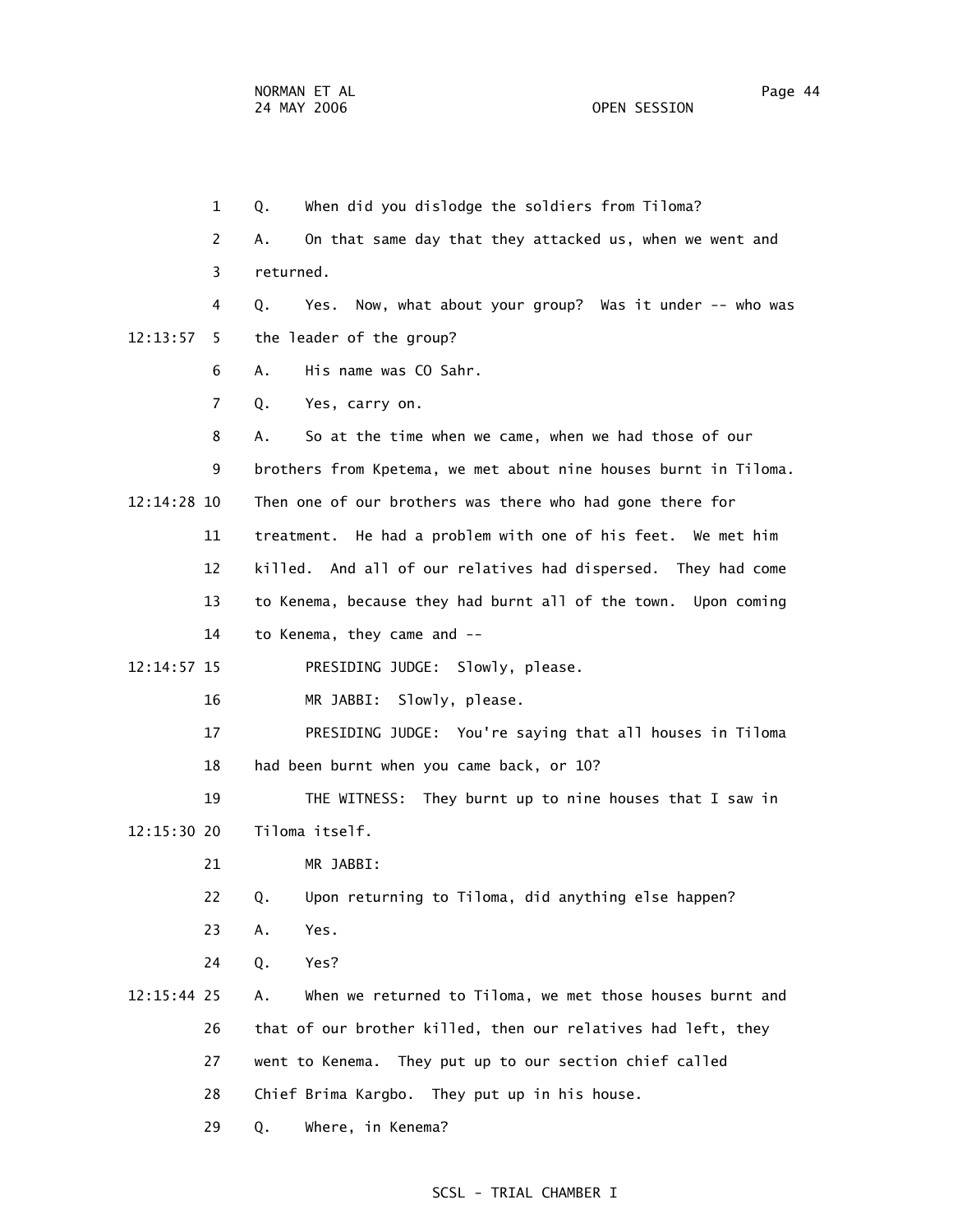1 A. Yes. 2 PRESIDING JUDGE: What's the name of the chief, please? 3 THE WITNESS: That of our chief was called Chief Kargbo, 4 section chief. Chief Brima Kargbo. 12:16:40 5 MR JABBI: 6 Q. Yes, what happened? 7 A. So after that, when we had returned to Tiloma, those of our 8 relatives came and lodged to him. Upon our return, when they 9 came and put up to him, the following morning, when we had 12:16:52 10 fought, the following morning, they came back at Chief Kargbo's 11 house and attacked there and burnt that very house and killed the 12 three of our relatives. 13 Q. Who came back and did all that? 14 A. These soldiers whom we had fought at Tiloma. They came and 12:17:14 15 attacked our people in Kenema, because they knew they were all 16 staying there together, so they came and attacked them and killed 17 three of them and even burnt their house. 18 Q. Which house did they burn in Kenema? 19 A. Mr Brima Kargbo's house in which our people were staying. 12:17:55 20 Q. Yes? 21 A. So after burning that house, three of our people were burnt 22 there. They were killed and burnt. After that, we went back and 23 we stayed there in Tiloma. 24 Q. Do you know the address of that house in Kenema that was 12:18:18 25 burnt? 26 A. I don't know the number, but what they call the place, 27 Chief's House. That is what we called the place, Chief's House. 28 Q. Do you know the street? 29 A. Yes.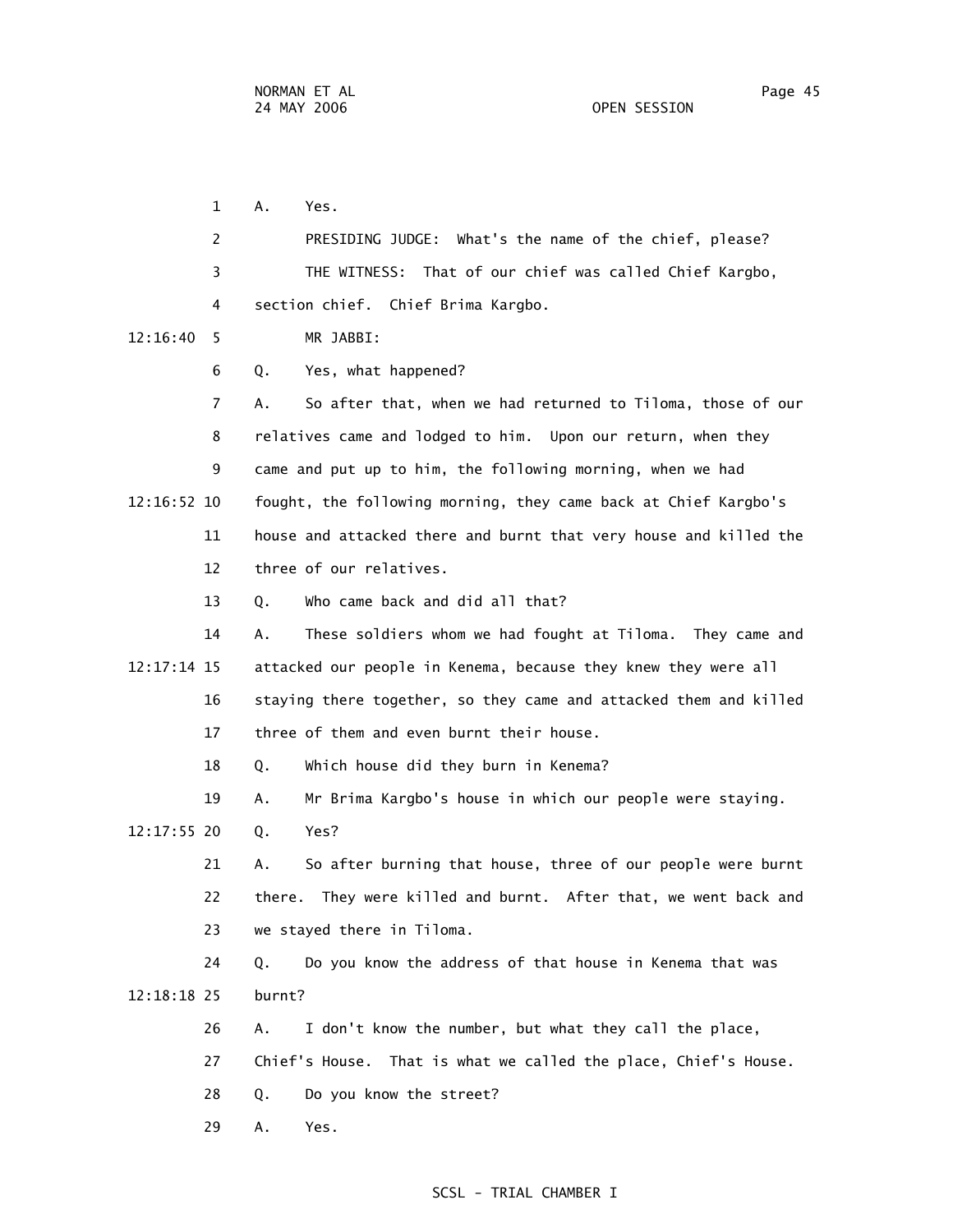1 Q. Yes?

2 A. We call it Dakeya Street.

 3 MR BANGURA: May it please My Lords, could counsel oblige 4 us with dates? It is a little imprecise. We're not sure what 12:18:57 5 period we're talking about here. Your Honours, may counsel 6 oblige us with dates about these events that the witness is 7 describing?

 8 PRESIDING JUDGE: Not only you, I would imagine the Court 9 too, because we're still in some difficulty to know not where, 12:19:18 10 but when it is taking place. Thank you, Mr Bangura. Yes, 11 Dr Jabbi.

12 MR JABBI: Yes, My Lord.

 13 Q. Mr Witness, can you give the Court the time these events 14 took place, the fighting at Tiloma and the extension to Kenema? 12:19:52 15 A. That time that I can remember was the time this government 16 called SLPP government just had the power. It was at that time 17 that all of this fight were fought. I can't remember that day 18 now, or dates because I can't name any dates now. But that time 19 that Tejan Kabbah's government had just taken up power initially. 12:20:43 20 Q. So by the time you are talking about, the SLPP government 21 of Tejan Kabbah had not yet been overthrown; is that what you are 22 saying? 23 A. Yes, that is it. That is what I mean. At that time, it 24 was before the overthrow. 12:21:11 25 Q. Yes, what happened after the burning of the house in 26 Kenema? 27 JUDGE ITOE: Let's get it clearly. Is it after or, rather, 28 before the overthrow that this burning is taking place? 29 MR JABBI: That is what he's saying.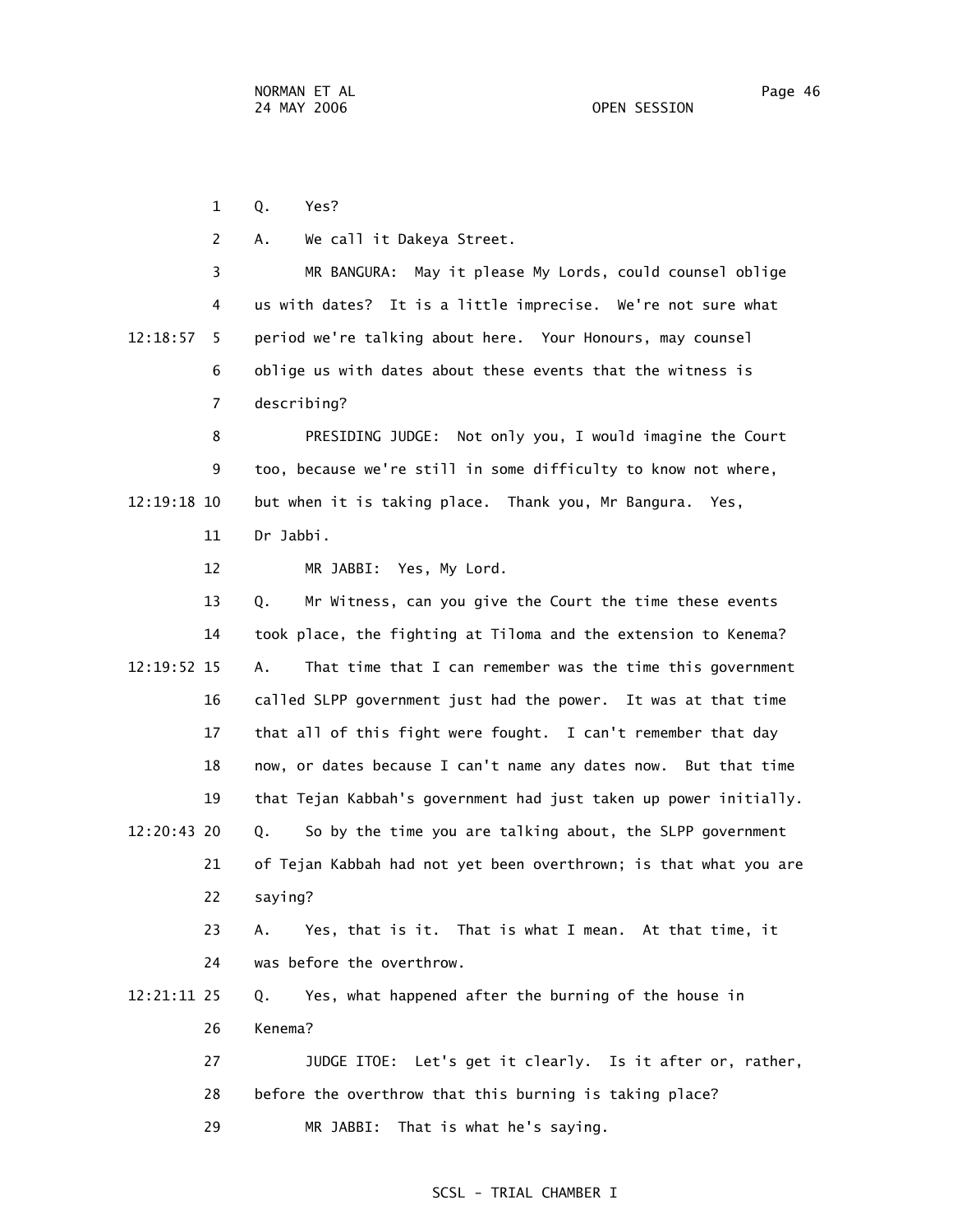1 JUDGE ITOE: The burning, the fights between Tiloma -- 2 PRESIDING JUDGE: Yes. 3 JUDGE ITOE: And the burning of Brima Kargbo's house, all 4 this is before -- 12:21:40 5 MR JABBI: That is what he's saying. 6 JUDGE ITOE: Right. Okay. 7 MR JABBI: 8 Q. Yes, did anything else happen at Tiloma or SS Camp? 9 A. The other thing that happened, when the soldiers had left 12:22:14 10 Tiloma, we were there now, it was then that we heard that the 11 soldiers had taken over the country. So upon taking over the 12 country -- so we who were passing together, we called them our 13 brothers, we left the compound where we were initially and -- we 14 left the compound and went across the river, across the Moa 12:22:45 15 River. 16 Q. Which compound did you leave after the overthrow of the 17 government? 18 A. The same compound called SS Camp. 19 Q. Why did you leave SS Camp after the overthrow of the 12:23:11 20 government? 21 JUDGE ITOE: He said he left SS Camp and went to where? 22 MR JABBI: He went they went beyond the river. 23 JUDGE ITOE: The Moa River? 24 MR JABBI: Yes, My Lord. 12:23:35 25 Q. Can you explain to the Court why you had to leave SS Camp 26 after the overthrow of the government? 27 A. The reason why we left SS Camp, those soldiers who were 28 taking over the country took all the rebels from the bush, 29 brought them to town and were looking for us to be killed. So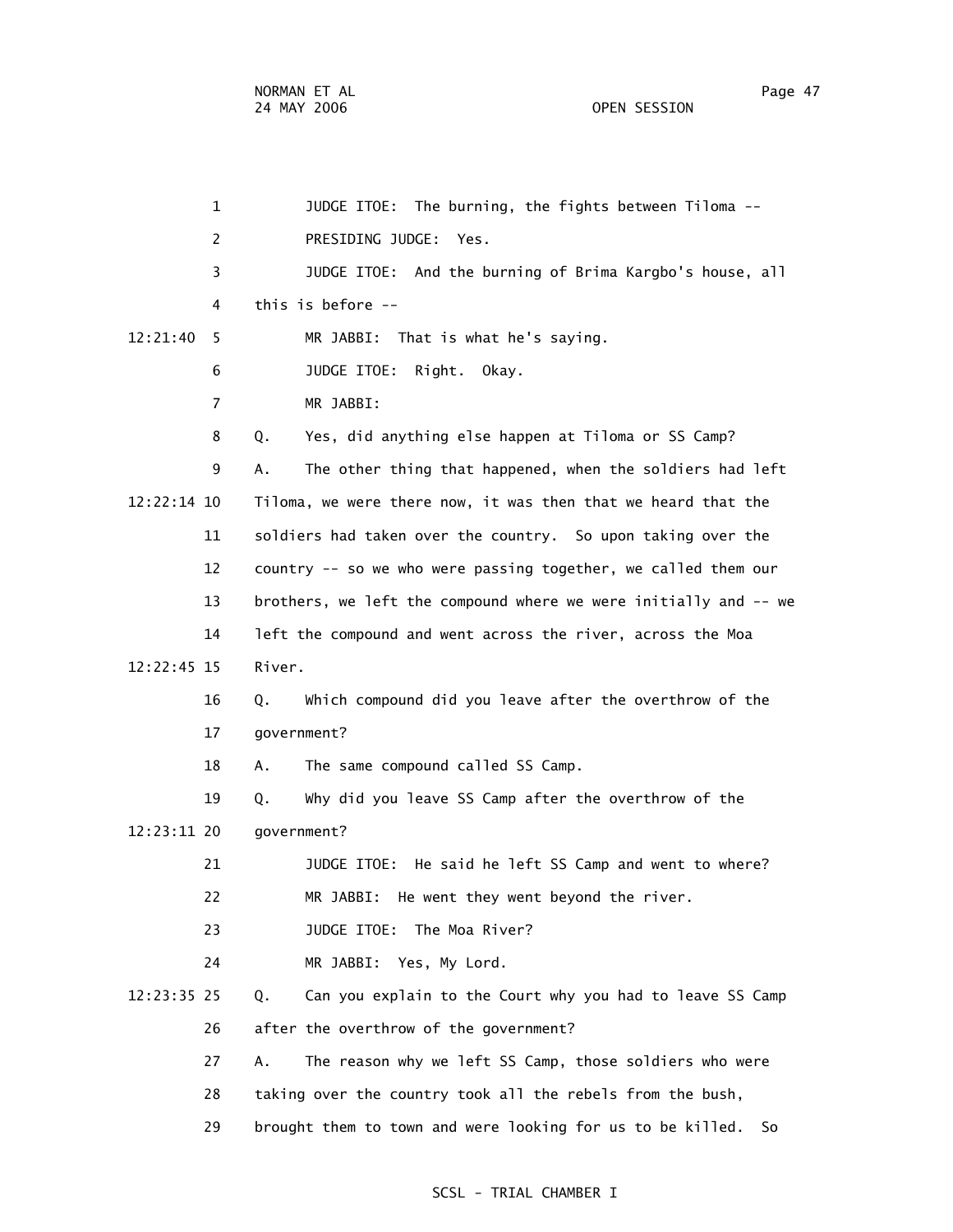1 that is the reason that we hid, we went across the river. 2 Q. Did you do anything upon going to the bush? 3 A. I don't understand you clearly. What do you mean? 4 Q. After you went into the bush because of what you have just 12:24:45 5 explained, did the Kamajors do anything? 6 A. No. I did not know about any other thing after we had gone 7 to the bush. The only thing that happened was, where I was 8 hiding, my brothers regrouped and came to me, said our brothers 9 had come and said we should go back where we had come from, the 12:25:24 10 Kamajors. So, after that, I joined them. And we came together. 11 Q. Back to Tiloma? 12 A. Came back to Tiloma. Having come there, we met the rebels 13 and the soldiers settled there at the Moa, called SS Camp. We 14 didn't fight for long and they left the town. Just when they 12:26:01 15 heard about us, they left the town. Upon settling there -- 16 Q. When was your return to Tiloma when you got rid of the 17 soldiers and rebels? Can you place it in time? 18 A. At that time, we came from Tromu, we went to the bush and 19 spent about nine months. After that nine months, it was when we 12:26:38 20 returned. 21 Q. This is nine months after the overthrow of the civilian 22 government; not so? 23 A. Yes. 24 Q. Can you tell the Court who led the group that came back to 12:27:22 25 Tiloma and SS Camp, the group of Kamajors? 26 A. I -- my own commander, because there were several other 27 groups, my own commander was CO Sahr. He was leading me until we 28 came. 29 Q. CO Sahr?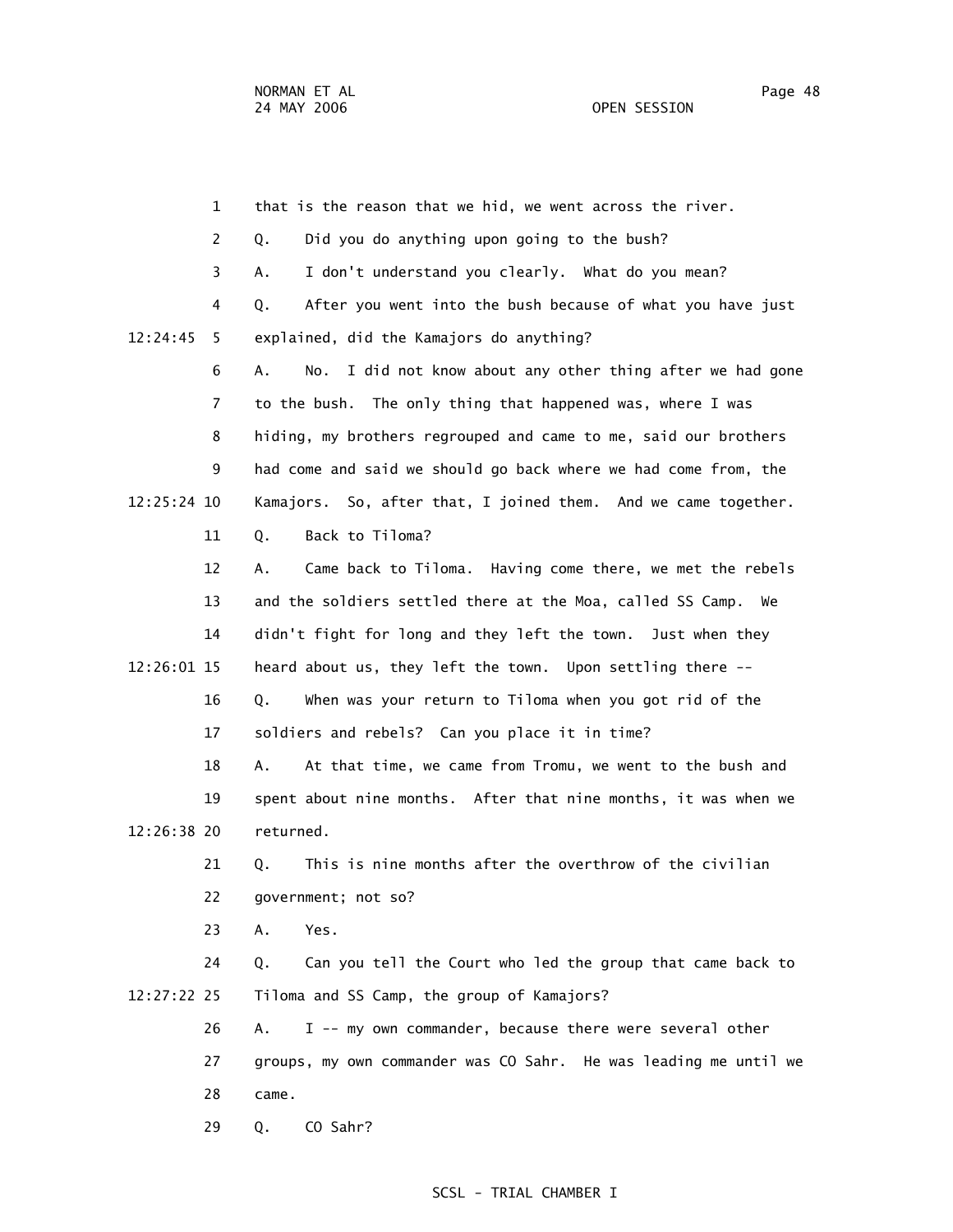1 A. Yes. 2 Q. Had CO Sahr been with you in the bush after you left 3 Tiloma? 4 A. Yes. We were in the bush with them. Where I was, he used 12:28:15 5 to visit me. 6 Q. In what area were you in the bush? What area? 7 A. By Dama end. 8 Q. You said there were other groups of Kamajors in the attack 9 on SS Camp nine months after the overthrow of the civilian 12:28:54 10 government. Can you name any of those other groups, or any 11 commander in any of the other groups? 12 A. At that time I didn't know much of those commanders, so I 13 can't remember their names. 14 Q. Do you know where the other groups of Kamajors came from, 12:29:31 15 who came to join in the attack on SS Camp? 16 A. Those Kamajor groups came from across the river by Dama 17 end. 18 Q. Now when the Kamajors retook the SS Camp, can you explain 19 what happened? 12:30:20 20 A. When we, the Kamajors, took the SS Camp, we were there 21 until -- in fact, we met those other weapons which they had 22 before and some food stuff. All of them were left there, and we

23 took them. We were there up to a week and even beyond that.

24 Q. Can you go over what you said just now?

 12:30:49 25 A. I said when we came and took over the SS Camp, food stuff 26 and some other weapons which the guys had abandoned - they ran 27 away to Kenema - upon settling there for some time, or for up to 28 a week, we left there, went to Kenema one day, wanting to go and 29 capture Kenema as well. The first day that we went, we couldn't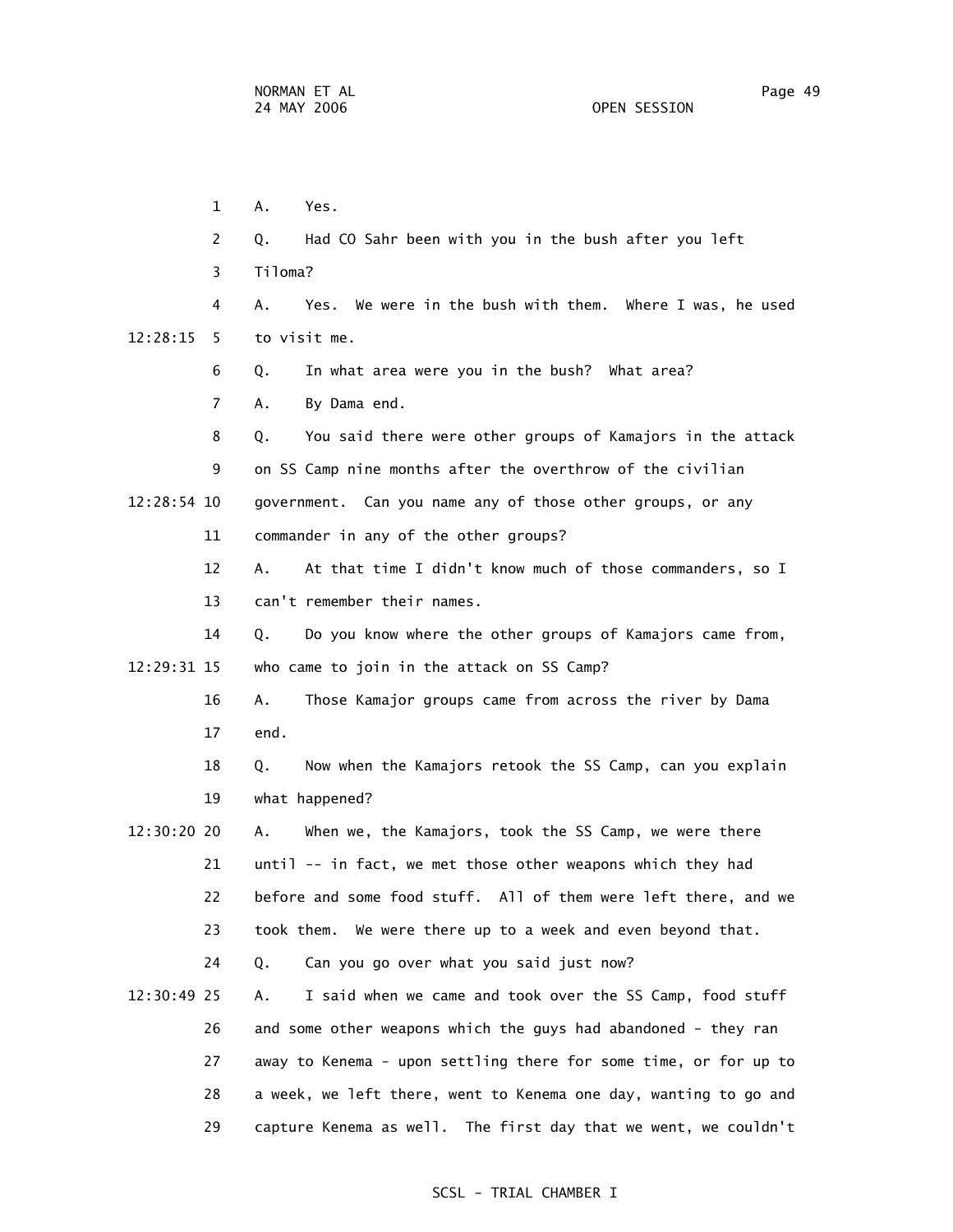1 capture the town. 2 Q. During your first week in SS Camp after retaking it, before 3 your move to Kenema, during that first week, can you tell the 4 Court if anything happened in SS Camp? 12:31:51 5 A. Yes. They used to come and attack us. 6 Q. Who? 7 A. The rebels and the soldiers. 8 Q. What happened in such encounters? 9 A. They were just making their attacks and retreating again. 12:32:27 10 Nobody was hurt then. We didn't see anyone hurt. They were just 11 doing the attacks and retreating. 12 Q. Do you know how many such attacks took place during that 13 first week? 14 A. No. I can't say the total number now. 12:33:01 15 Q. You were talking about your wanting to go and take Kenema, 16 the Kamajors. Can you explain that? 17 A. When we came and settled at Moala, we planned to go to 18 Kenema and capture there. But before that, we were in the bush 19 and we heard that BS Massaquoi, one of our elders, had been 12:33:34 20 captured, so he was in the hands of the rebels. We heard that 21 whilst we were in the bush. So when we came and settled at that 22 Moala, we planned to go and capture Kenema so we would free him, 23 but the first time we went there we were unsuccessful, so we 24 returned. The second time that we went, we captured the place. 12:33:58 25 Q. The first time that you went to Kenema, can you explain 26 what happened? Take your time, please. 27 A. So for the first time that we went, they opened heavy 28 firing on us. At that time we couldn't even distinguish between

29 the police and the rebels. The firing was coming from every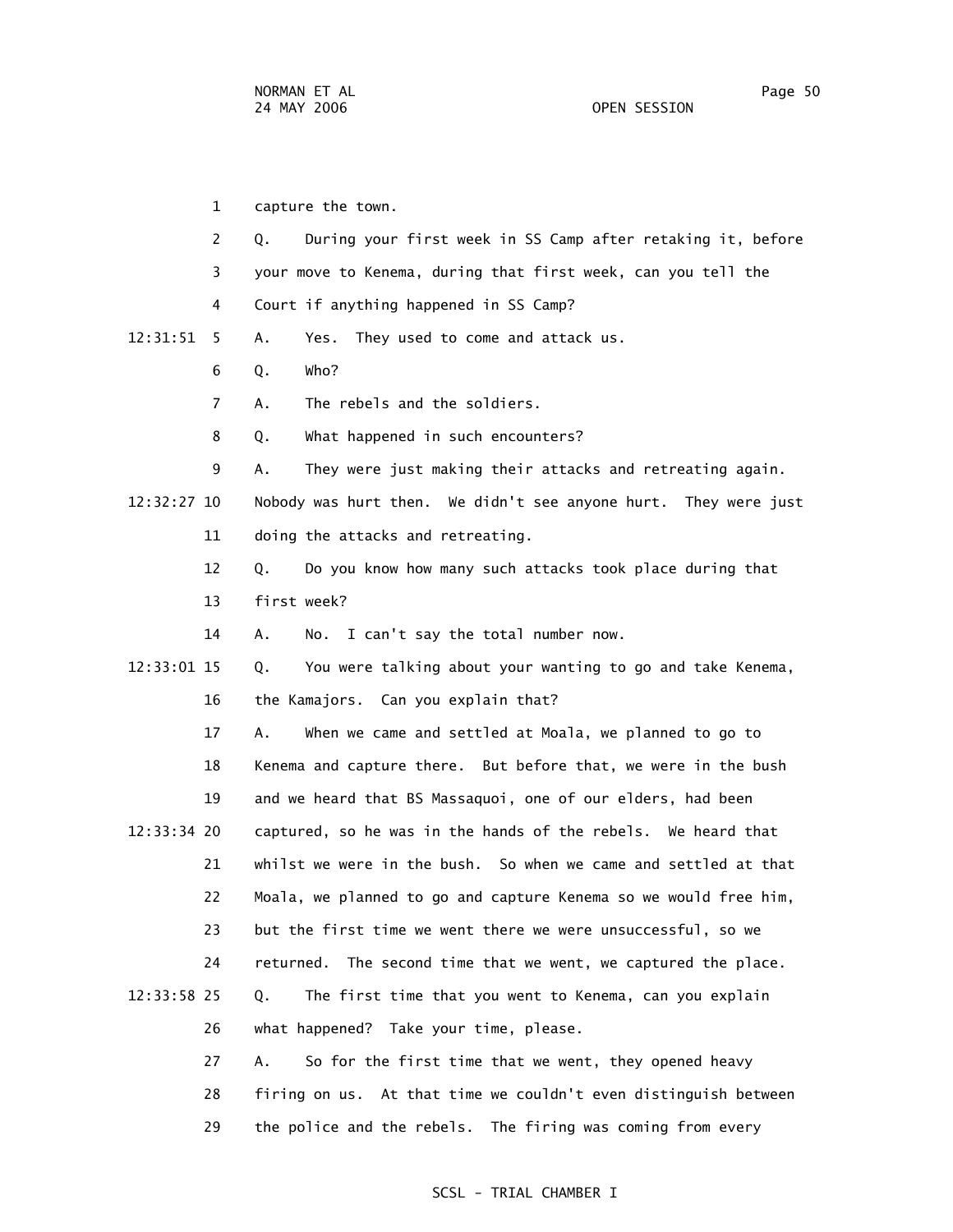| $\mathbf{1}$   | angle. Even for us that went, except the red hats that we used   |
|----------------|------------------------------------------------------------------|
| 2              | to see on, because the firing was so heavy, we couldn't even     |
| 3              | distinguish between the police and the soldiers. That is what    |
| 4              | happened. The second occasion when we actually came and -- went  |
| 12:34:58<br>5. | and settled -- when we actually planned to go and attack there,  |
| 6              | when we went there, we met they had already left the place. In   |
| 7              | fact, when we went, we didn't even exchanged firing for a long   |
| 8              | time and we captured Kenema.                                     |
| 9              | Can you tell the Court when this capture of Kenema took<br>Q.    |
| 12:35:19 10    | place?                                                           |
| 11             | What I can remember was on a Sunday that we captured<br>Α.       |
| 12             | That is what I can remember, on a Sunday.<br>Kenema.             |
| 13             | Can you remember the month? The year?<br>Q.                      |
| 14             | I can't remember. The day I can remember, but not the<br>Α.      |
| 12:36:00 15    | year.                                                            |
|                |                                                                  |
| 16             | Were you, yourself, among the Kamajors that took Kenema at<br>Q. |
| 17             | that time?                                                       |
| 18             | Yes, I was also there.<br>Α.                                     |
| 19             | Can you explain what happened in Kenema when the Kamajors<br>Q.  |
| 12:36:30 20    | took it?                                                         |
| 21             | What happened in Kenema after the Kamajors had taken it,<br>Α.   |
| 22             | the civilians were happy that those who were there were --       |
| 23             | because they were being threatened, they were being harassed, so |
| 24             | we saw that they were then happy. Besides that, those who the    |
| 12:37:02 25    | rebels had been --                                               |
| 26             | Take your time, please, Mr Witness. When you explain<br>Q.       |
| 27             | something, give time for it to be written down. Yes, carry on.   |
| 28             | You said apart from that.                                        |

29 A. Apart from capturing Kenema, the civilians were so happy at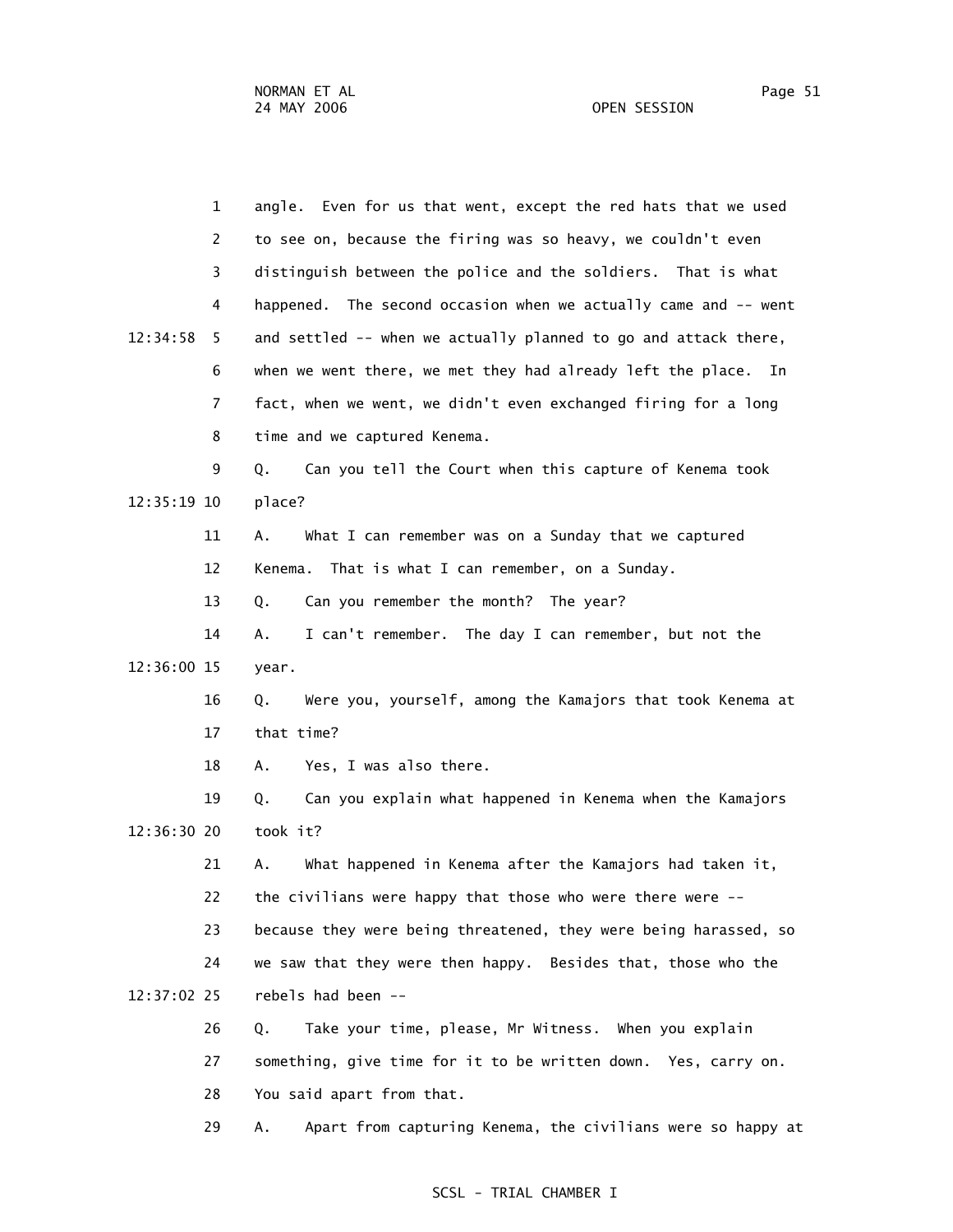|             | $\mathbf{1}$ | that time. Because when we left Kenema, they said they were       |
|-------------|--------------|-------------------------------------------------------------------|
|             | 2            | under so much pressure they were being punished. So when we came  |
|             | 3            | back, those who the rebels were destroying their houses, their    |
|             | 4            | settlements, those civilians themselves who were in town, when    |
| 12:38:02    | 5.           | the soldiers had gone back, they started destroying their own     |
|             | 6            | places again. So when we came, we gave them pieces of advice so   |
|             | 7            | that we should stop those atrocities.                             |
|             | 8            | The next day after taking Kenema, did anything happen?<br>Q.      |
|             | 9            | Yes.<br>Α.                                                        |
| 12:38:40 10 |              | Yes, can you explain?<br>Q.                                       |
|             | 11           | The rebels whom we drove came again and attacked Kenema,<br>А.    |
|             | 12           | but they were unsuccessful and they returned.                     |
|             | 13           | Did you witness that fight, or were you involved in it?<br>Q.     |
|             | 14           | On that other day when they returned to attack Kenema, when<br>Α. |
| 12:39:14 15 |              | we had captured Kenema, we returned to Tiloma, together with CO   |
|             | 16           | Sahr. We were there when we heard that they came back to attack   |
|             | 17           | Kenema, because it's a short distance. Our brothers came and      |
|             | 18           | told us they had come to attack, but they were unsuccessful and   |
|             | 19           | they returned.                                                    |
| 12:39:32 20 |              | When did you return to Tiloma after taking Kenema? You,<br>Q.     |
|             | 21           | yourself?                                                         |
|             | 22           | On that first day that we captured Kenema, we returned to<br>Α.   |
|             | 23           | Tiloma for us to go and base there.                               |
|             | 24           | Did anything happen on the third day?<br>Q.                       |
| 12:40:20 25 |              | On the third day, they also came and attacked, but I was<br>А.    |
|             | 26           | Just on that first day we did the attack, I<br>not present.       |
|             | 27           | I was at SS Camp, Tiloma.<br>returned.                            |
|             | 28           | The day after the third day, did anything happen?<br>Q.           |
|             | 29           | No, not that I can remember now.<br>Α.                            |
|             |              |                                                                   |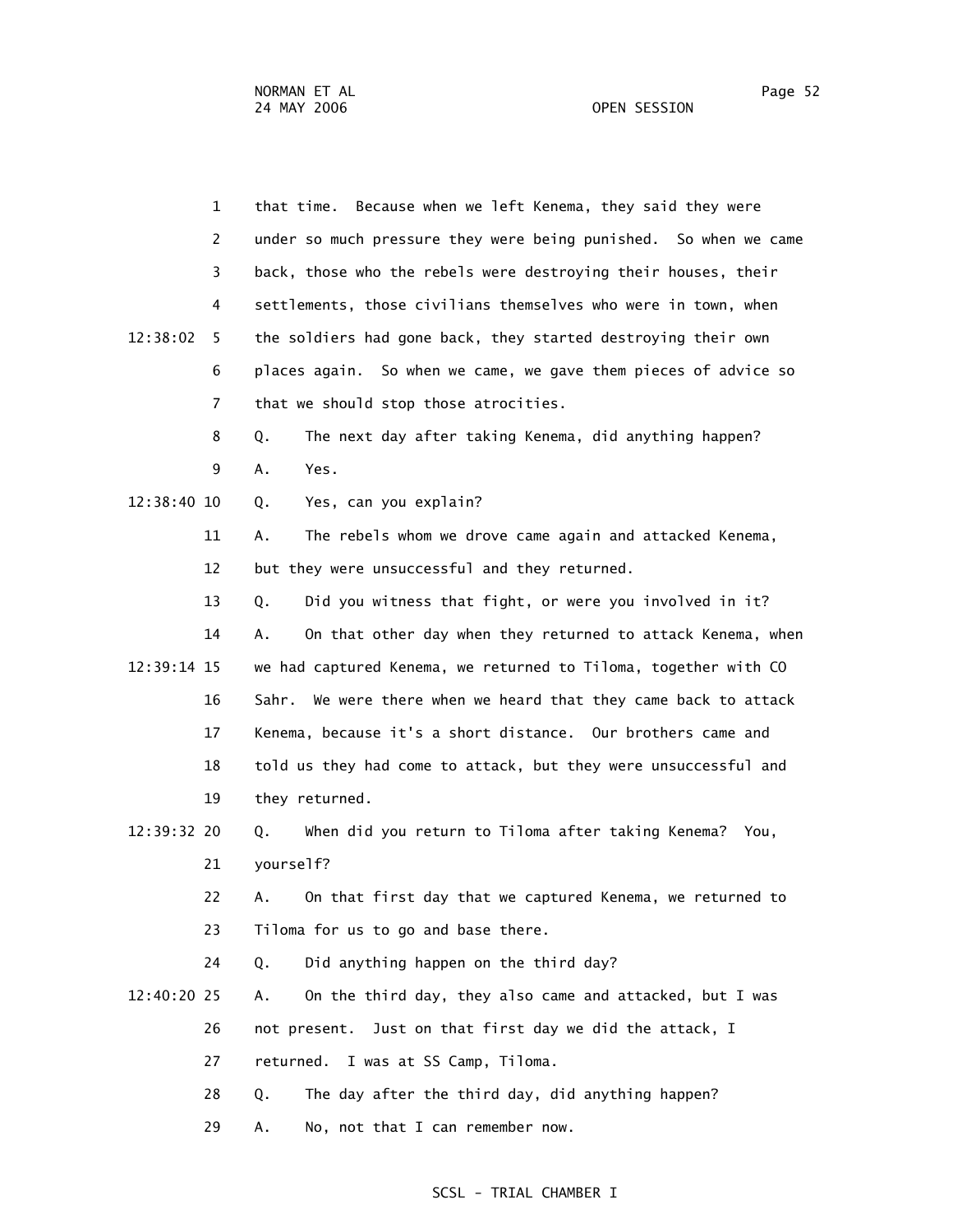1 Q. In Tiloma itself, whilst you were at Tiloma after the 2 taking of Kenema, did any other fighting group come there to 3 Tiloma? 4 A. Yes. 12:41:46 5 Q. Yes, can you tell the Court? 6 A. When we captured Kenema and returned and settled, those 7 ECOMOG that came, came together and we were settled in Tiloma. 8 Q. You say ECOMOG came. 9 A. Yes. 12:42:16 10 Q. Where did they go? 11 A. They came from across the river into Kenema. 12 Q. Did you say they also went to Tiloma, ECOMOG? 13 A. Yes. 14 Q. Did they stay there? 12:42:47 15 A. Yes, we were there together. 16 Q. Do you know any ECOMOG personnel that was in Tiloma or 17 SS Camp? 18 A. Yes, I can name one of them. 19 Q. Yes, please. 12:43:24 20 A. There was one sergeant, he was called Hassan. We were 21 there together, very close together. I can remember him. 22 Q. Do you remember any other? 23 A. There were many there. They could remember -- I cannot 24 remember their names now. 12:44:12 25 Q. Did you continue to stay in Tiloma from then on? 26 A. Yes. 27 Q. Did any other incident take place in SS Camp? 28 A. No. 29 MR JABBI: My Lords, that is all for the witness.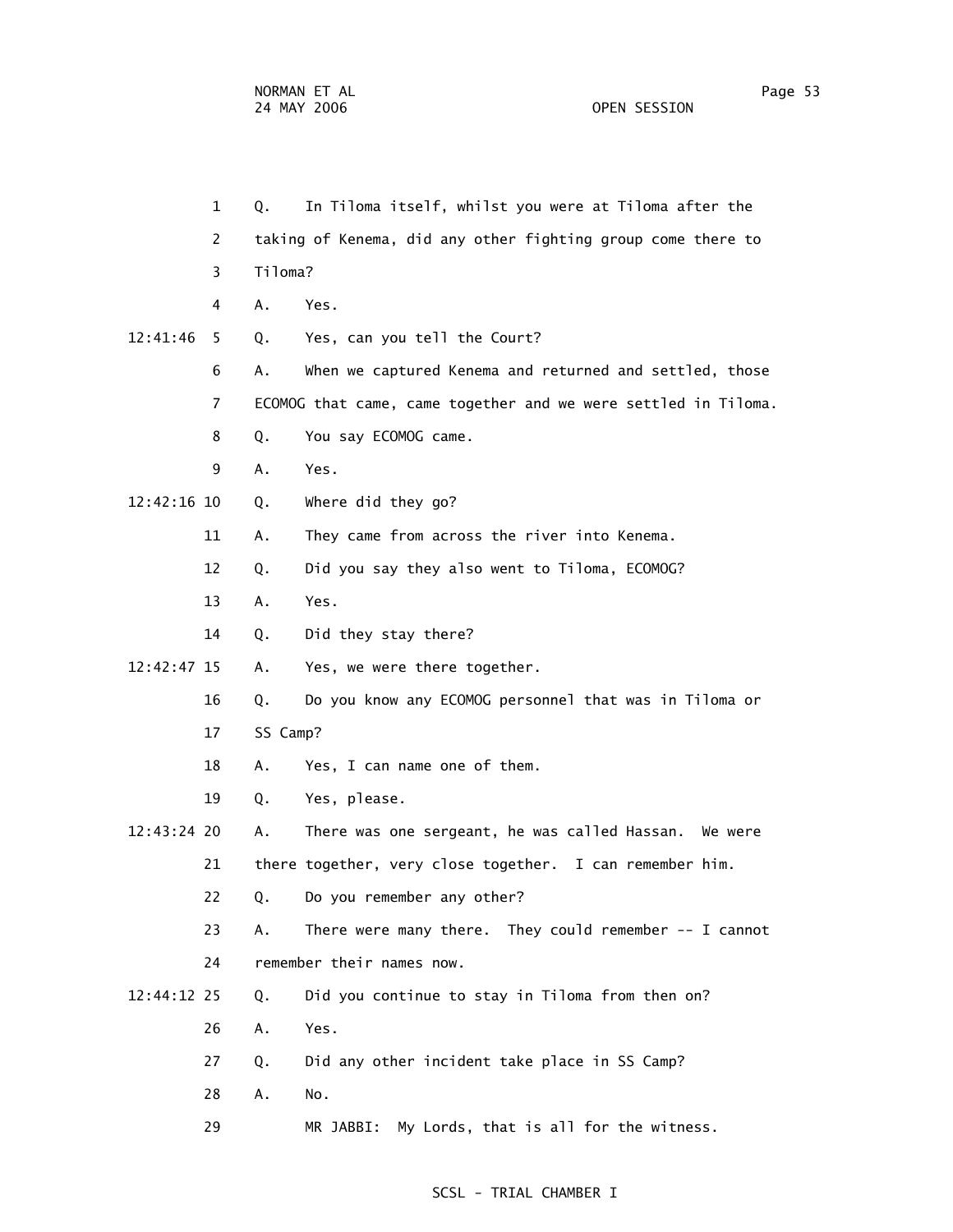1 PRESIDING JUDGE: Thank you. Counsel for the second 2 accused. 3 MR PESTMAN: I have some questions, yes, especially with 4 regard to SS Camp. 12:44:53 5 CROSS-EXAMINED BY MR PESTMAN: 6 Q. Mr Witness, I am counsel for Moinina Fofana. You just told 7 the Court that ECOMOG settled in SS Camp after Kenema was taken. 8 How long did they stay in SS Camp? 9 A. From the time they were settled in SS Camp until the time 12:45:41 10 of disarmament, they were there. 11 Q. Who was in charge of SS Camp in that period? 12 A. On the side of the Kamajors, CO Sahr was the commander. 13 Q. Was ECOMOG in control of the Kamajors during that period in 14 SS Camp? 12:46:41 15 A. Yes. 16 Q. After you resettled in Tiloma, Mr Witness, how often did 17 you actually visit SS Camp? 18 A. Every day I was there. I would come and say -- I will just 19 come to say hello to my people, but every day I was there -- we 12:47:24 20 were there. 21 Q. After you returned or resettled in Tiloma, you visited 22 SS Camp every day until the disarmament; is that correct? 23 A. No, no. At the time of disarmament, no. 24 Q. Maybe you can be a bit more precise. You said you visited 12:48:08 25 every day. How long did that go on after you resettled in 26 Tiloma? 27 A. What I mean, when we came as Kamajors, every day we were 28 there. After the disarmament, we only used to go there on 29 particular times when we would leave the place. That is what I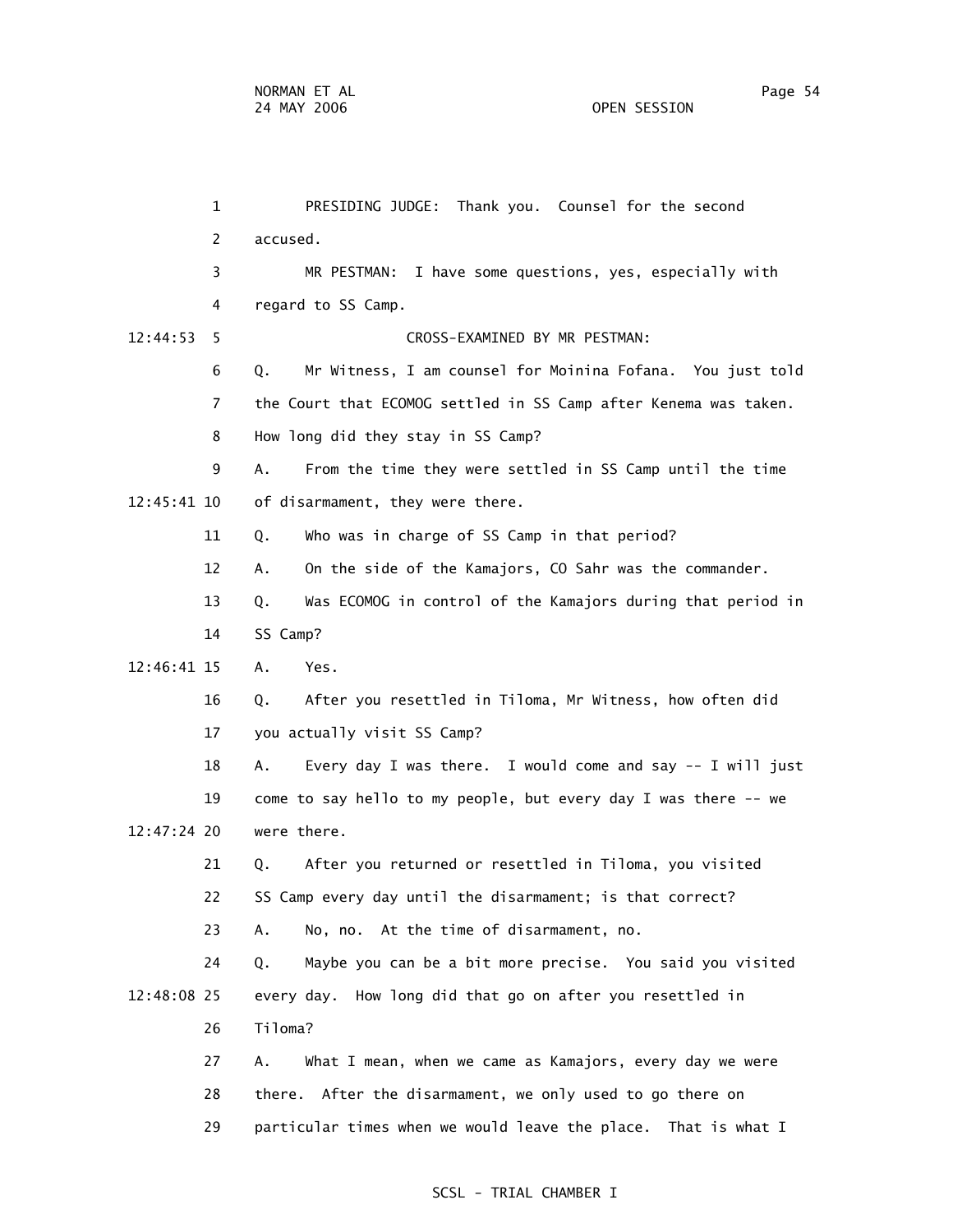|             | 1  | mean. |                                                                   |
|-------------|----|-------|-------------------------------------------------------------------|
|             | 2  | Q.    | Did you ever see any prisoners in SS Camp?                        |
|             | 3  | А.    | No, I did not see a prisoner.                                     |
|             | 4  | Q.    | Did you ever hear about prisoners being kept in SS Camp?          |
| 12:49:28    | 5. | Α.    | In fact, it did not happen, let alone that I saw it.              |
|             | 6  | Q.    | Did you ever witness any killings in SS Camp?                     |
|             | 7  | Α.    | No.                                                               |
|             | 8  | Q.    | Did you ever hear about it?                                       |
|             | 9  | А.    | I did not hear about it.                                          |
| 12:50:11 10 |    | Q.    | Did you know anyone at SS Camp called Magonna?                    |
|             | 11 | Α.    | No, I didn't know Magonna.                                        |
|             | 12 | Q.    | A person called Biko or Steve Biko?                               |
|             | 13 | Α.    | No, I do not know that sort of person.                            |
|             | 14 | Q.    | A person called Peter Wundu?                                      |
| 12:51:10 15 |    | А.    | I do not know that kind of person.                                |
|             | 16 | Q.    | Have you ever heard the term Yamorto or Yamorto group?            |
|             | 17 | А.    | In fact, I don't even know the meaning of that word,<br>No.       |
|             | 18 |       | that thing that you're saying.                                    |
|             | 19 | Q.    | Have you ever heard of a group or unit of Kamajors called         |
| 12:52:06 20 |    |       | Transport 2 Unit?                                                 |
|             | 21 | А.    | I didn't know about that.                                         |
|             | 22 | Q.    | Mr Witness, there is another witness who testified here in        |
|             | 23 |       | Court some time ago.                                              |
|             | 24 |       | MR PESTMAN: Your Honours, that is witness TF2-223,                |
| 12:52:58 25 |    |       | 28 September 2004 at pages 61, 62.                                |
|             | 26 | Q.    | This other witness who testified here some time ago,              |
|             | 27 |       | Mr Witness, he said that when SS Camp was taken, there was a      |
|             | 28 |       | significant number of civilian casualties at the camp.<br>Did you |
|             | 29 |       | ever hear, Mr Witness, about civilian casualties at the camp?     |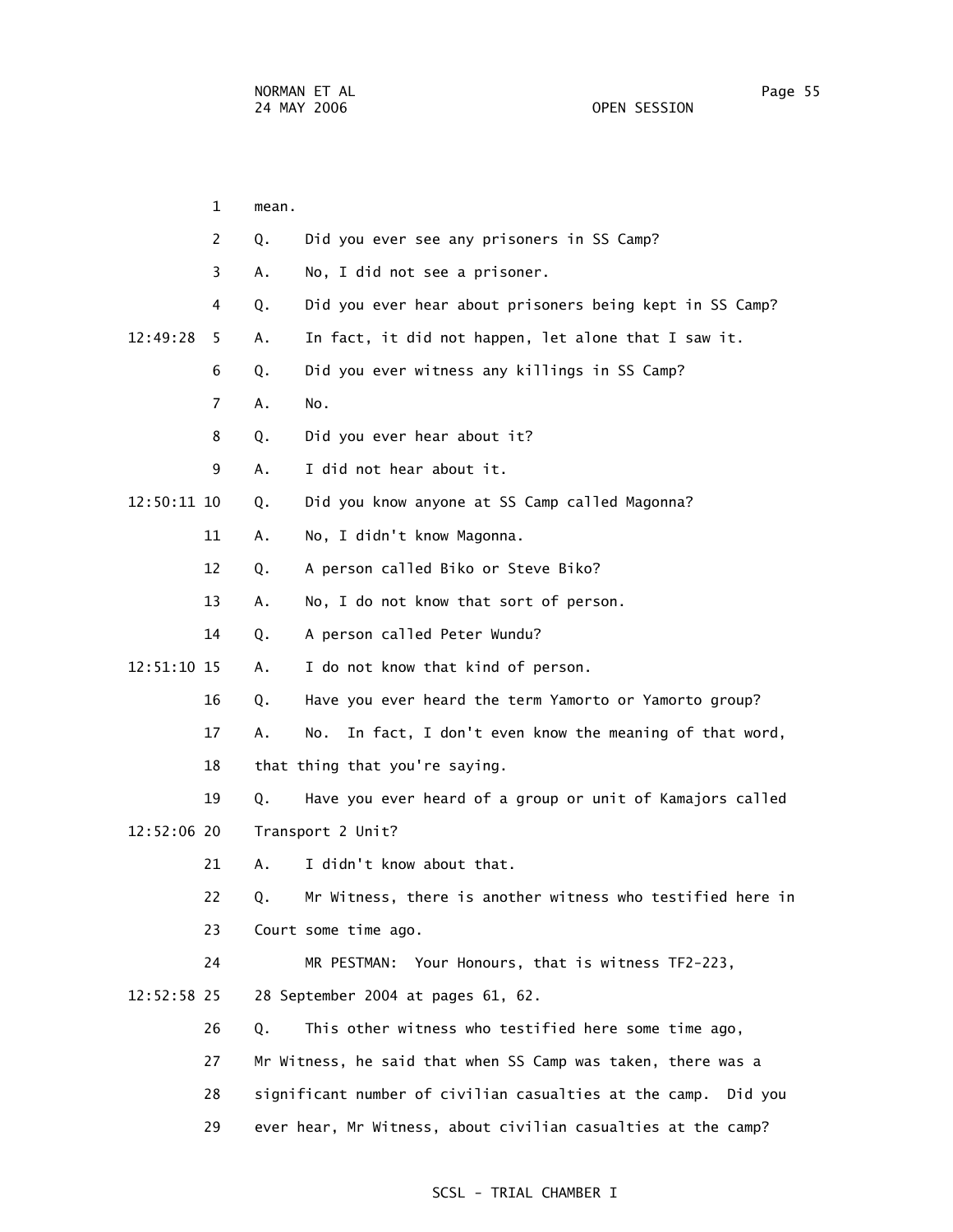1 A. I didn't see that. I also did not hear it. 2 Q. Mr Witness, do you know Chief Hinga Norman? 3 A. Yes, I know him. I don't know him in person. I know his 4 name. 12:54:18 5 Q. Have you ever seen him at SS Camp? 6 A. No. I only hear his name. 7 Q. Mr Witness, do you know Mr Moinina Fofana? 8 A. Yes, by his name, but I have not seen him physically. I do 9 hear his name. 12:55:20 10 Q. You say you have never seen him physically. Does that mean 11 you have never seen him at SS Camp either? 12 A. Yes. 13 Q. You said you've heard the name, Moinina Fofana. Did you 14 ever hear him called director of war? 12:56:03 15 A. Well, that thing that you are saying, the name that I 16 heard, but that English word you've called, I would want you to 17 clarify it. They used to call him so but I don't know the 18 meaning. Just as you called it, but I don't know the meaning. 19 So that is the way I know him. 12:56:31 20 Q. Thank you. I'm still talking about the period of your 21 resettlement shortly after the fall or the taking of Kenema 22 in February 1998. Mr Witness, did you know Mr Fofana, or had you 23 heard about Mr Fofana at that particular time? 24 A. The only time that I knew about him and the name -- the 12:57:22 25 title that you just called was when we -- when this country was 26 overthrown and we went back to Tiloma, that is when I heard his 27 name. And also the title you just called for him, it was then 28 that I knew that title. 29 Q. I'm sorry, Mr Witness, I didn't exactly understand what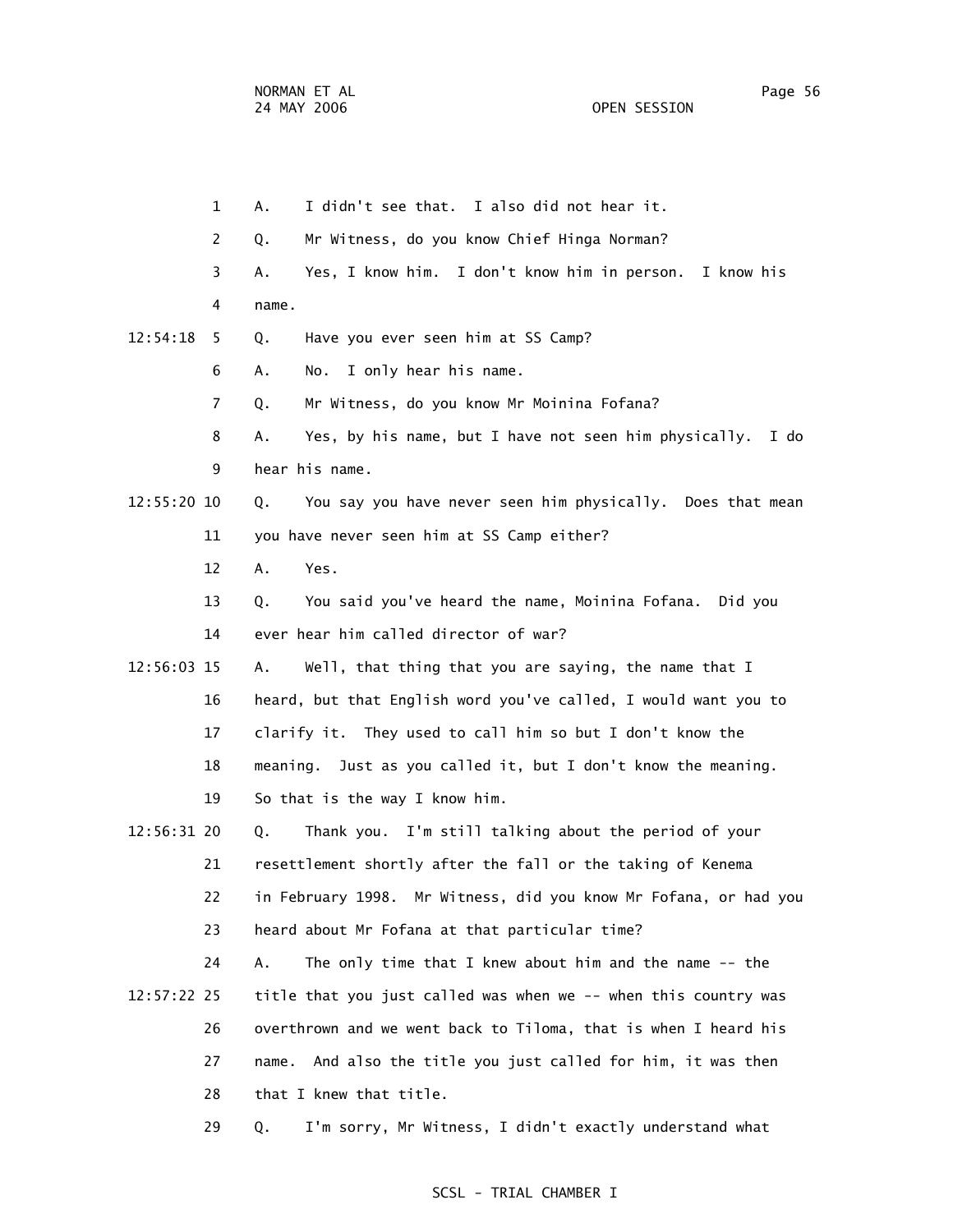| 1              | period you're talking about. Is it before or after the         |
|----------------|----------------------------------------------------------------|
| $\overline{2}$ | restoration of the government?                                 |
| 3              | PRESIDING JUDGE: When the government was overthrown, he        |
| 4              | said.                                                          |
| 12:57:57<br>5. | MR PESTMAN: There are several governments.                     |
| 6              | THE WITNESS: After the restoration.                            |
| 7              | MR PESTMAN:                                                    |
| 8              | When President Kabbah returned to power?<br>Q.                 |
| 9              | Yes. It was at that time.<br>А.                                |
| 12:58:21 10    | MR PESTMAN: Thank you, Mr Witness. I have no further           |
| 11             | questions.                                                     |
| 12             | PRESIDING JUDGE: Any cross-examination by counsel for          |
| 13             | third accused?                                                 |
| 14             | MR WILLIAMS: Yes, My Lord.                                     |
| 12:58:41 15    | PRESIDING JUDGE: Would that be very long, Mr Williams?         |
| 16             | Just to know, because we're close to 1.00. If it is to be more |
| 17             | than five minutes, we'll adjourn that until tomorrow morning.  |
| 18             | MR WILLIAMS: It will be more than five minutes.                |
| 19             | PRESIDING JUDGE: We may as well not start and postpone         |
| 12:58:59 20    | that to tomorrow morning.                                      |
| 21             | MR WILLIAMS: As Your Honour pleases.                           |
| 22             | [Whereupon the hearing adjourned at 1.00 p.m.,                 |
| 23             | to be reconvened on Thursday, the 25th day                     |
| 24             | of May 2006, at 9.30 a.m.]                                     |
| 25             |                                                                |
| 26             |                                                                |
| 27             |                                                                |
| 28             |                                                                |
| 29             |                                                                |